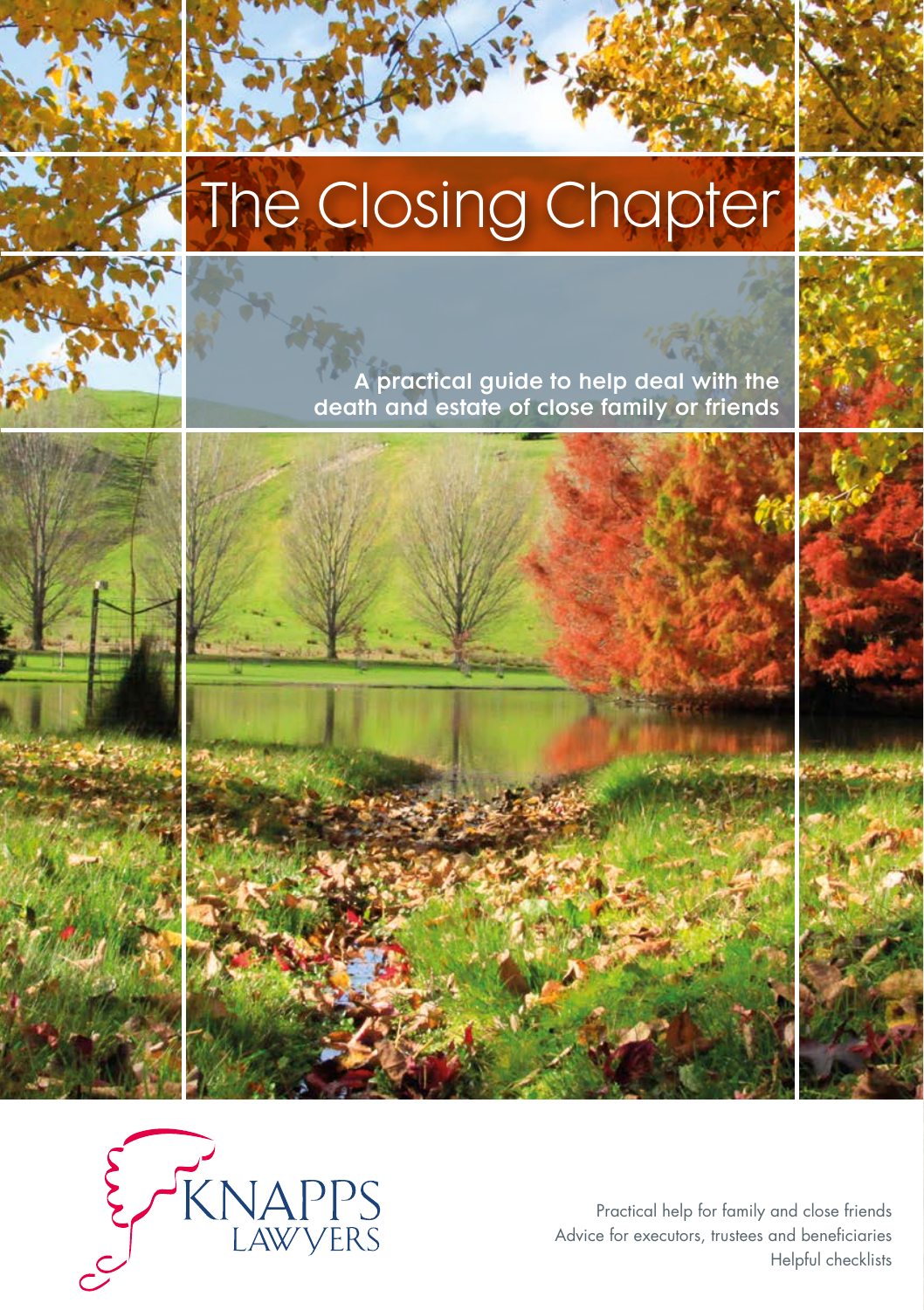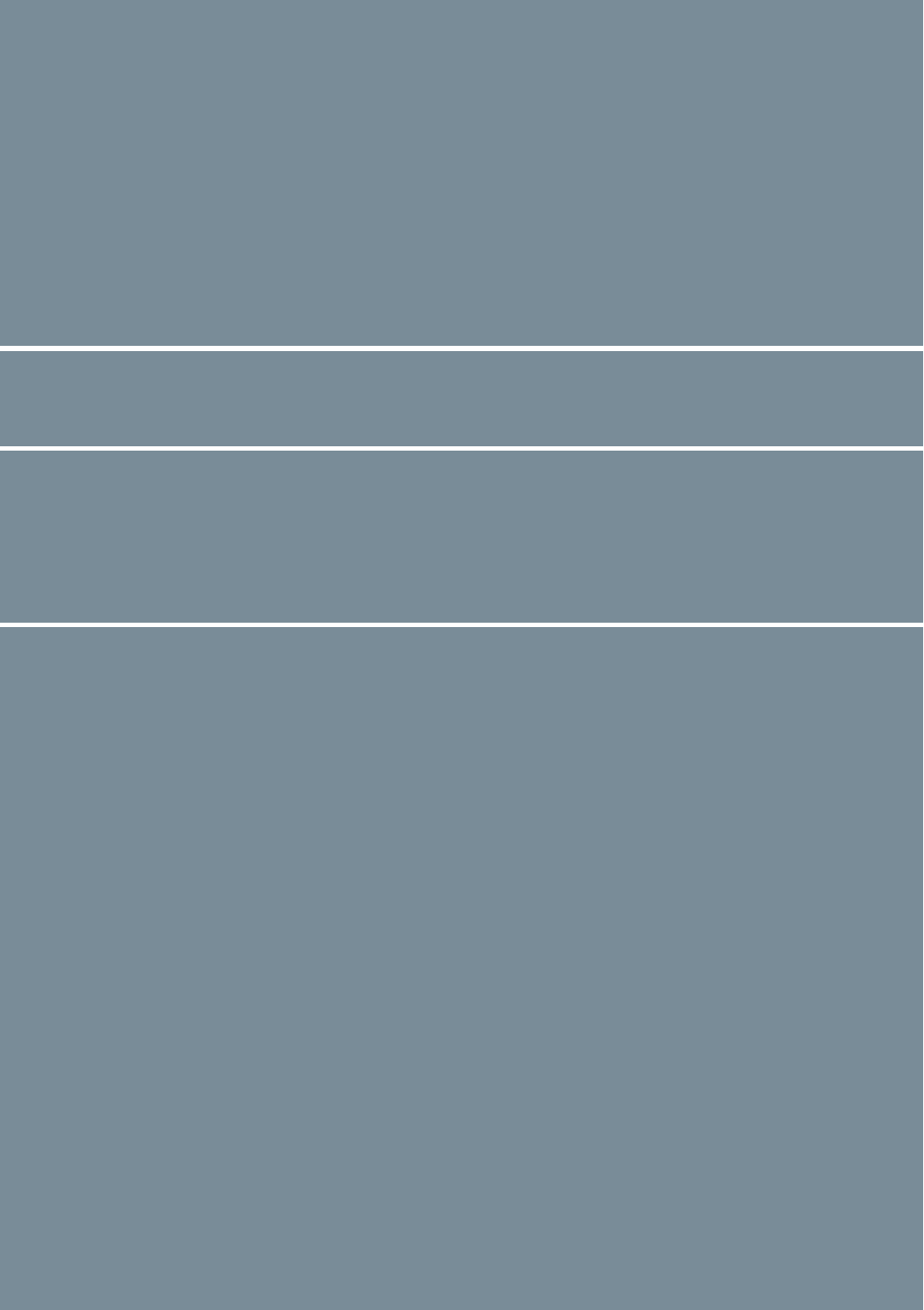# The Closing Chapter

A practical guide to help deal with the death and estate of close family or friends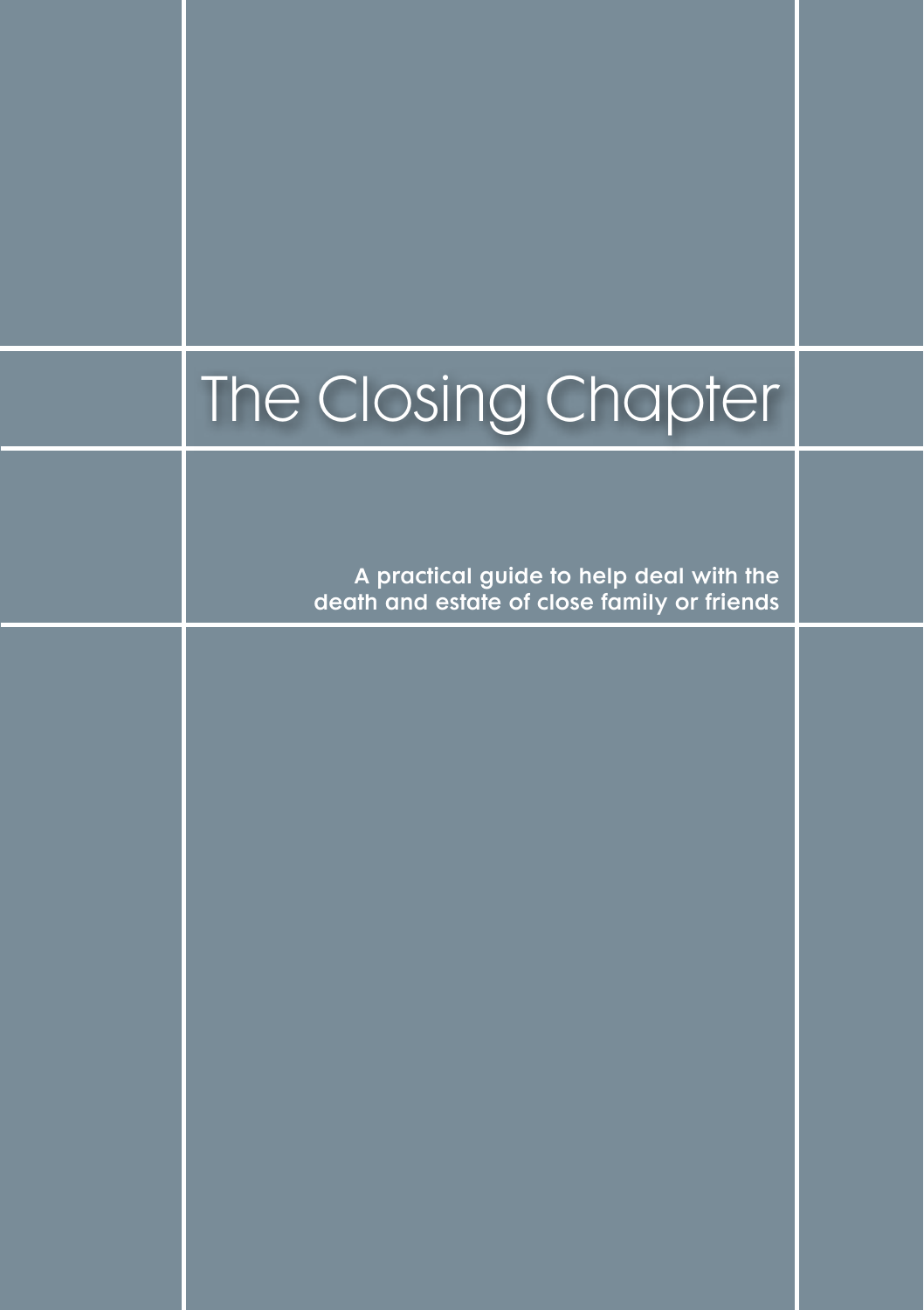© NZ LAW Limited 2019 Reprinted 2019 Publisher: NZ LAW Limited Design/production: Mission Hall Creative, Wellington Cover image: Kirsteen Redshaw, Napier

All rights reserved. No part of this booklet may be reproduced or used in any form or by any means, electronic or mechanical, including photocopying, recording or by any information storage and retrieval system, without permission in writing from the publisher and credit being given to the source.

*Disclaimer:* Material published in *The Closing Chapter* is true and accurate to the best knowledge of NZ LAW Limited. It should not be a substitute for legal advice. No liability is assumed by the publisher for any losses suffered by any person relying directly or indirectly on this booklet.

NZ LAW Limited, PO Box 132, Napier. [www.nzlaw.co.nz](http://www.nzlaw.co.nz)

ISBN: 978-0-473-25104-8

ISBN (pdf): 978-0-473-25105-5

We would like to thank contributors to this booklet: Chris Kelly from Greg Kelly Law Limited; and also; Anna Barlow from Corcoran French; Jan Birt, RSM Law Ltd; Lois Day, Berry & Co; Lesley Grant, Gillespie Young Watson; Stephen Walker, Wilson Funeral Homes; and Adrienne Olsen, Adroite Communications.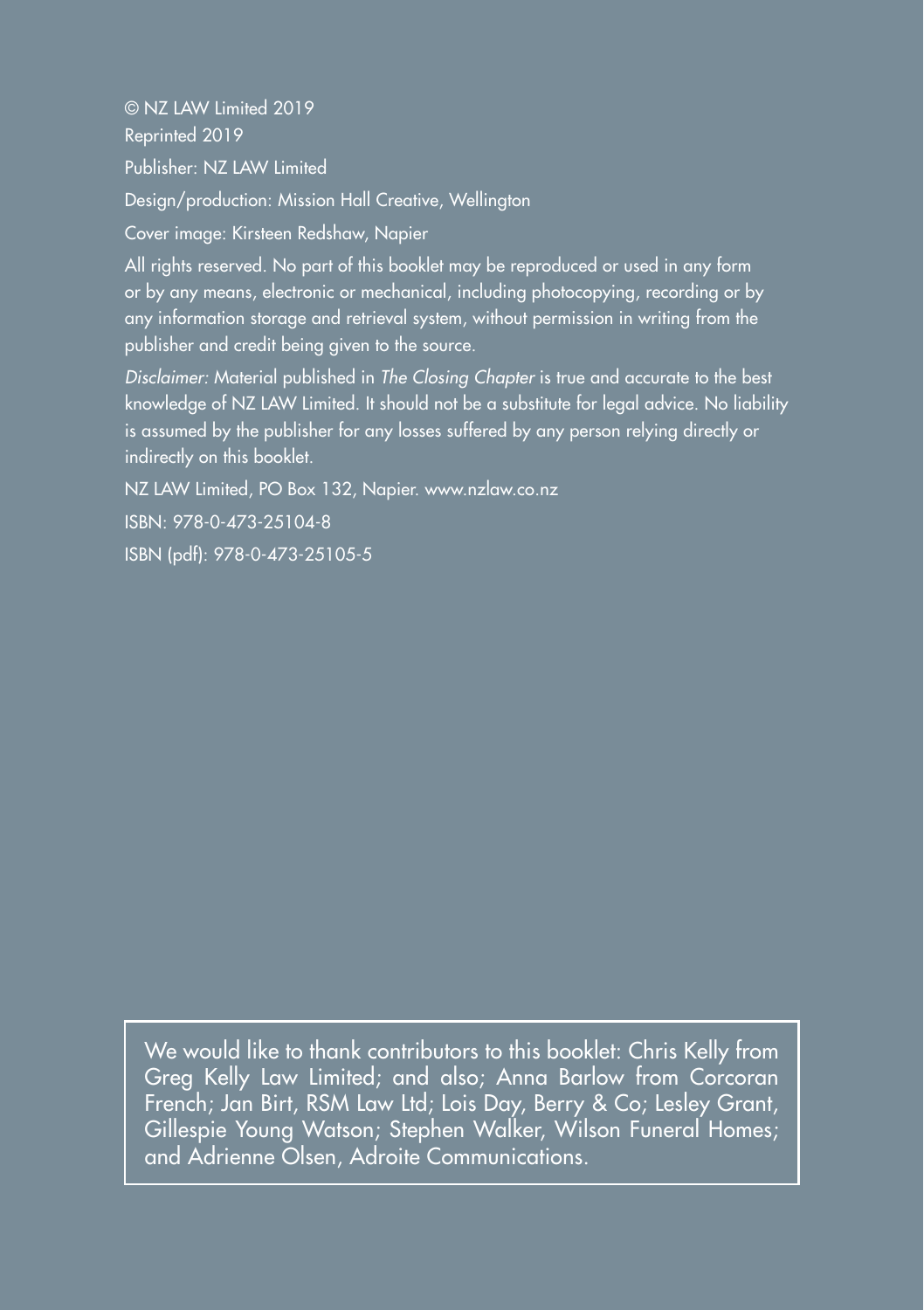# Table of Contents

#### [Introduction 5](#page-6-0)

[Immediately after the death 6](#page-7-0) [Practical advice 6](#page-7-0) [Telling people 6](#page-7-0) [The legal bits 7](#page-8-0) [Executors 7](#page-8-0) [The funeral director 8](#page-9-0) – [The family or close friends can help](#page-9-0) [Paying for the funeral 9](#page-10-0) [Securing and caring for home/business 10](#page-11-0)

#### [The Will 13](#page-14-0)

[Keeping everyone informed 14](#page-15-0) [Trusts created by a Will 14](#page-15-0) [Overseas assets 15](#page-17-0) [Correcting mistakes in Wills 15](#page-17-0) [Waiting before estate distribution 15](#page-17-0) – [Distributions in special circumstances](#page-17-0)

[The estate lawyer's role 17](#page-18-0)

[Probate 17](#page-18-0) [Administering the estate 18](#page-19-0)

[The executors' role 19](#page-20-0) [Executors' duties and responsibilities 19](#page-20-0)

[The trustees' role 21](#page-22-0) [Trustees' duties and responsibilities 21](#page-22-0)

[Beneficiaries 23](#page-24-0) [Rights of beneficiaries 23](#page-24-0) [Beneficiaries under 20 years old 23](#page-24-0)

[What can the family do? 24](#page-25-0) [Provide useful information 24](#page-25-0)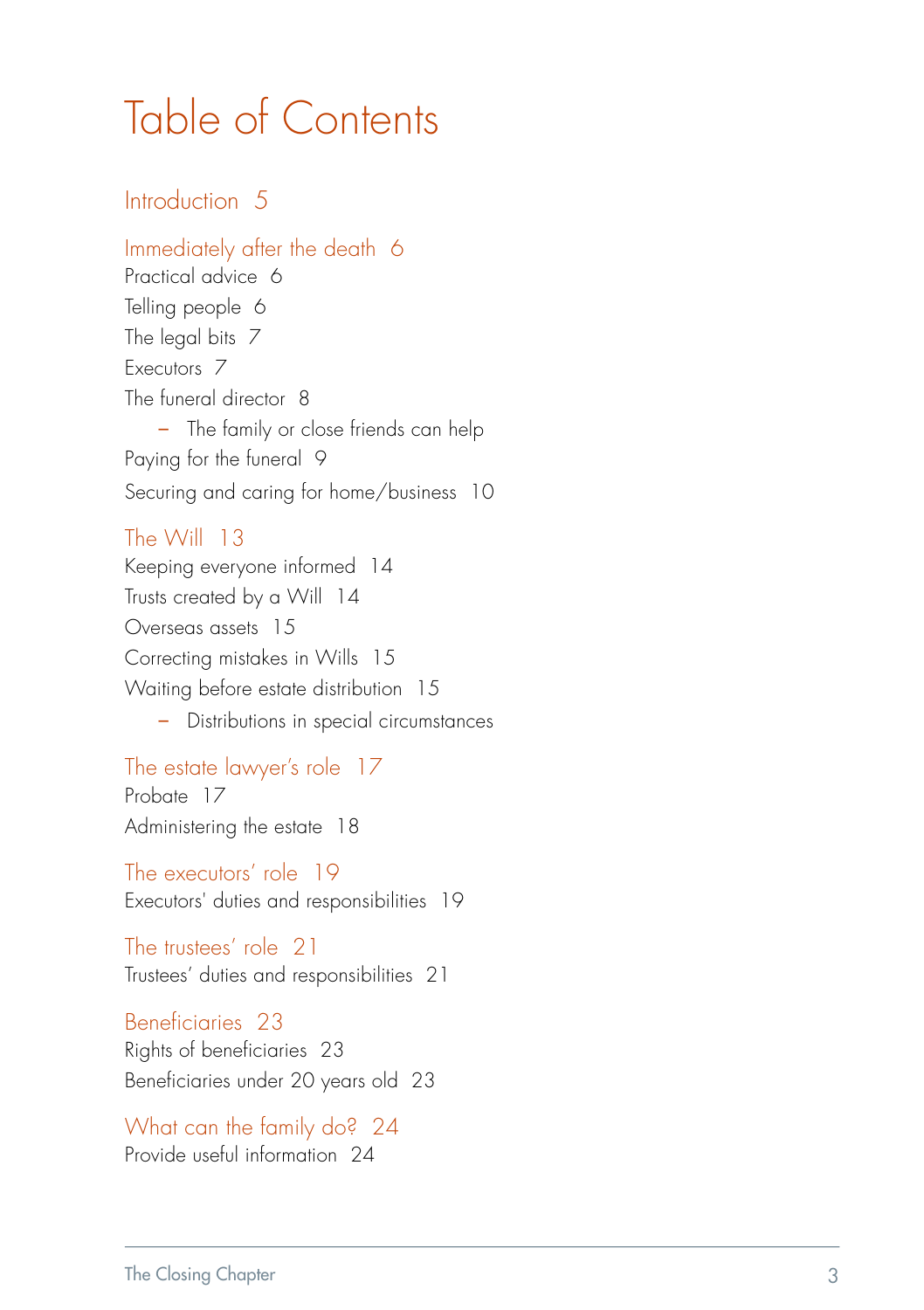#### [Claims against an estate 26](#page-27-0)

[Property \(Relationships\) Act 1976 26](#page-27-0) [Family Protection Act 1955 27](#page-28-0) [Testamentary promises 27](#page-28-0) [Other types of claims 28](#page-29-0)

#### [Small estates 29](#page-30-0)

#### [What if there's no Will? 30](#page-31-0)

[Who gets what? 30](#page-31-0) [What the family should think about 31](#page-32-0) [Letters of Administration 32](#page-33-0) [If there's no executor but there is a Will 33](#page-34-0)

#### [Estate administration costs 34](#page-35-0)

[Court fees 34](#page-35-0) [Estate lawyer's fees 34](#page-35-0) [Other administration costs 35](#page-36-0)

#### [Asset planning for your own future 36](#page-37-0)

[Wills 36](#page-37-0) [Living Wills 36](#page-37-0) [Letter of wishes 37](#page-38-0) [Enduring Powers of Attorney 37](#page-38-0) [Asset protection 38](#page-39-0) [Contracting out agreements 38](#page-39-0) [Life insurance and funeral trusts 38](#page-39-0) [Getting your own affairs in order 39](#page-40-0)

#### **[Checklists](#page-41-0)**

[Executors' checklist 40](#page-41-0) [First appointment checklist 41](#page-42-0)

[Glossary 43](#page-44-0)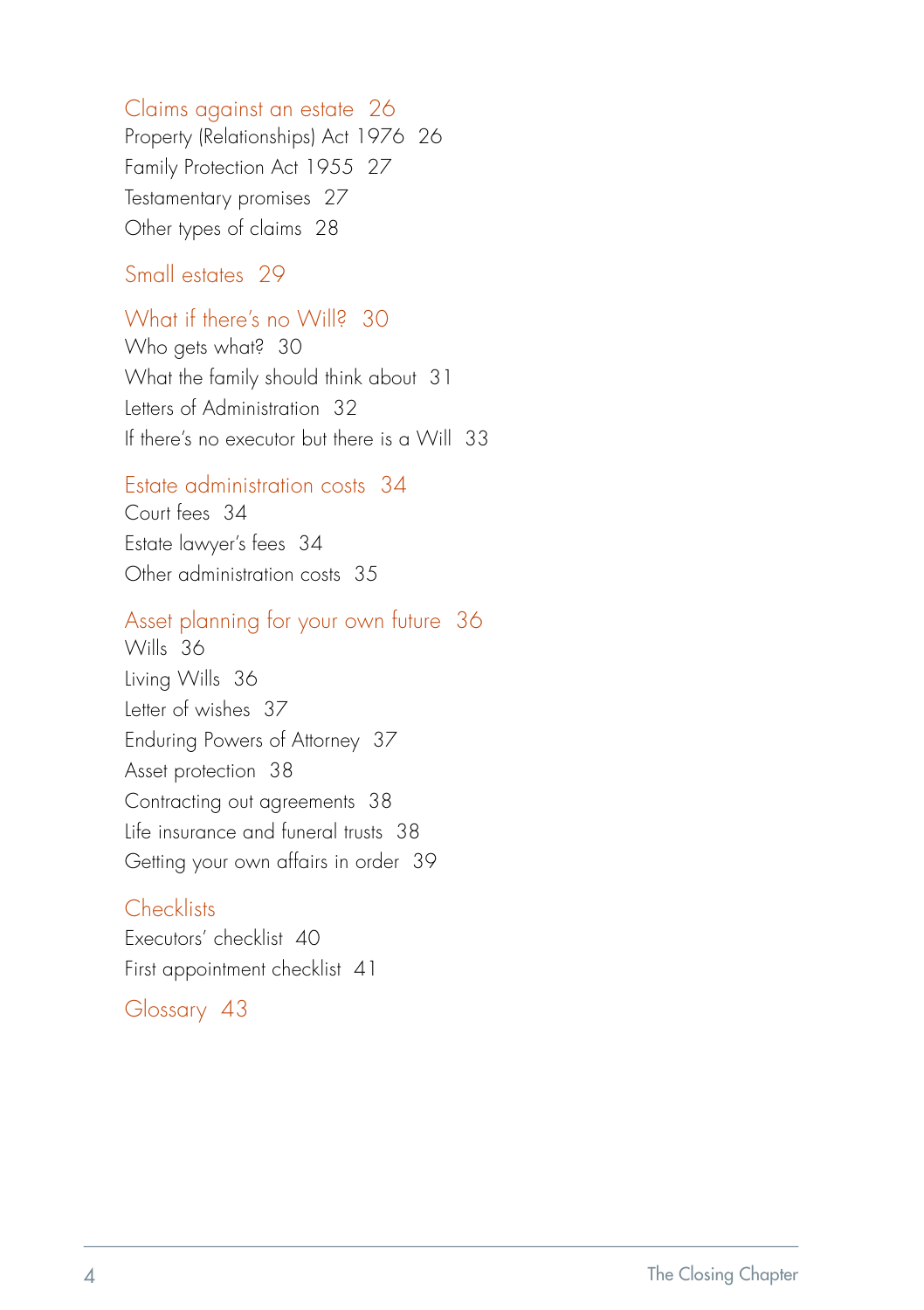# <span id="page-6-0"></span>**Introduction**

When someone close to you dies, whether family or a close friend, it's a time of shock and dealing with the unexpected, as well as your own feelings of grief and loss.

You're catapulted into thinking about organising a funeral, whether it will be a cremation or burial and how to organise the day, and then you also need to think about the Will and all the ramifications of dealing with the estate.

This booklet provides an overview to help you if you're doing some preplanning, or organising a funeral of a family member or close friend. We'll guide you through the steps you need to take from the time of your loved one's death through to their funeral.

Most of *The Closing Chapter*, however, focuses on what happens with the Will and the estate. There's information for executors, trustees and beneficiaries as well as material about claims against an estate, dealing with small estates and what happens when there's no Will. We've also covered some topics, such as asset planning, that beneficiaries of the estate may find useful.

We've provided a checklist of what to bring to the first appointment with the estate's lawyer, as well as a step-by-step guide on clearing up the estate. At the back of the booklet there's a glossary of terms that you will hear as the necessary legal processes are worked through.

*The Closing Chapter* is designed for readers to 'dip into' and not necessarily for you to read cover-to-cover, so we have tried to ensure that each section is as complete as possible in itself. In order to do this, there is, of necessity, some repetition of material.

The death of a family member or close friend is a very emotional time. Even if the death wasn't sudden, you have to work through grief and, often, a major change in your life. We hope this booklet helps to explain the processes and procedures around the death of a family member or close friend, gives some advice about organising a funeral and guides you through what to do in dealing with their estate. We also hope that you get some comfort from knowing there's a guiding hand for you.

Our firm is a member of [NZ LAW Limited](http://www.nzlaw.co.nz), an association of independent legal practices with member firms located throughout New Zealand. There are more than 50 firms practising in over 70 locations.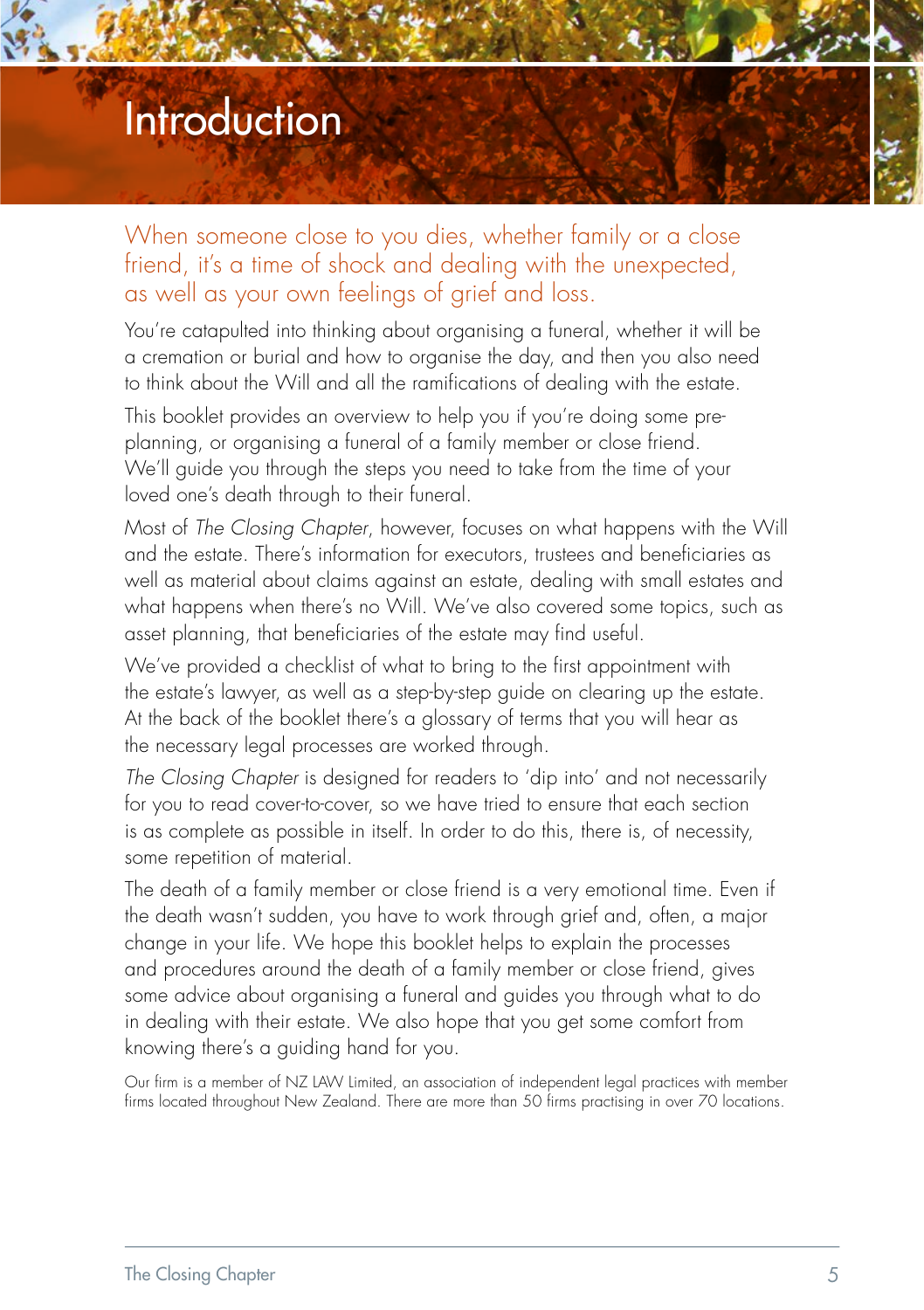# <span id="page-7-0"></span>Immediately after the death

Whether the death of your family member or close friend was expected or whether it was sudden, you'll be finding this a time of shock, grief and adjustment to a whole new set of circumstances. There are, however, some steps that must be undertaken just after the death.

### Practical advice

Our most practical piece of advice is to buy yourself a large exercise book in which you can write notes about phone calls, what people have told you (because you're shocked you'll find that you may forget things easily), ideas that you might have for the funeral or reminders to do things.

It's also a good place to record phone numbers and any addresses you might need. Stick in business cards of, say, the funeral director, the funeral celebrant, minister or priest; the estate's lawyer; and any other person you come in contact with at this time.

You'll find this book to be invaluable as you work your way through all the arrangements that have to be made in the coming days, weeks and months.

### Telling people

You'll want to make sure the appropriate people are told of the death. Usually this is done by family, but sometimes people prefer either the executor of the estate to do this, or the estate's lawyer. As a guide, the people you may need to contact include:

- Doctor to issue the medical certificate of cause of death.
- Family and friends. If you feel comfortable with this, email and social media can be useful for the wider circle of friends and relatives.
- Funeral director ([see more on this on Page 8\)](#page-9-0).
- Their lawyer. If you're not sure who this is, their lawyer's name will be on the Will.
- The executors of the Will (see more in the section 'The executors' role' on [Pages 19–20\)](#page-20-0).
- People or organisations making a regular payment to the person's bank account, eg: their employer, Work and Income or other superannuation payer.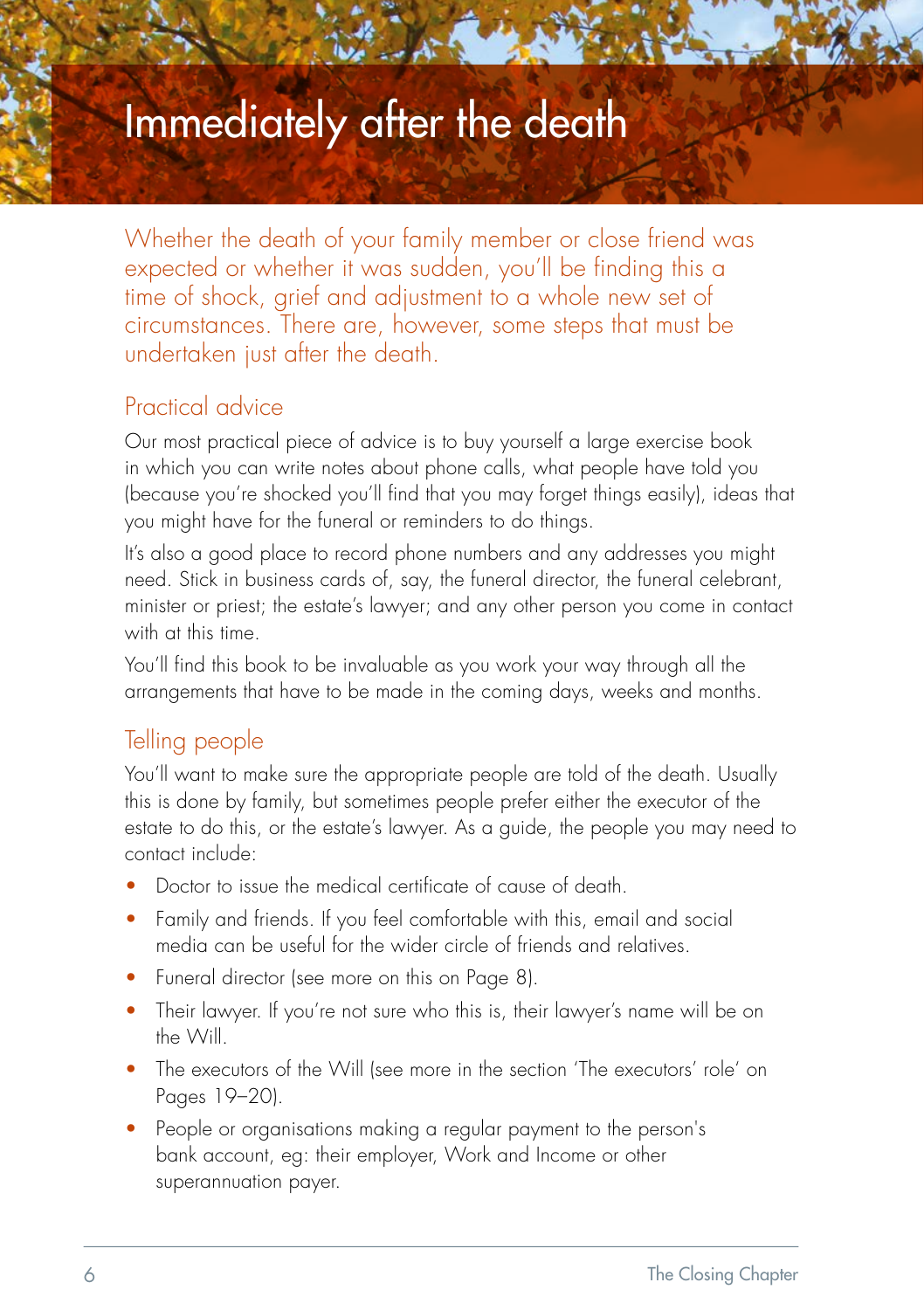- <span id="page-8-0"></span>• Neighbours.
- Business associates
- Bank. Once you notify the bank of the death, the person's accounts will be frozen.

# The legal bits

You'll need to get a medical certificate of cause of death signed by a doctor. If the death was in hospital, this will be arranged with the medical staff. If the death was at home, for example, you should call their doctor who will arrange for this to be done. A medical certificate of cause of death is a legal requirement for cremation or burial. The estate's lawyer also needs this certificate, so remember to get it to them as soon as you can. (It's also worth getting your lawyer to certify several copies of the certificate, as you may need it for things later on.)

You'll need to call a funeral director. You may already know of a funeral home or ask other people for a recommendation. Alternatively you can Google funeral directors – there's usually quite a lot of choice.

You'll need to check the Will or separate funeral instructions for any funeral requirements, including whether a burial or cremation is requested. Many people are quite specific about what they want for their funeral, how they want their body dealt with (there may be cultural or religious requirements), who should be notified and the form of service (whether it's religious or secular). Often the instructions include details about hymns or songs to be sung, music to be played, right down to what they'd like to be dressed in.

Even if you think you already know their wishes about their funeral, do check personal papers in their home and also with their lawyer. Sometimes funeral directions have been found in the oddest of places (wardrobes, tax files, etc), so without turning the house over, do have a good look. It's comforting to know that you've been able to carry out their wishes for this most important farewell.

### **Executors**

The executors are named in the Will. It's their job to administer the estate and carry out the terms of the Will. They should be informed as soon as possible about the death as they have specific responsibilities for the assets of the estate. There's more about this under 'Securing and caring for the home/business' on [Page 10](#page-11-0). After the funeral, the estate's lawyer will be in touch with the executors so they can read through the Will and familiarise themselves with its contents. There's more about the role of the executors on [Pages 19–20.](#page-20-0)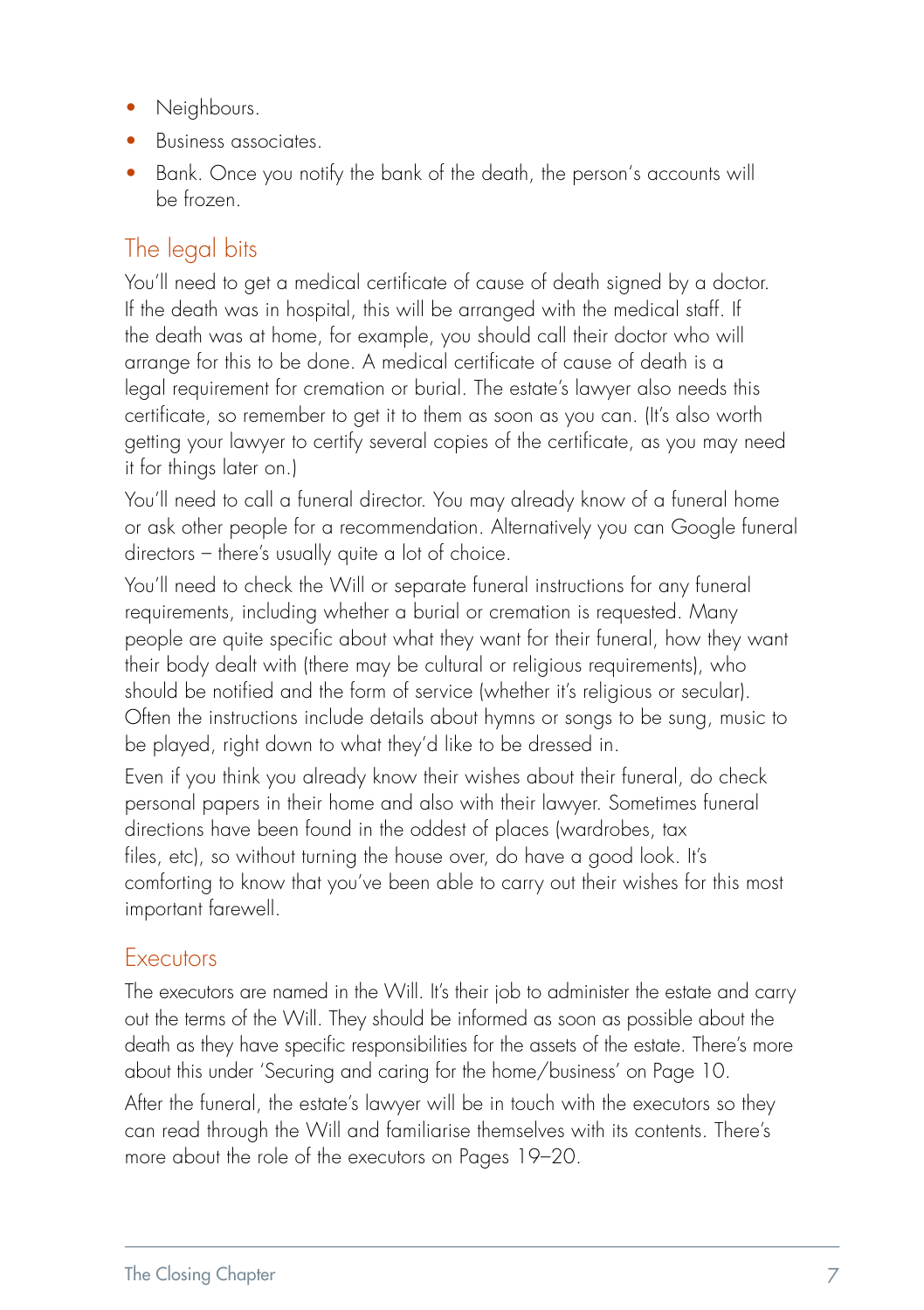# <span id="page-9-0"></span>The funeral director

The funeral director is, in effect, the master of ceremonies for the funeral. He or she will look after not only the legal requirements such as applying for the certified death certificate, but also the way the funeral is arranged.

Although the funeral director can run the entire funeral from start to finish, these days most families and close friends want to be involved. The lists below may help you with who does what.

The funeral director:

- Collects the person from the place of death.
- Ensures the medical certificate of cause of death has been completed.
- Organises the cremation or burial details.
- Orders a coffin
- Carries out the embalming, if required.
- Organises transport to and from the funeral and to the cemetery or crematorium.
- Arranges the funeral service, if required.
- Arranges any function afterwards, if requested.

Before you see your chosen funeral director you may want to think about the family's preferences for a funeral and, more importantly, the choices of the person who has just died.

#### *The family or close friends can help with:*

- Guiding the funeral director and the funeral celebrant on any cultural or religious requirements or wishes.
- Talking with the funeral celebrant, minister or priest about the location, day, time and type of funeral that's required.
- Drafting the death notice for the daily newspapers and emailing (to help prevent spelling errors) to the funeral director who will arrange placement.
- You may want to consider asking for donations to a favourite charity rather than people sending flowers. This information goes into the death notice and online tribute page.
- Writing a eulogy or asking people to speak at the funeral.
- Organising and/or arranging the flowers for the coffin and the funeral venue.
- Choosing music (songs, hymns, processional music, background music, etc).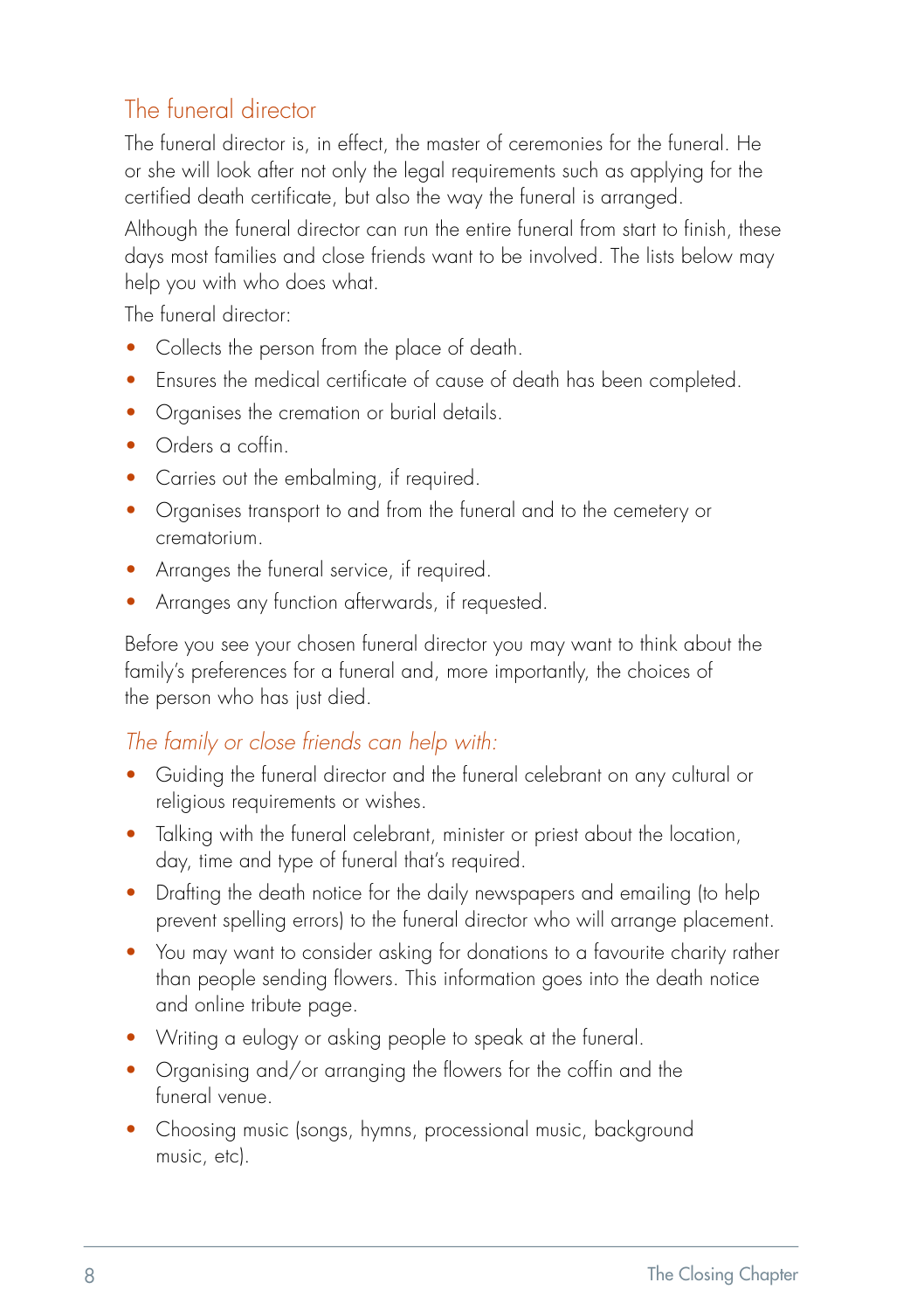- <span id="page-10-0"></span>• Writing the order of service in conjunction with the priest or celebrant, and getting it designed and printed.
- Selecting photographs or memorabilia for a slideshow during the funeral, for the order of service, or to place on top of the coffin. Children or grandchildren may like to write a letter or place a special memento into the coffin.
- Choosing pallbearers.
- Arranging the function afterwards. This is sometimes held in the church hall, in the funeral director's premises or at a relative's home.

# Paying for the funeral

Many people establish a special funeral trust that will pay for their funeral expenses. Others may have ensured that there are sufficient funds on hand in a savings account to pay for their funeral.

Some people, however, have simply enjoyed their lives and have given little thought to their funeral or how it will be paid for. In most cases, their estate will have sufficient funds to pay for the funeral after probate is granted. If there are genuinely no funds available to pay for a funeral, family members may want to chip in or the executors can apply to Work and Income for a funeral grant. If the death is the result of an accident, you can apply to ACC for a funeral grant.

If the person who has died had a SuperGoldCard, funeral directors in some locations offer a discount, although certain conditions apply. See [www.supergold.govt.nz](http://www.supergold.govt.nz) for more details.

If you're unsure how the funeral will be paid for, talk to the funeral director or to the estate's lawyer. They will be able to give you some good advice.

#### *Funeral costs*

There are three main areas of cost for a funeral:

- 1. Professional fee paid to the funeral director: this covers fixed overheads of receiving instructions, use of facilities, embalming (if required), use of vehicles such as a hearse, liaison with doctors for the medical certificate of cause of death, making arrangements with the crematorium or cemetery, etc. (The funeral director will register the death with the Department of Internal Affairs and will apply for a certified death certificate.)
- 2. Expenses paid on behalf of the family: These can include the cost of the medical certificate of cause of death, death notices in newspapers, flowers, catering, order of service sheets and so on.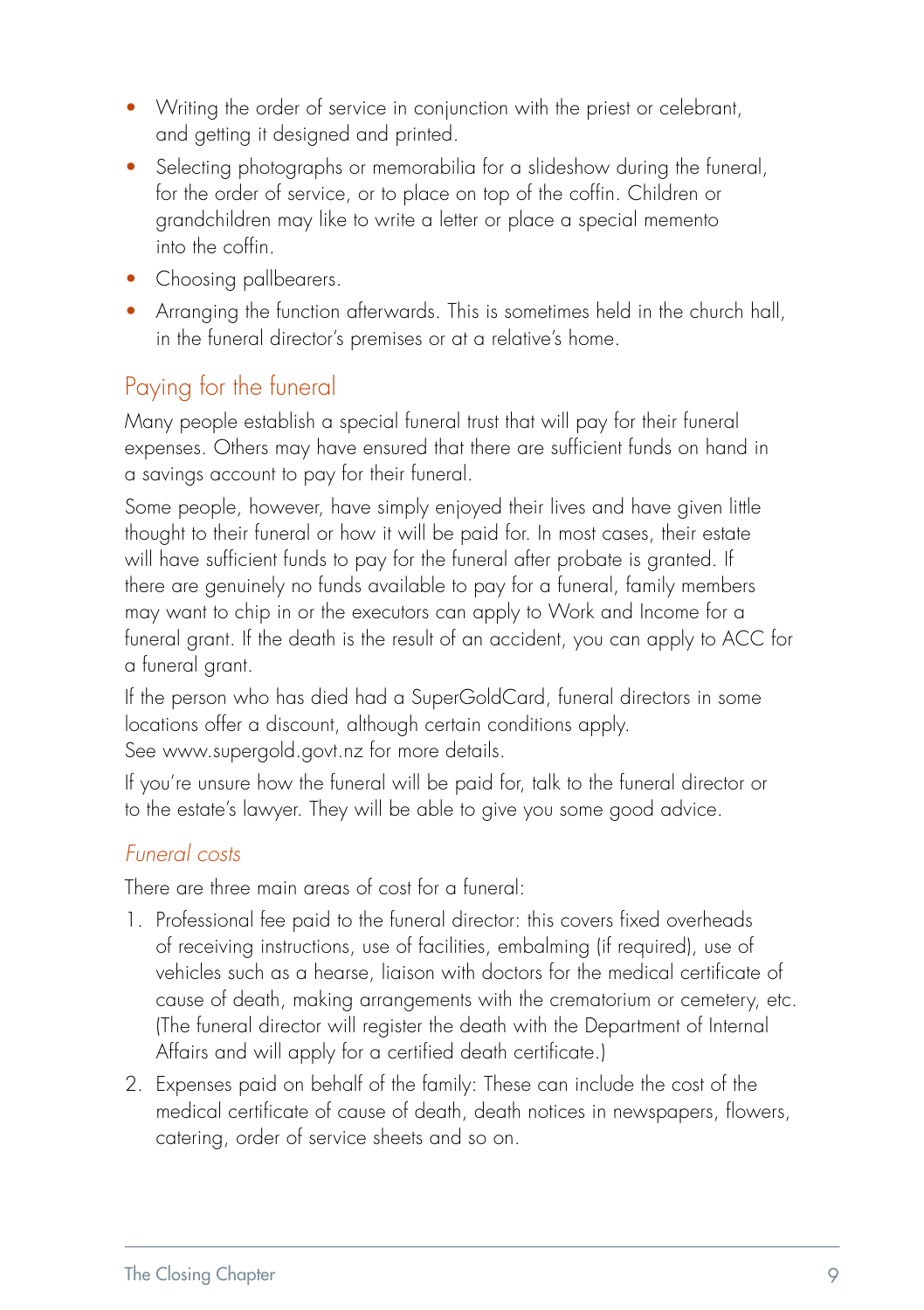<span id="page-11-0"></span>3. Coffin (or casket). There is a wide range of coffins available made from the cheaper MDF to the more expensive models of solid wood; or you could decide on an eco-coffin. The funeral director will be able to guide you on this.

There are ways to rationalise funeral costs if you're prepared to do some of the work yourself. For example, you can organise the flowers, arrange the order of service and the catering for the function afterwards.

We do, however, recommend that you liaise early on with the funeral director to ensure that it's clear who is responsible for which arrangements. You don't want to inadvertently double up, nor do you want to make an assumption that something has been done and it hasn't.

# Securing and caring for the home/business

It's very important that the home of the person who has died is secure. This should be done as soon as possible after their death. The house should be checked by the family, or the executors, to ensure that what is probably the estate's major asset is safe and looked after.

If the property is now empty you'll need to:

- Check all windows are closed, and the property is locked.
- Remove all valuables such as jewellery to a safe place, and notify the estate's lawyer of the location. You'll need to list all those valuables removed from the house, and this list should be given to the executors.
- Turn off hot water and unnecessary appliances such as the TV and computer (not the refrigerator!).
- You may want to put a timer on for several inside lights so it looks as though the property is occupied.
- If there's a buralar alarm, make sure it's turned on. If the alarm isn't monitored, you may want to consider contacting the alarm company to arrange monitoring in the meantime.
- Newspaper deliveries should be stopped.
- Contact NZ Post to ensure the mail is redirected; also ask a neighbour to clear the box regularly of advertising material and community newspapers.
- Arrange for the lawns to be mowed regularly and the garden looked after.
- Pets will need to be rehoused. Remember to take their pet food from the house.
- Check whether any bills are falling due such as rates, insurance, etc and arrange for appropriate invoices to be paid. Talk to the estate's lawyer about this, as these become an estate expense. Alternatively a family member can pay the invoices, and the estate can reimburse them later.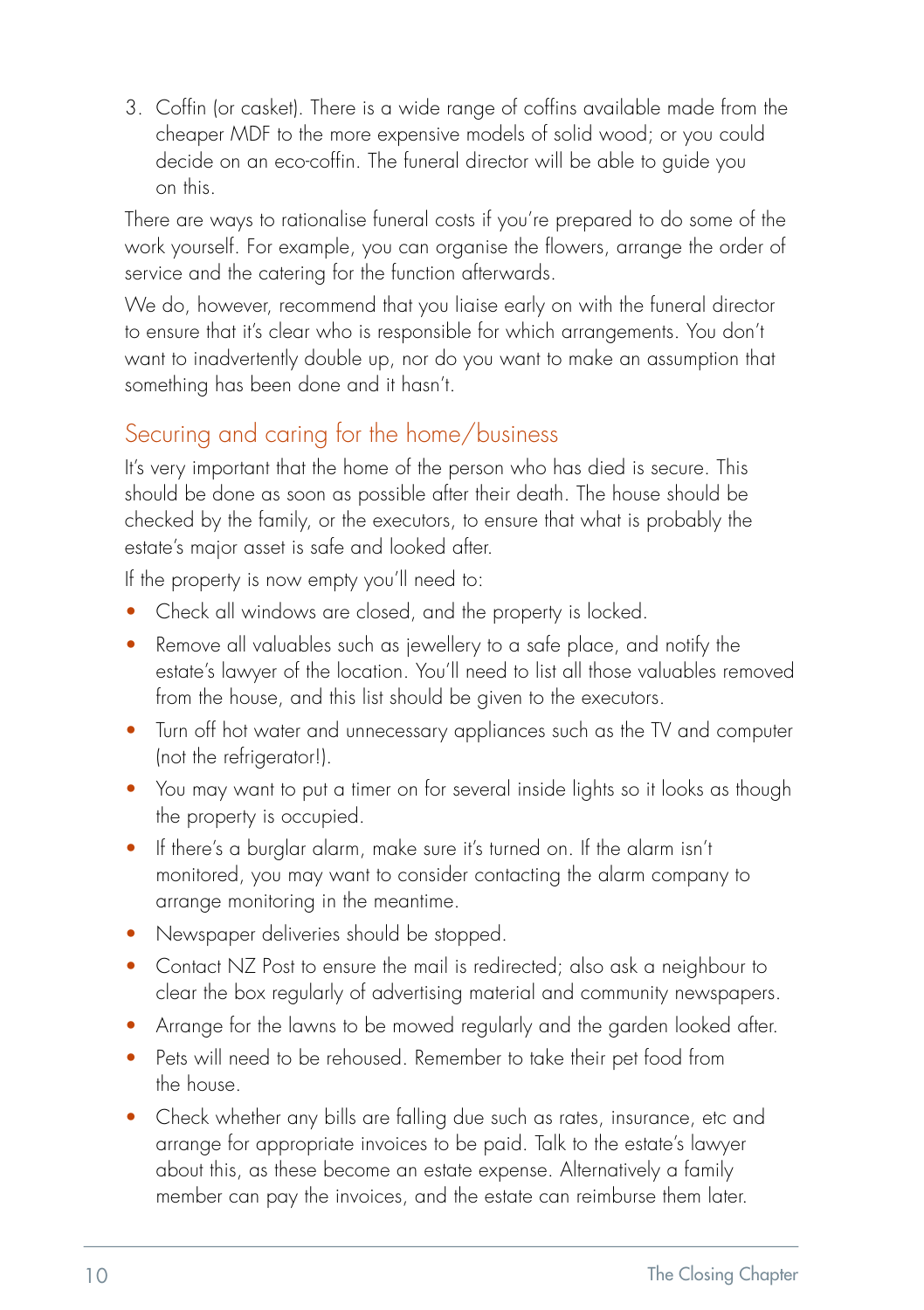- Notify the insurance company to say the house is unoccupied, and that the valuables have been removed to a safe location. The insurance company may want to have a list of valuables.
- You may also want to arrange for the house to be temporarily occupied by a relative or short-term tenant so it's kept well-aired and cared for. Check first with the executors before making arrangements.

Some families arrange for a security guard to be at the property on the day of the funeral. It's not unknown for would-be thieves to check the daily death notices and burgle houses during a funeral.

#### *Working life*

If the person who has died was in paid employment, their desk will need to be cleared and their personal items removed from their workplace. Their employer should pay any annual leave and other entitlements to the estate.

It may also be necessary to ensure that businesses are looked after. Is there a trusted employee who can keep things going in the short term, or will it be necessary for someone to step in quickly to pay wages/bills, talk to suppliers/ customers and so on?

*There's a great deal to do after the death of a family member or a close friend. Don't worry too much about the Will or the legal side of things at this stage. Spend your time to secure their home, keep in touch with the executors, organise the funeral to reflect their wishes and give them a good send-off.*

### Notes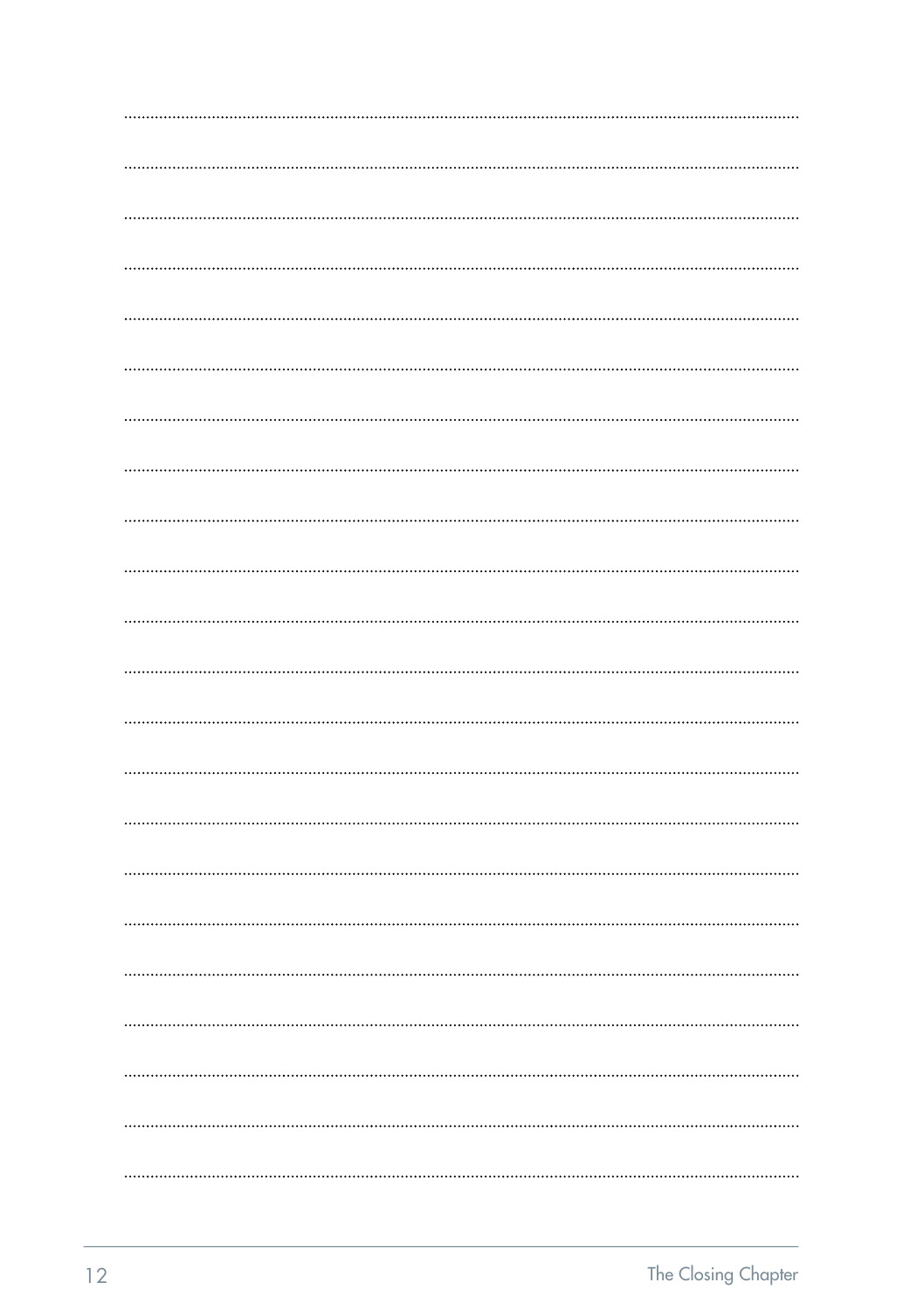<span id="page-14-0"></span>

A Will is a legal document that specifies how you want your personal assets to be administered and distributed after your death.

In most cases Wills are prepared by a lawyer or trustee company and held by them in safe-keeping. The person who has died will usually have a copy of their Will amongst their personal papers.

After the funeral the estate's lawyer will arrange to meet with the executors to discuss the Will and make sure they understand it. The lawyer may have emailed or sent it to the executors beforehand, just so everyone is familiar with it. If any of it is unclear the executors should ask the estate lawyer to explain it to them.

The executors have a strict duty to administer the estate in accordance with the requirements of the Will, unless:

- The court orders otherwise (see section on 'Claims against an estate' on [Pages 26–28](#page-27-0)), or
- All of the beneficiaries are adult and able to direct the trustees to do something different (this needs to be recorded in writing).

There are a number of standard clauses which appear in most Wills:

- 1. Cancel all earlier Wills: in order for the court to approve probate, it needs to be clear that any earlier Will has been cancelled or revoked.
- 2. Appoint executors and trustees: these are the people who will administer the estate and carry out the terms of the Will (there may be only one person or there may be several who are executors).
- 3. Specific gifts of money (legacies) to named people or bequests to charities or other organisations. There may also be specific gifts of various items, for example, a gift of furniture and household items to be divided among the family.
- 4. There should be a clause saying what should happen to the rest of the estate (sometimes called the 'remaining estate' or 'residue') after payment of the funeral costs, taxes and other liabilities.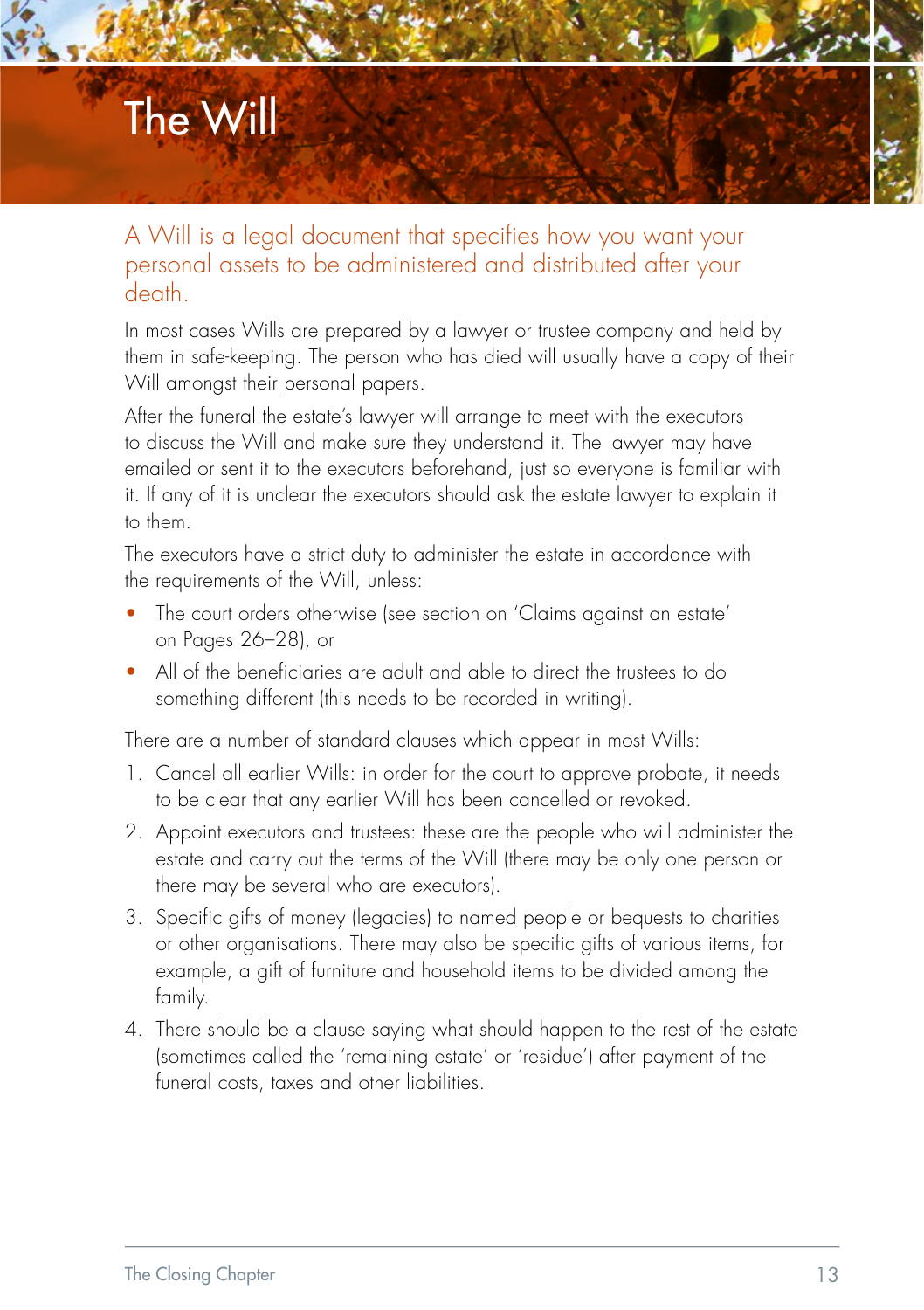<span id="page-15-0"></span>5. There will usually be some further clauses setting out the powers and authority the trustees have to administer the estate. Although the law gives executors some automatic rights, these are restricted and many Wills will have this set out more fully.

In addition, the Will may have other clauses such as naming a guardian for any children who are under-age, and directions about a funeral or cremation. The executors have a duty to ensure the deceased is buried or cremated; and they should usually take into account the directions stated in the Will, although these aren't legally binding. Although the family or close friends usually organise the funeral, the executors are responsible for ensuring appropriate funeral arrangements are carried out.

### Keeping everyone informed

Despite what you may have seen in the movies or on TV, there's no legal formality known as the 'reading of the Will'. There's no requirement for the estate lawyer or anyone else to do this and many families don't want this to happen.

The estate beneficiaries are, however, entitled to be kept informed about the administration and the progress of the estate. The beneficiaries who will receive a share in the remaining estate will usually be given a copy of the whole Will.

Beneficiaries who are simply to receive a bequest of a particular item or a legacy of a specified sum of money will usually be told what is said in the particular clause relevant to them, and aren't usually given a copy of the entire Will.

### Trusts created by a Will

Sometimes trusts are created by a Will: these are known as 'testamentary trusts'. Quite often the terms of the Will can mean that part of the estate has to be held on trust for a particular time. An example is where part of the estate is left to under-age children. Unless the Will directs otherwise, this must be held on trust for them until they reach the age of 20.

Another type of trust that is sometimes seen in Wills is what's called a 'life interest trust'. Common examples are:

- The right for a named person to live in the deceased's home for a specified period or until the person concerned is no longer able to live there.
- The right to receive the income or interest from a specified amount of money or particular investments, for example, the rent from a particular property. This arrangement can continue during the lifetime of the named person.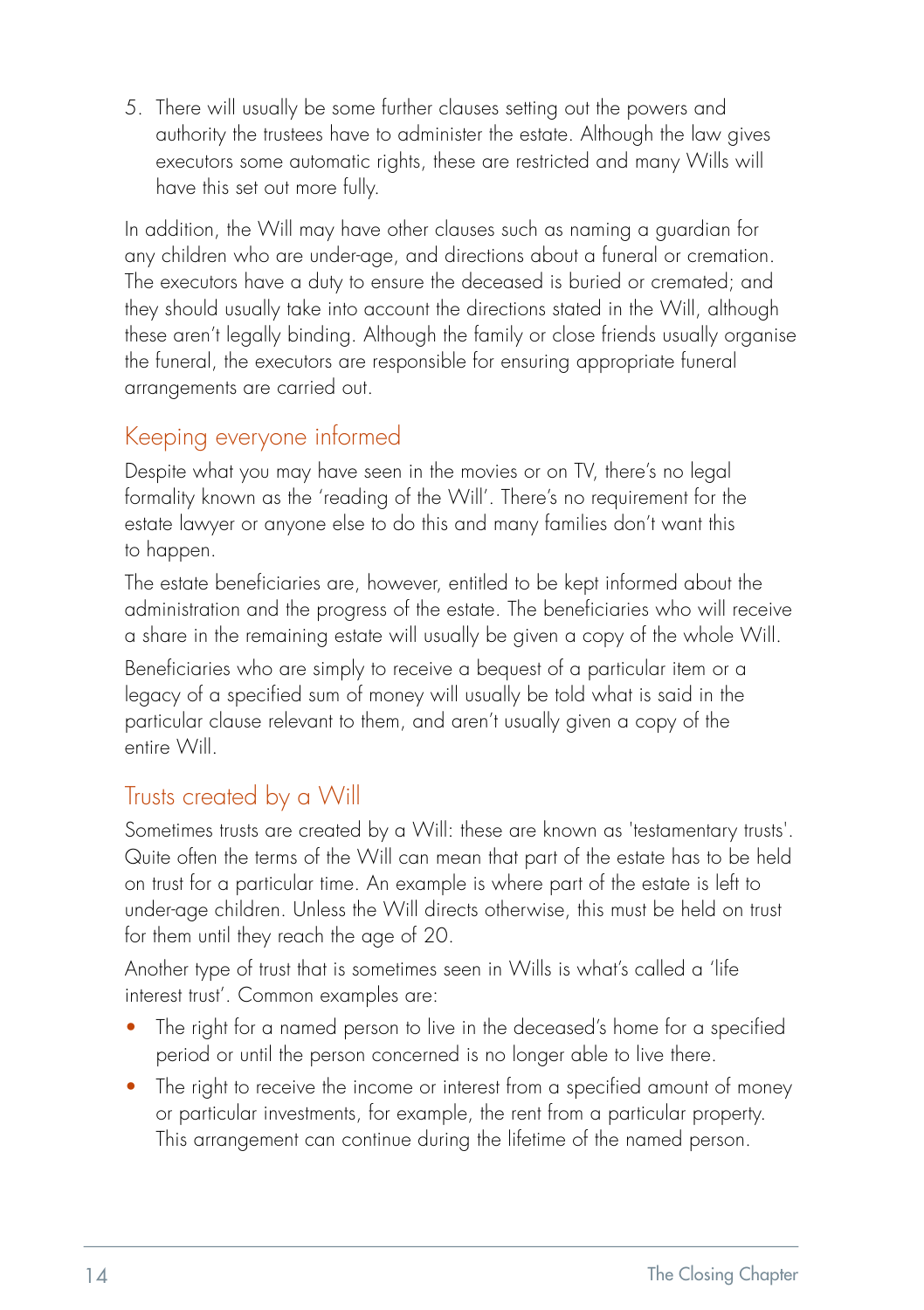<span id="page-16-0"></span>• The Will may set aside an amount of money or investments to be held on trust for a named group of people (possibly the deceased's young children or grandchildren) and this may be used for their education or other needs.

The beneficiaries have a right to be kept informed during the course of the estate administration. In the case of beneficiaries aged under 20, their parent or guardian should be kept informed.

The law also lays down strict requirements for funds to be invested as a prudent person would invest when looking after someone else's money. Appropriate advice should be obtained if there is a large amount to be held on trust or it is to be invested for any length of time.

#### Overseas assets

Assets in another country can cause complications. The New Zealand probate document may need to be re-sealed (approved) by the court of a Commonwealth country, for example, Australia or the UK. In other countries, such as the USA, it may be necessary to apply for a separate grant of probate in each country. It's also necessary to comply with the tax laws of those countries. This will often include payment of death duties and capital gains taxes. As a consequence, the administration of the estate can be delayed for several years whilst all this is sorted out.

To avoid problems such as this, Will-makers with assets in different countries are sometimes advised to have a different Will in each country. This allows the assets in each country to be dealt with separately without holding up what is happening in any other country.

### Correcting mistakes in Wills

Sometimes mistakes occur in the preparation of a Will. Fortunately the Wills Act 2007 now allows the High Court to correct drafting errors. The Court can make changes to ensure the Will correctly carries out the Will-maker's intentions. These problems don't arise very often; this is fortunate as there's considerable cost involved in applying to the High Court. If the Will hasn't been signed and witnessed correctly, it's also possible to apply to the High Court to declare the Will to be valid. Again the Court must be satisfied that the document carries out the Will-maker's intentions.

### Waiting before estate distribution

Many people think that once probate has been granted, the estate can be distributed immediately. There are, however, a number of very good reasons to wait some months as the effect of the Will can be changed.

There is always the possibility that a claim could be made on the estate, for example, someone could bring a claim under the Family Protection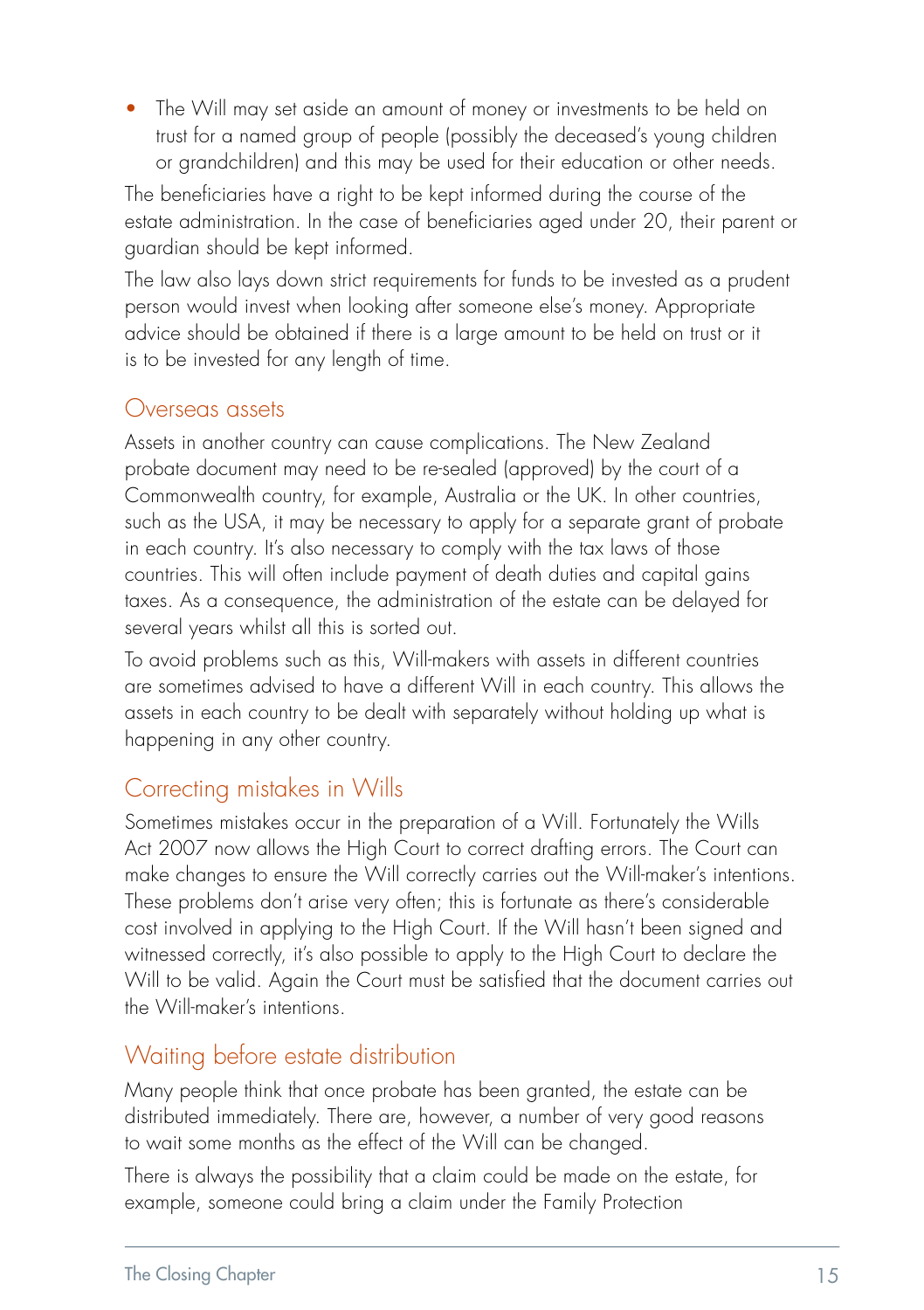<span id="page-17-0"></span>Act or other similar laws. How and when this can happen is explained in the later section on 'Claims against an estate', see [Pages 26–28](#page-27-0). The possibility of a claim such as this affects the time it will take before the estate can be distributed. Executors act at their own personal risk if they distribute the estate too soon after the grant of probate. If a successful claim is brought later, the executors may be forced to claim back some of what was previously distributed to the beneficiaries under the Will. If the beneficiaries are no longer able to pay, the executors may have to pay up from their own funds. Because of this risk, most executors wait six months to see if there's any possibility of a claim against the estate.

Anyone who is planning to bring a claim of this type can give the executors a notice of intention to claim. Again the executors act at their own risk if they make a distribution after receiving a notice of intention. However the notice is only valid for three months and can't be renewed after that.

These rules apply only to a claim by someone who wants a share of the estate. Different rules apply to debts owing by the deceased. Executors are personally liable to pay the estate debts unless they have advertised for creditors in a local newspaper under s35 of the Trustee Act 1956.

#### *Distributions in special circumstances*

There are times, however, when a portion of the estate can be distributed earlier than the usual six month mark. This could be when the estate is of a significant size and there's no valid reason, as far as the executors are concerned, for holding up the distribution of some of the funds, or there may be a situation where one beneficiary could use their legacy for a specific purpose. In such cases, a healthy portion of the estate is retained and the beneficiaries usually sign an indemnity that releases the executors from liability.

Another situation where early distribution can be made is when funds are needed for a beneficiary's education or welfare, even though a claim against the estate is likely.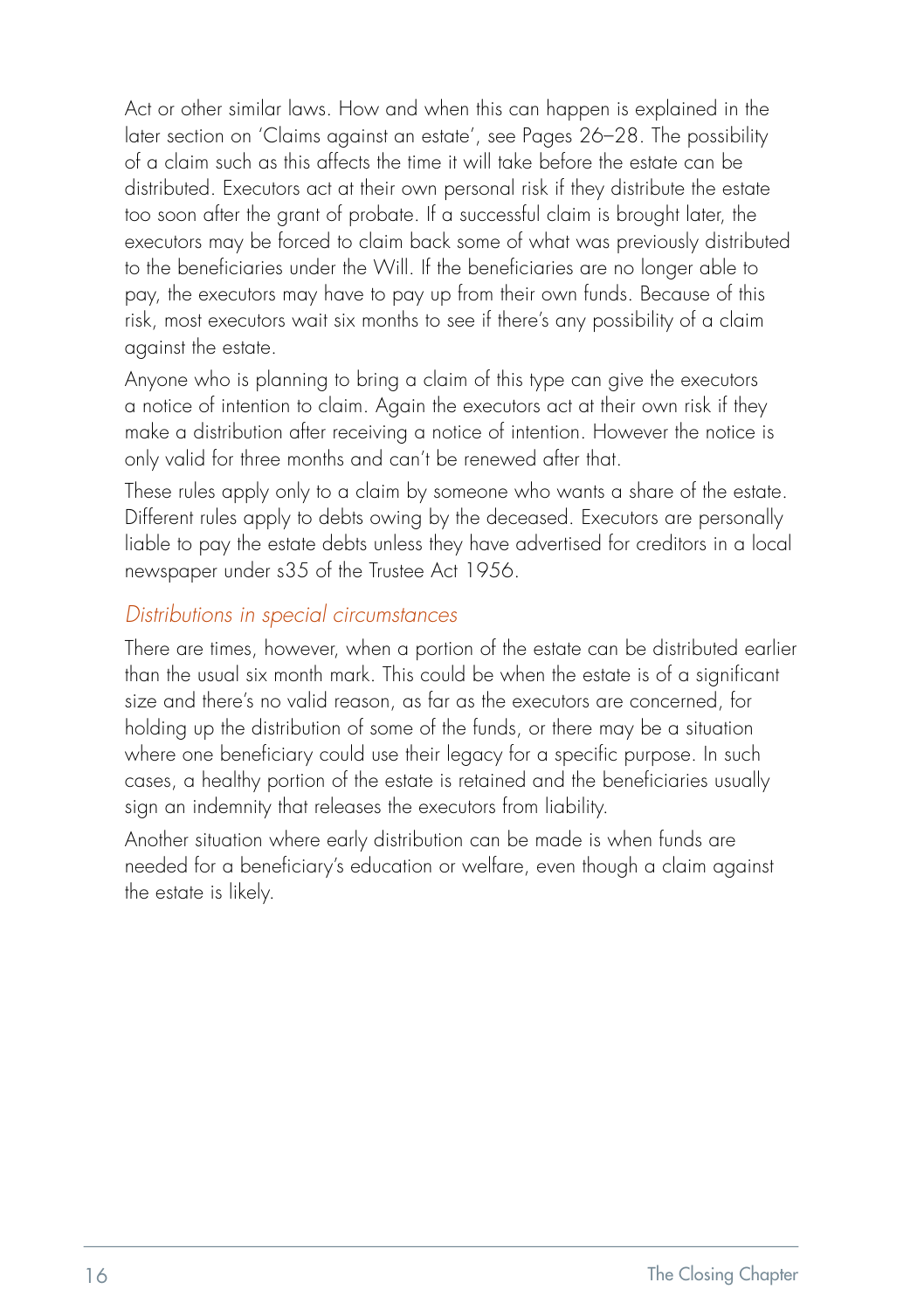# <span id="page-18-0"></span>The estate lawyer's role

The law governs much of what needs to happen after a person's death, and there are specific procedures set down for the various aspects of winding up their personal and business affairs.

As the executors appointed in the Will are often family members or friends, unfamiliar with the law and their responsibilities, the estate's lawyer will give as much guidance as necessary throughout the administration process, and prepare documents as required. In many cases the estate's lawyer will actually undertake all the administration and legal tasks in consultation with the executor/s.

There are, however, a number of families who are willing to do some of the 'donkey work' for the estate such as collecting documents, obtaining signatures on documents and so on. Most lawyers are very happy for families to help in this way. Not only can this save the estate some money, but it may also help families be involved and give them some sense of closure. We have more on this in the section 'What can the family do?' on [Pages 24–25](#page-25-0) and a checklist on [Pages 41–42](#page-42-0).

As a result of this pivotal role in the estate, the estate's lawyer is one of the first people you'll need to inform after the death, preferably before the funeral although most of your contact will be after the funeral.

When a death is notified, the lawyer will check to establish if their firm is holding a Will for the deceased and, if so, whether it's the most recent one.

If no Will can be found, the lawyer will need to apply for Letters of Administration. There's more on this in the section 'What if there's no Will?' – see [Pages 30–33](#page-31-0).

The estate's lawyer will then liaise with the executors to ensure that they understand the Will and their responsibilities, and guide them through the process.

Each executor must swear an affidavit (usually done at the estate lawyer's office) to carry out the terms of the Will. Anyone who doesn't want to swear on the Bible may make an affirmation instead of a sworn oath.

### Probate

Probate is an order of the High Court to confirm the last valid Will of the deceased, and also the executor's right to administer the estate (grant of administration).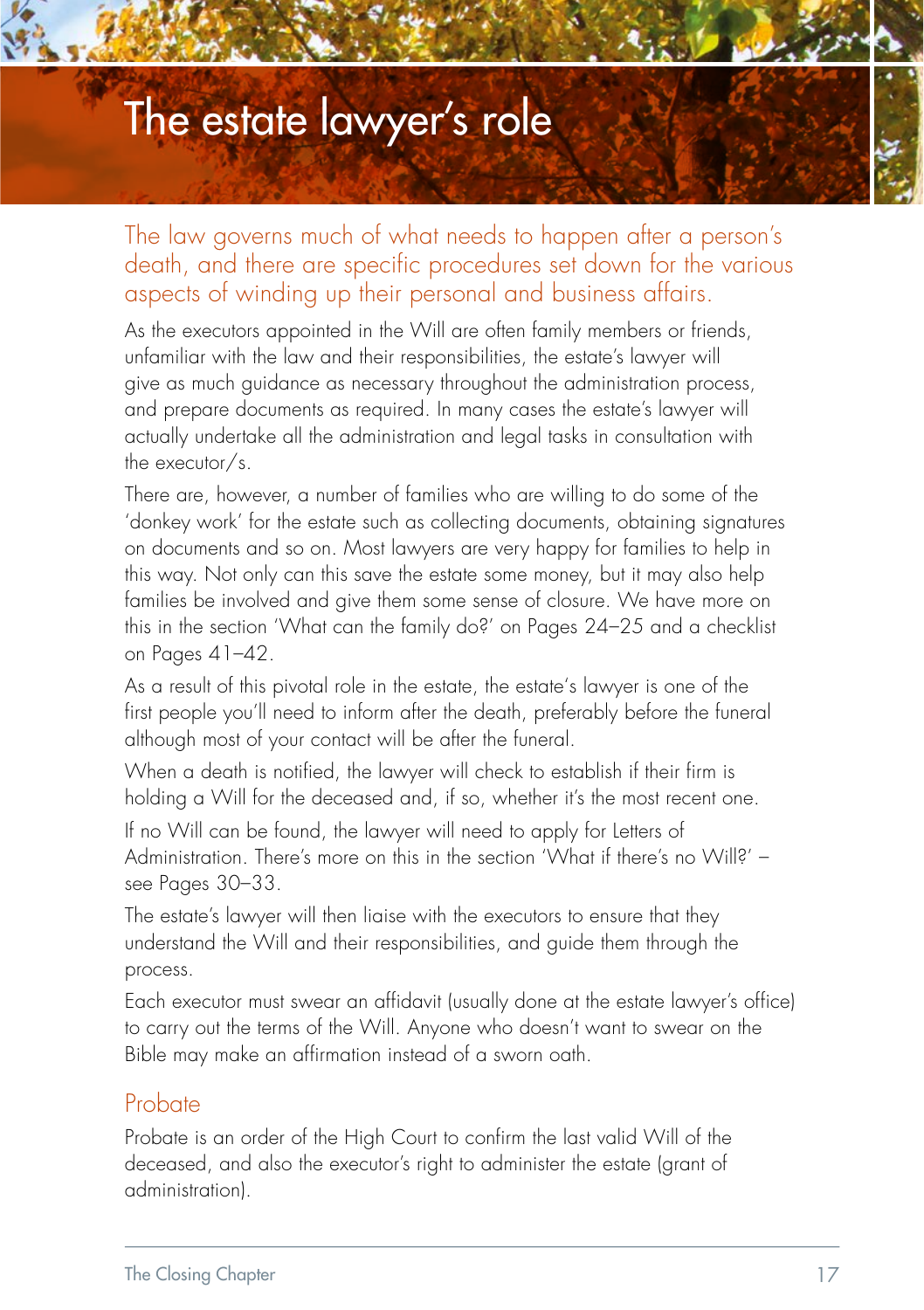<span id="page-19-0"></span>Probate must be applied for unless the deceased's only assets are financial assets that don't exceed \$15,000 at any one institution. The application for probate must be made to the High Court, in a very specific format, with equally specific information requirements. If the forms don't comply with the rules, the Registrar of the Court will reject them, which will cause delays in the administration of the estate. It's not the time for do-it-yourself and it's therefore usual for the estate's lawyer to prepare these documents.

Until probate is granted, the estate goes into a sort of holding pattern where nothing much can happen, except making some preparations for, say, the deceased's home to be sold.

Probate is now granted quite quickly – usually between four to eight weeks after the documents have been lodged at the High Court.

### Administering the estate

Once probate has been granted, other documents will need to be prepared, witnessed and (if necessary) registered. These include documents to be presented to banks, finance companies and share registries in order to cash-up assets and transfer property. In the case of land, it's usually necessary to sign forms so the estate's lawyer can have the deceased's property transferred into the names of the executors.

Some of this work may be undertaken by the executor or the trustee, but whoever is doing it should keep all parties informed. To ensure that everyone does know what's going on, most people will communicate via email – just remember to use the 'Reply to All' function. It's the executors' responsibility to ensure that all duties and tasks are carried out and that the estate is distributed in accordance with the law and the terms of the Will. The estate's lawyer should explain what is required.

The estate's lawyer will also explain:

- The executors' responsibilities,
- The three pieces of legislation under which claims can be made against an estate, see section 'Claims against an estate', [Pages 26–28,](#page-27-0) and
- The procedures needed if there's no Will, see 'What if there's no Will?' on [Pages 30–33](#page-31-0), which includes a section on 'Letters of administration' on [Pages 32–33.](#page-33-0)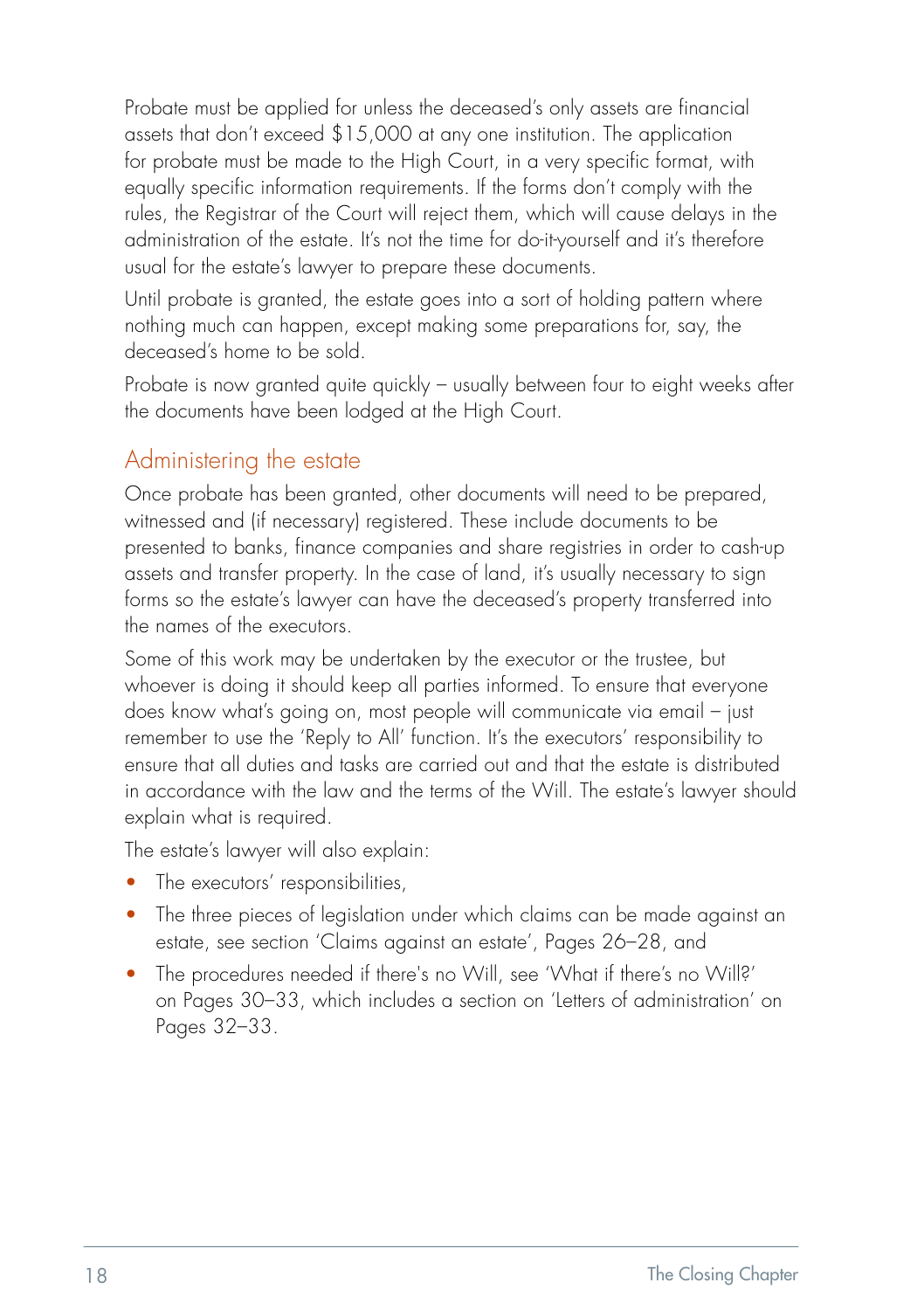# <span id="page-20-0"></span>The executors' role

The executor/s are the person/people named in the Will whose job is to administer the estate and carry out the terms of the Will (there may be only one person or there may be several). In many or most cases executors are named also as trustees. Duties and responsibilities of executors and trustees are very similar, with the difference that the executors' role finishes when the Will is finalised and all distributions made, whilst the trustees' role may continue for some time if trusts have been set up (see below).

### Executors' duties and responsibilities

Executors are required to carry out the terms of the Will. Executors' duties and responsibilities include:

- Studying the terms of the Will to make sure they understand it. If anything in the Will is unclear they should ask the estate's lawyer to explain it.
- Ensuring the deceased is buried or cremated, preferably in accordance with any wishes expressed in the Will. These wishes are, however, not legally binding. If the executor is a professional executor or not a family member, they may leave it to the family to make the funeral arrangements.
- Ensuring steps have been taken to secure the house, business or other assets of the deceased (see above). There's more on this under 'Immediately after the death' on [Page 6.](#page-7-0)
- Ensuring all wishes of the deceased as expressed in the Will are carried out, as far as possible. There are sometimes unforeseen issues to be dealt with which are covered in the sections on 'Claims against an estate' on [Pages](#page-27-0)  [26–28](#page-27-0) and 'Correcting mistakes in Wills' on [Page 15](#page-16-0).
- Ascertaining details of the deceased's assets, and undertaking or overseeing their transfer to beneficiaries. Family members will usually be able to provide this information. It's normal practice for the estate's lawyer to help the executors through this process.

The details required about the deceased's assets include:

- Names, occupations and addresses of the executors, and their IRD numbers.
- Names and addresses of the beneficiaries.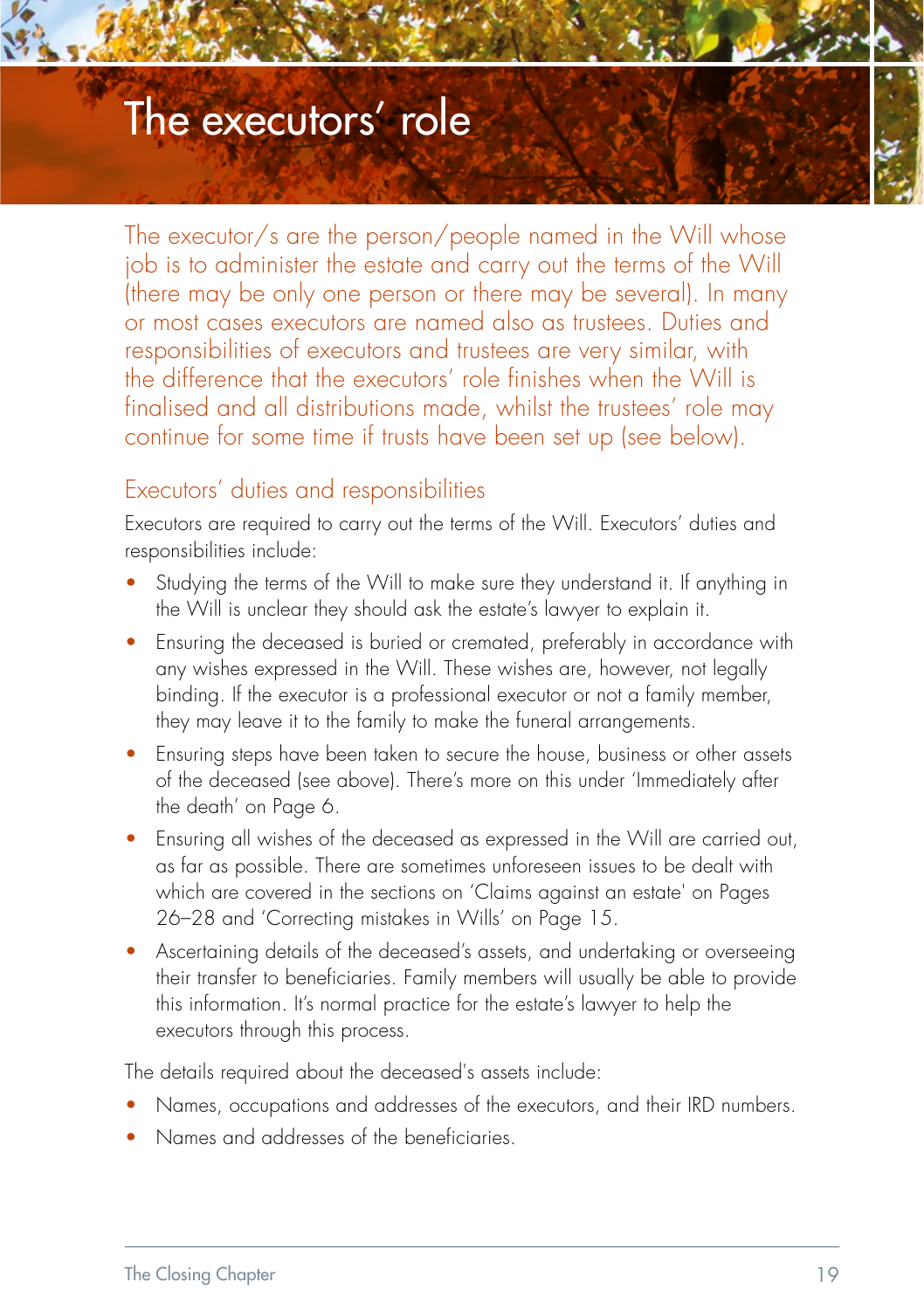- Dates of birth of any beneficiaries under 20 years of age (anything left to beneficiaries under the age of 20 must be held on trust until their 20th birthday unless the Will states otherwise).
- Details of bank accounts, bonus bonds, investments, shares and debentures, unit trusts, mortgage investments, managed funds, KiwiSaver or other superannuation schemes, life insurance, any business interests, real property (residential home, investment property, etc) and motor vehicles.
- Details of any jointly owned property.
- Any liabilities.
- Insurance policies held for property, contents and motor vehicles.
- Name of employer, details of any work-related superannuation scheme and any other employee benefits payable on the death of an employee.
- Passport.
- Driving licence.

The executors must ensure all debts owed by the estate are paid: executors are personally liable to pay the estate debts unless they have advertised in a local newspaper under s35 of the Trustee Act 1956.

They must also ensure all tax and legal issues are dealt with appropriately.

Any jointly held assets automatically pass to the surviving owner and don't form part of the estate.

It is, however, necessary to provide a copy of the certified death certificate to the banks and any other institutions that may hold jointly held assets with a request to transfer the asset to the surviving owner. In the case of land owned jointly, it's necessary for the title to the land to be transferred into the name of the surviving owner. The estate's lawyer will prepare this documentation, and arrange signing and registration.

The executors' role ends when all distributions are made to adult beneficiaries, and all expenses and tax have been paid. Executors will continue as trustees if money is held for under-age beneficiaries.

We've provided a handy checklist on [Page 40](#page-41-0) of items to be completed by the executors before the estate is finalised.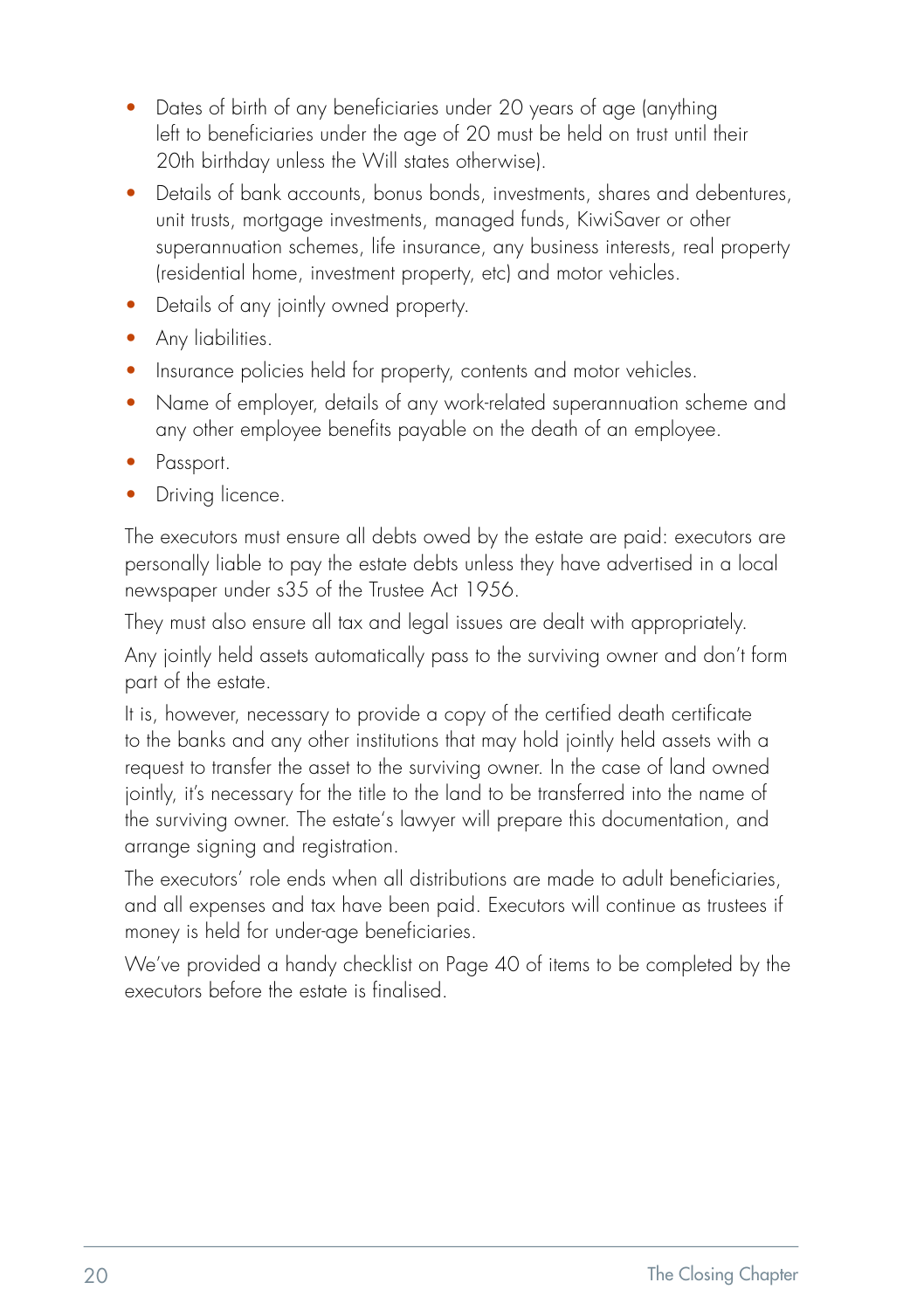# <span id="page-22-0"></span>The trustees' role

In some cases the estate may continue to exist in the form of a trust, even after the administration is otherwise complete. This can occur for a variety of reasons, for example, there may be underage beneficiaries, or life interests to deal with and/or there may be property that the estate wishes to hold onto in the meantime.

The trustees will usually be the existing executors of the estate unless otherwise provided for in the Will. A trustee is a person appointed to hold the trust's assets for the benefit of beneficiaries. The trustees are obliged to act honestly and in good faith for the benefit of all the beneficiaries. Trustees have legal control of the trust's assets, hold title to the assets in their own name, and have the power (subject to the Will) to deal with those assets as they see fit. Trustees must be:

- Over 18 years of age.
- Mentally capable.
- Aware they have personal liability for any losses that may be incurred by the trust because of their own dishonesty or negligence.

Trustees should also:

- Understand that they may be personally liable for taxes and other charges such as property rates, payable by the trust.
- Acknowledge that they may be personally liable for trust debts, or guarantees given by the trustees.
- Be trustworthy, as they must manage the trust's affairs in a way that will provide the maximum benefits possible to the beneficiaries.

#### Trustees' duties and responsibilities

Trustees have a number of legal duties and responsibilities: the Will may affect how these duties apply. It's also important that trustees remember that they are only allowed to do those things which they have legal power to do. Again, there are some standard powers set out in law, but the Will can expand on these.

The duties and responsibilities of trustees are to:

- Know and adhere to the terms of the Will.
- Treat the beneficiaries in an even-handed manner and act in their best interests.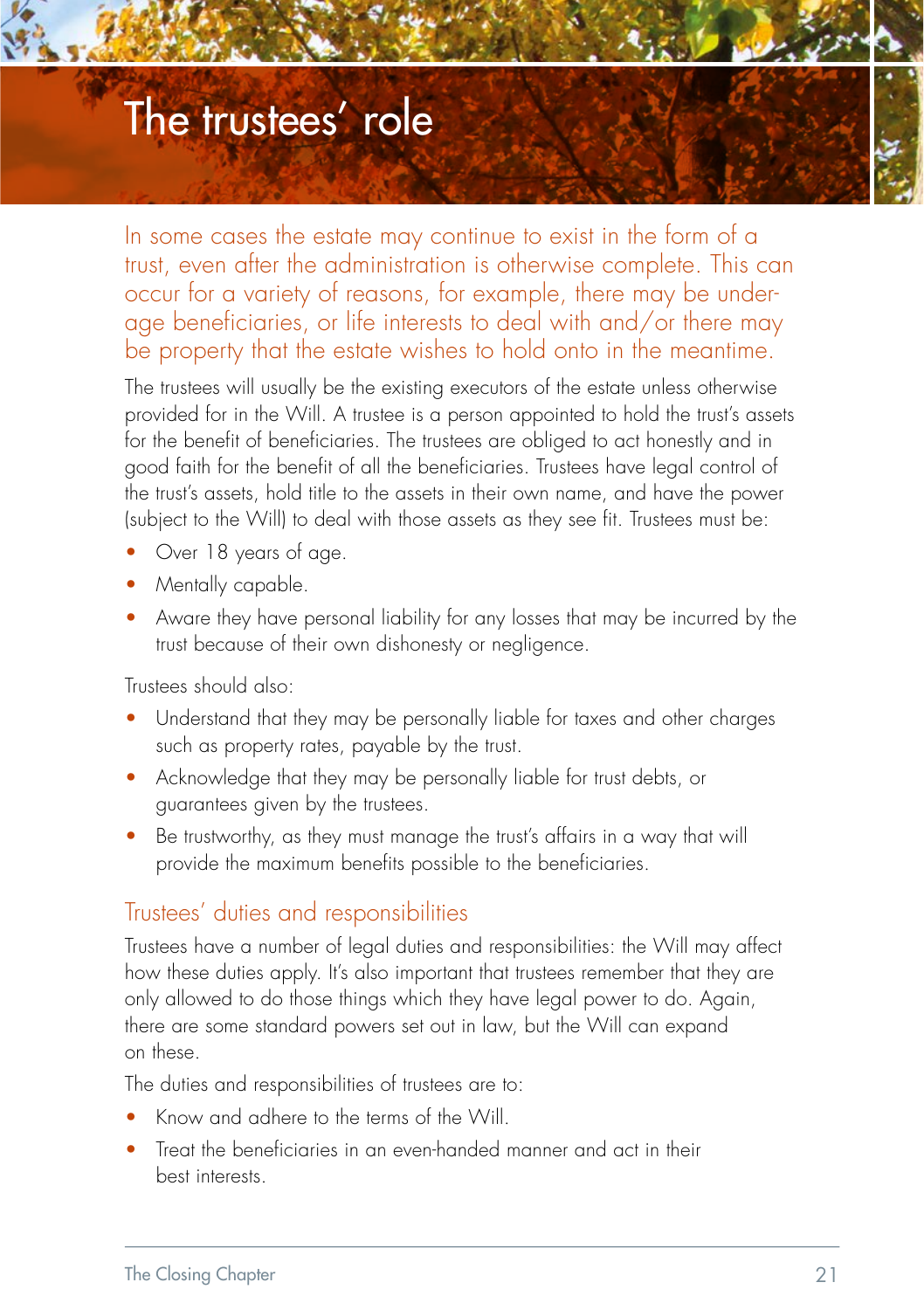- Not make any profit from being a trustee, and act without being paid (except for refunds of out-of-pocket expenses) unless it's provided for in the Will.
- Invest prudently (s13E of the Trustee Act 1956 sets out a number of factors which trustees should take into account, where appropriate, when making investment decisions).
- Not delegate any of the trustees' responsibilities, unless permitted to do so.
- Take an active part in the trust decisions and the exercise of trustees' discretions – trustees must not agree in advance to place a limitation or restriction on the future exercise of any discretion.
- Act unanimously (unless the Will provides that a decision of the majority of the trustees is binding).
- Where appropriate, take specialist accounting advice to ensure the estate complies with its tax obligations.
- Pay the correct beneficiaries at the correct times.
- Keep proper accounts and give information to beneficiaries as required.

The Will states who is to get what, and where and when any estate funds are to be paid. It's the trustees' duties to carry this out.

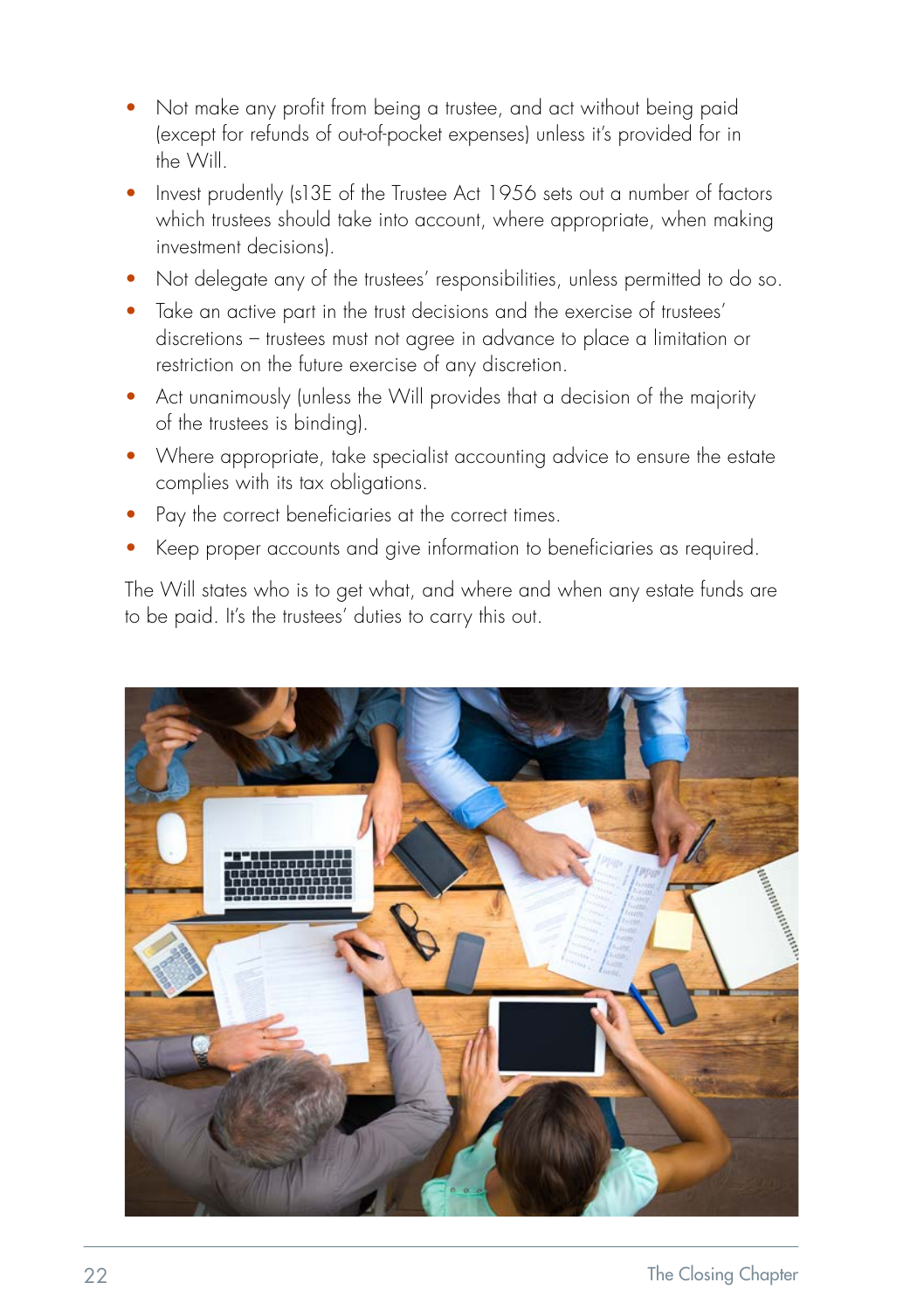# <span id="page-24-0"></span>**Beneficiaries**

A beneficiary is a person or organisation who benefits from an estate, either as provided for in the Will or, if there's no Will, by the provisions in the Administration Act 1969 (see section on 'What if there's no Will?' on [Page 30\)](#page-31-0).

Before any beneficiary receives what they're entitled to, all debts and expenses must first be paid from the estate's assets.

### Rights of beneficiaries

Beneficiaries have the right to receive the share of the estate that's due to them – in a timely manner. It must be done in accordance with the Will.

Beneficiaries have a right to be kept informed of matters relating to their share of the estate – at all stages of the estate's administration.

The executors and trustees should give beneficiaries:

- Information relating to any benefit due to a beneficiary when requested by the beneficiary.
- A full report to the beneficiaries on a vearly basis in relation to the investment of their share of the estate.

It's important that executors and trustees are open and honest with beneficiaries.

In some cases the estate will turn into a trust if, for example, one of the beneficiaries is under age. The trustees must carry out their responsibilities (see [Pages 21–22,](#page-22-0) to invest prudently and in the best interests of the beneficiaries, and to keep the beneficiaries informed about the details of their entitlement and the investment of it. This information should be provided when requested by the beneficiary. Ideally a full report should be made to all beneficiaries on an annual basis on the investment of their share of the estate.

If a beneficiary has serious concerns about the administration of the estate, they can ask for an audit to be carried out.

### Beneficiaries under 20 years old

The Will can specify what age a beneficiary must be to receive a share of the estate. If the Will doesn't say this, then the share is distributed when the beneficiary turns 20.

If the beneficiary is under 20 years old, the trustees must invest prudently until the beneficiary is entitled to receive their share. If, however, a beneficiary is incapacitated, their share will need to be held in trust for him or her beyond their 20th birthday.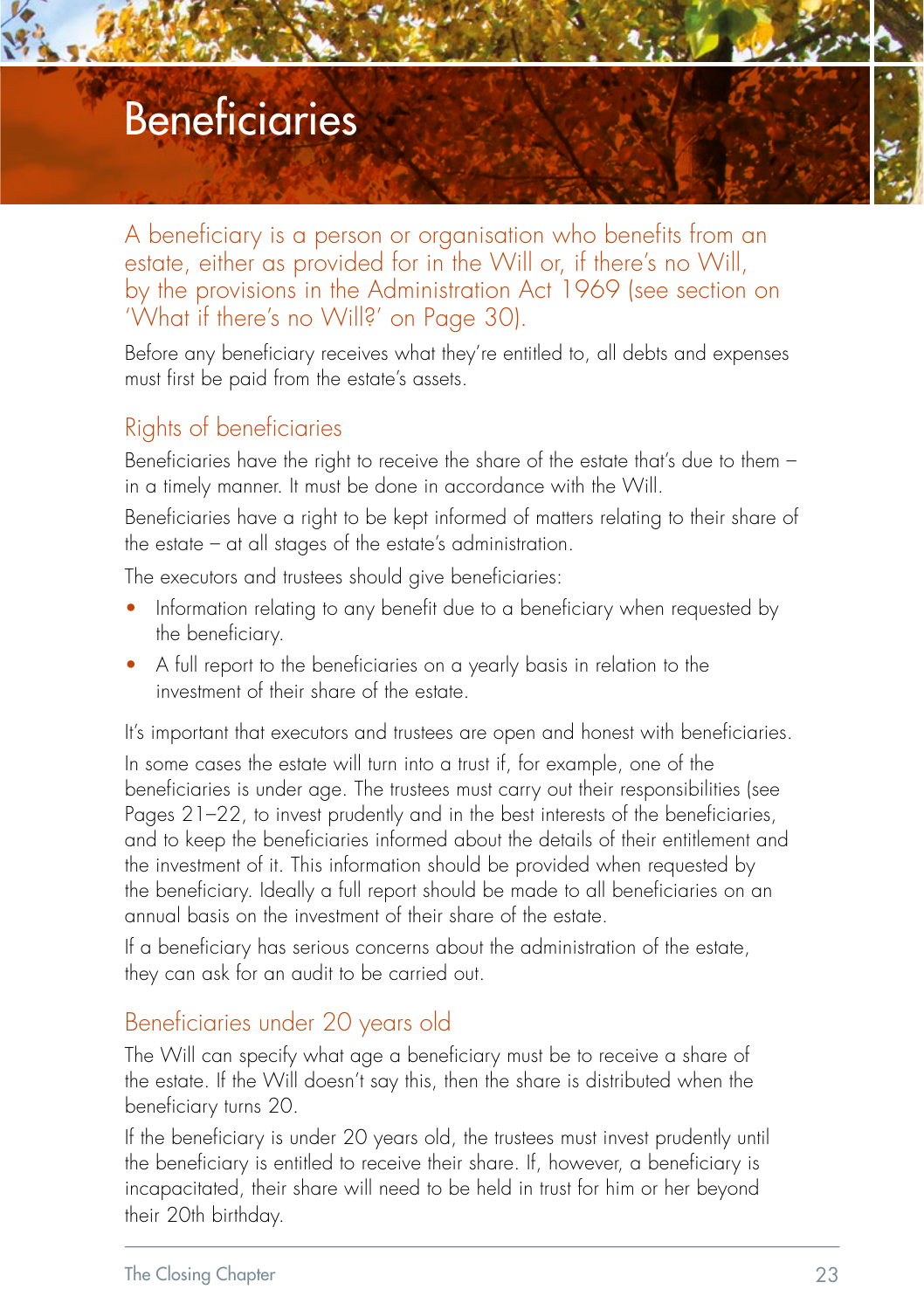# <span id="page-25-0"></span>What can the family do?

There's a wide variety of work required in the administration of an estate, from the date of death until the final distribution and wind-up of the estate. Whilst much of this is work completed by the estate lawyer, as well as the executors and/or trustees, there's quite a lot that the family can do to help. This may not only save some money, but it may also help the family feel involved in the estate 'business' and help them with the grieving process.

### Provide useful information

Family members usually know the deceased's personal background in terms of assets and financial investments, employment history and any possible benefits due to him or her, their liabilities and memberships of clubs and organisations that may pay out funds such as friendly societies, freemasons' lodges, etc. More significantly, family members will have access to the deceased's home and will be able to go through the relevant paperwork and locate many of the relevant documents. There's a checklist on [Pages 41–42](#page-42-0) that will help you get these documents together. Put all this material into a folder or boxes and bring everything (whether you think it's relevant or not) into the estate lawyer so all assets and liabilities can be ascertained and recorded.

It's worth noting here that some people keep their affairs neat and tidy, and it's easy for the family to find all the relevant documents that are needed to administer the estate. Some others, however, are not particularly orderly and it can take the family some time and effort to find all the papers that are needed. You may find all sorts of documents and may not be sure if they're relevant or not. When in doubt, bring in all financial information that can be located, even if it appears old or out of date. The estate's lawyer will be able to track everything and ensure the executors can get a full picture on the estate's assets and liabilities.

Don't worry too much if it takes your family some time to locate everything: estate lawyers are used to this happening. There are sometimes a few surprises – good and not so good – and sometimes you can be very amused at what you discover. You won't be the first family to find a shotgun in the linen cupboard, or ownership papers for a previously unknown property down the back of a sofa!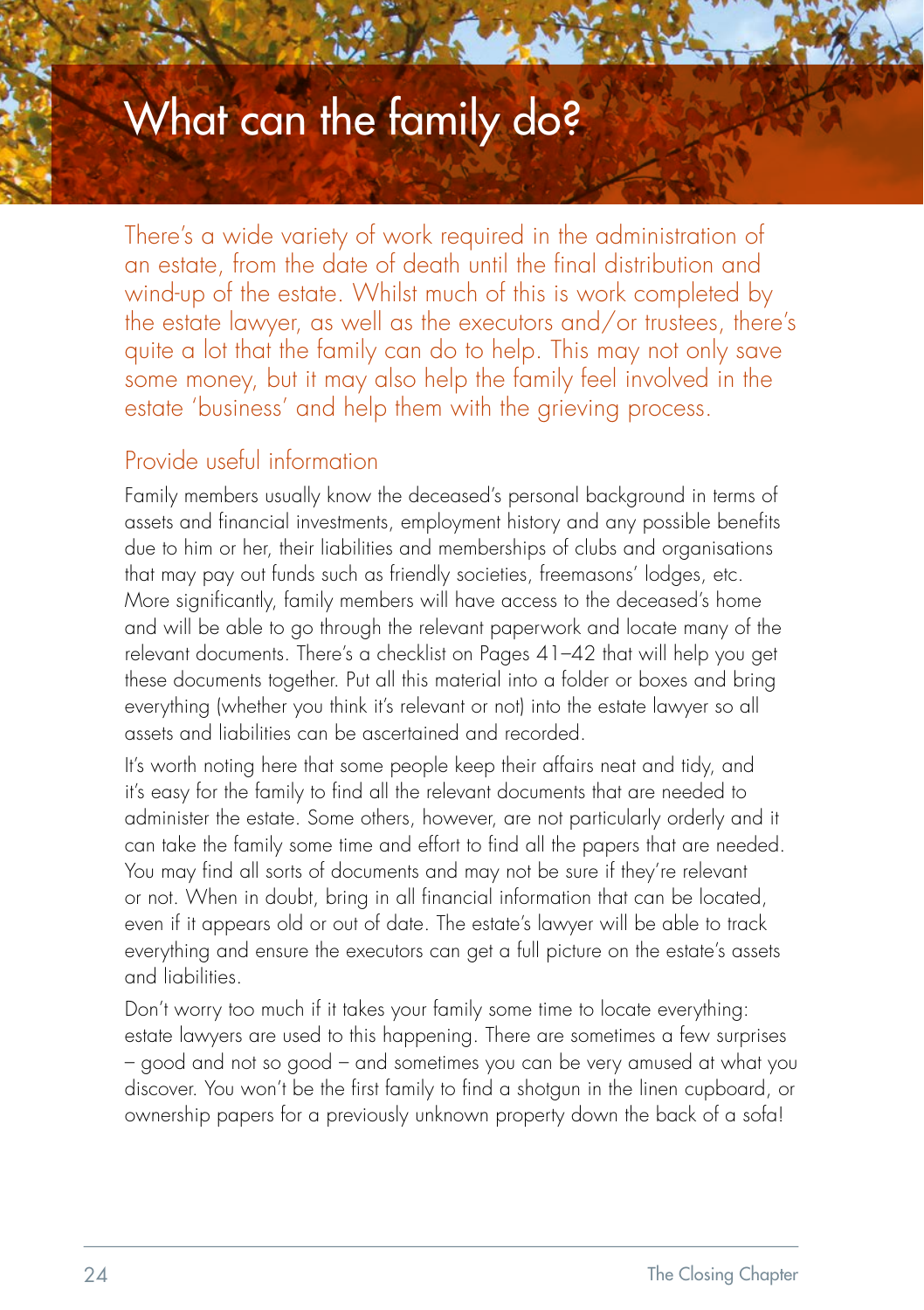The family can also provide a useful overview of the deceased's life, details as to where they were born, who their parents and siblings were, husbands, wives, partners, children and grandchildren and details of any adopted or stepchildren. They can also provide information on the deceased's friendships, and whether there's any possibility of them having had work or services carried out (such as housekeeping) for which they may have made promises to reward in their Will.

Do feel free to ask any questions of the estate lawyer. It's good to discuss the estate, and sometimes things crop up that wouldn't otherwise have seen the light of day.

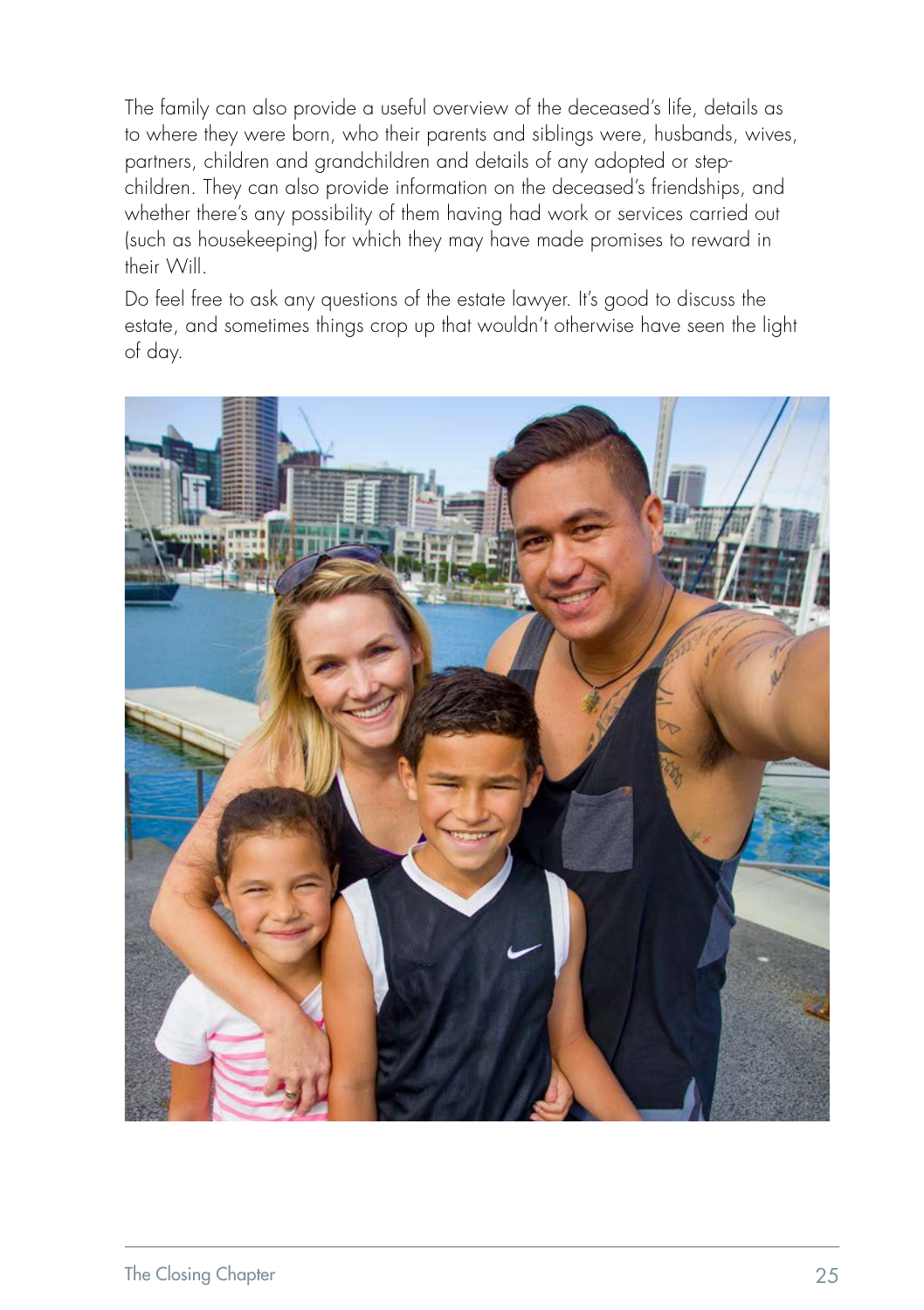# <span id="page-27-0"></span>Claims against an estate

In New Zealand you're largely free to leave your estate as you wish in your Will. Many countries don't give Will-makers such complete freedom.

New Zealand law does allow, however, some people to make claims against an estate after the Will-maker has died. This may mean the court will override the Will to some extent. Unfortunately the possibility that a claim might be made means it's not always possible to distribute the estate immediately. For more on this see the section on 'Waiting before estate distribution' on [Page 15.](#page-16-0)

# Property (Relationships) Act 1976

This is the legislation (often known as the PRA) which requires equal sharing of relationship property if a couple separate or divorce. In general terms, relationship property is the assets you acquire together during your relationship, as well as other assets the couple has acquired to use and enjoy. The PRA applies to all couples – married, de facto and same sex.

The PRA can also apply after one of the couple has died. For example, if most of the assets were in the husband's name, those assets will need to be dealt with as part of his estate. If his wife is still alive, she may claim that these assets were relationship property and she is entitled to half of them under the PRA. The same problem can arise for a de facto or same sex couple.

The law doesn't allow the surviving spouse or partner to benefit under the Will and claim under the PRA as well: you have to make a choice. So in the example above, the wife would be required to choose either:

- Option A bring a claim under the legislation and abandon any entitlement under the terms of the Will, or
- Option B take what she is given under the Will and give up any claim under the Act.

In some cases the choice is quite easy, although there are some time constraints. If you receive the whole estate under your partner's Will, there is no point bringing a claim under the PRA as well. However, it's not always clear whether you would be better off choosing Option A or Option B. The law requires that the spouse or partner must have independent legal advice before making this decision. The estate lawyer can't give this advice; it must be another lawyer from a different law firm.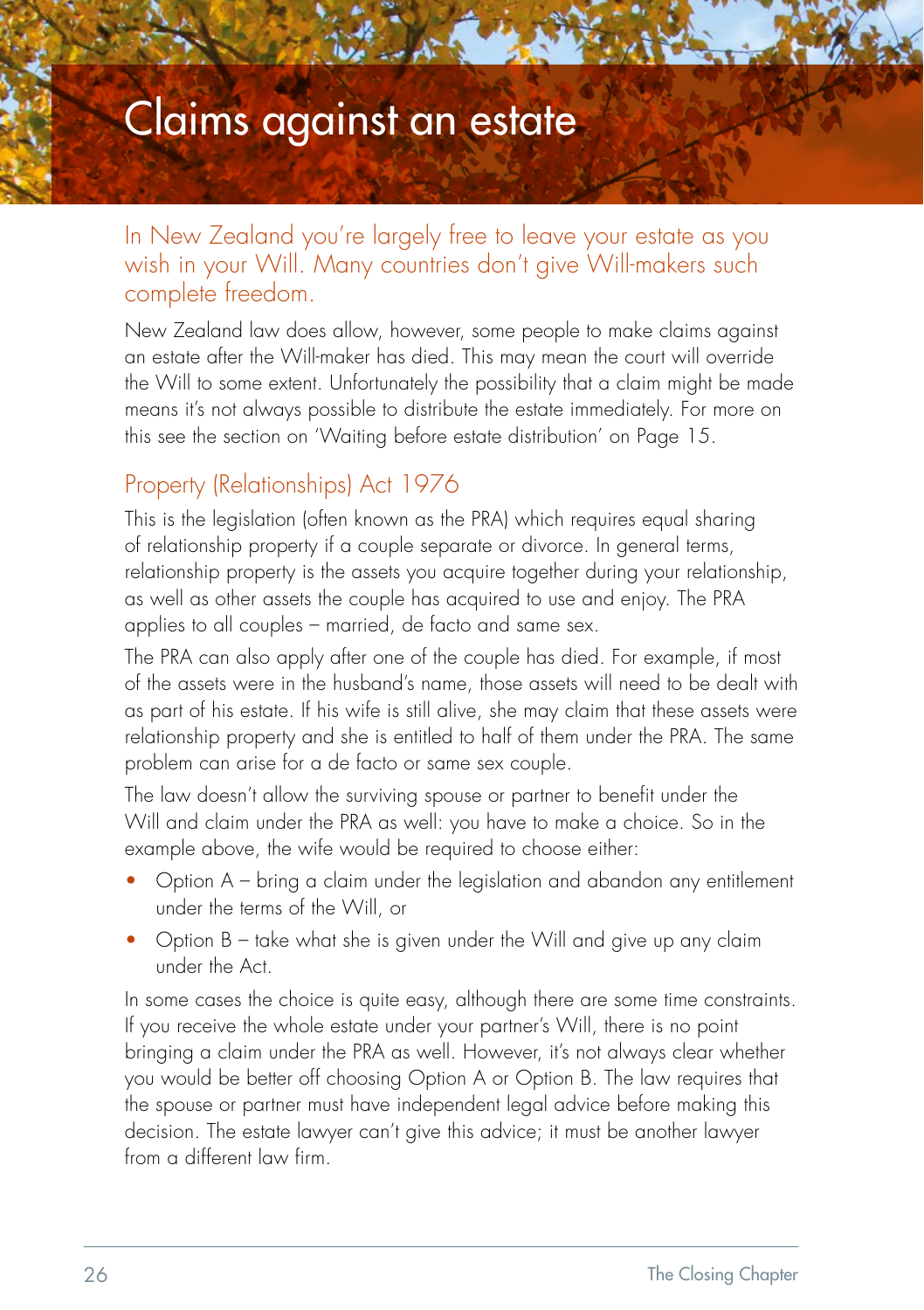<span id="page-28-0"></span>In some rare cases, the estate may have a claim to half the relationship property if this property is already in the name of the surviving spouse.

Resolving these sorts of issues is complex and expensive; if you think there's a possibility of a claim under the PRA do get independent legal advice.

### Family Protection Act 1955

Under this legislation, some close family members have a right to claim more from the estate if they believe they haven't received enough for their proper maintenance and support. The only people who can claim are spouses, partners, children, grandchildren, dependent step-children and dependent parents. There are some time limits on these types of claims.

In the past it was quite common for the courts to completely rewrite a Will if it was seen to be not entirely fair. More recently the Court of Appeal has emphasised that courts should only intervene in cases of proven need for maintenance and support. Each case, however, is different and the courts need to look at individual circumstances.

A surviving spouse or partner can bring a claim under the Family Protection Act as well as under the Property (Relationships) Act. Claims brought on behalf of a young child (usually initiated by the child's guardian) are likely to be successful if the child is in need of support or needs money for education costs. An adult child of the deceased, who is able to work, is likely to receive only a small amount under this legislation, unless some particular medical or other need can be demonstrated.

#### Testamentary promises

The Law Reform (Testamentary Promises) Act 1949 allows claims where someone has helped the deceased in exchange for a promise of reward under the Will. The person claiming needs to show that a promise was made, and work or services were performed for the deceased in reliance on that promise. Claims under this legislation are sometimes made by people who have worked unpaid to, say, care for an elderly person and have been told they'll be 'looked after' in their Will.

Day-to-day family activities such as household cleaning or cooking meals for a relative aren't usually considered grounds to allow a claim under this Act. There are some things that family members do because they are family, and not because of any promise that might have been made.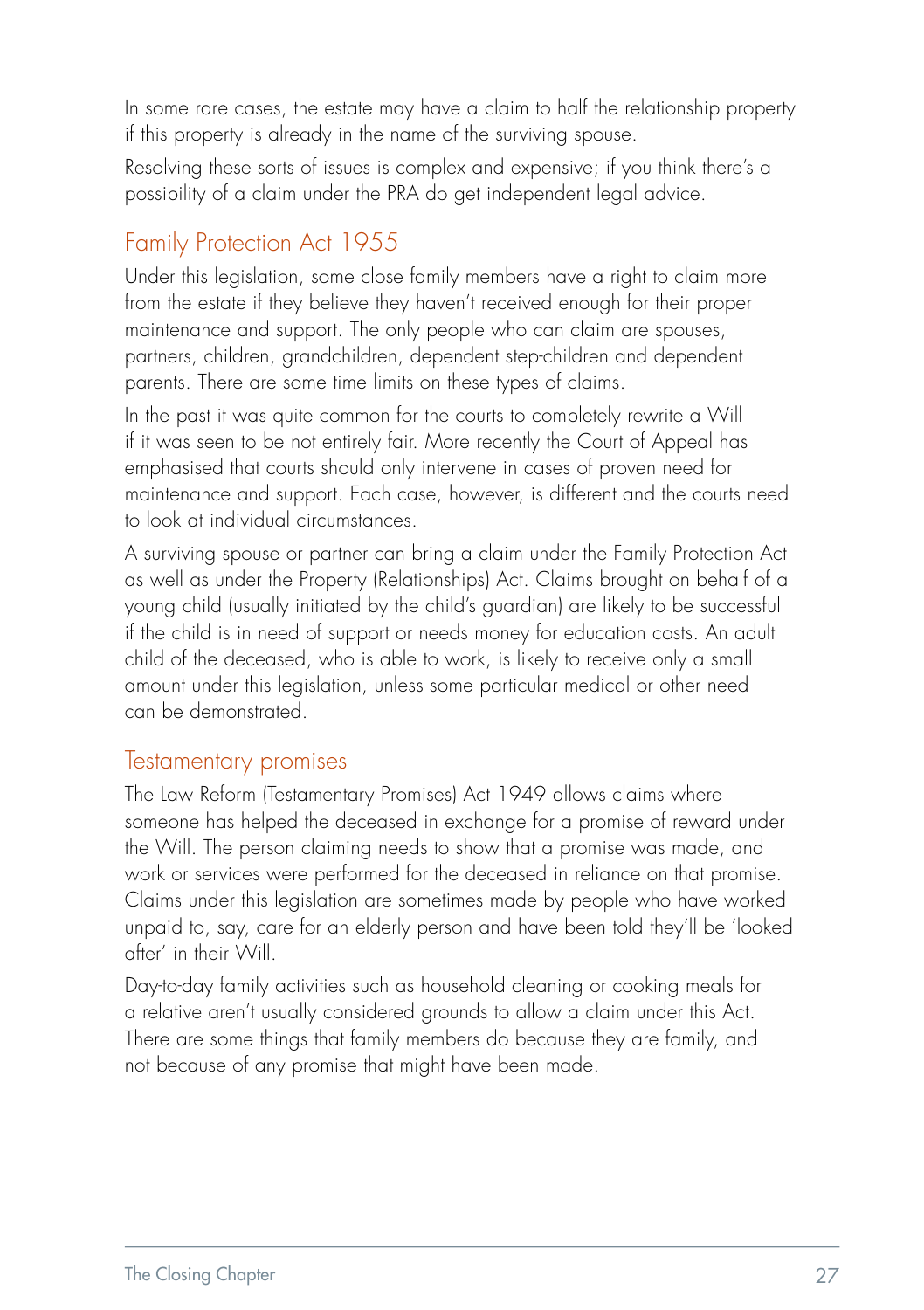# <span id="page-29-0"></span>Other types of claims

There are other ways in which a Will may be challenged. It may be claimed that the deceased wasn't mentally competent to sign the Will, or was subject to undue influence and didn't freely sign the Will of their own accord. It may be that the deceased had made a binding agreement with someone to make a Will in a particular way. For example, a couple may agree that they will sign mutual Wills and won't change the terms in future.

Claims of this type can only be dealt with by the High Court. Claims under the Property (Relationships) Act, Family Protection Act and testamentary promises legislation can be dealt with in the Family Court at less expense.

To avoid the cost of drawn-out and expensive court battles, it's often recommended that estate beneficiaries try to settle any disputes by agreement with the claimants. Sometimes a mediator (usually much cheaper than a court hearing) can be called in to help the claimants and beneficiaries reach an agreement.

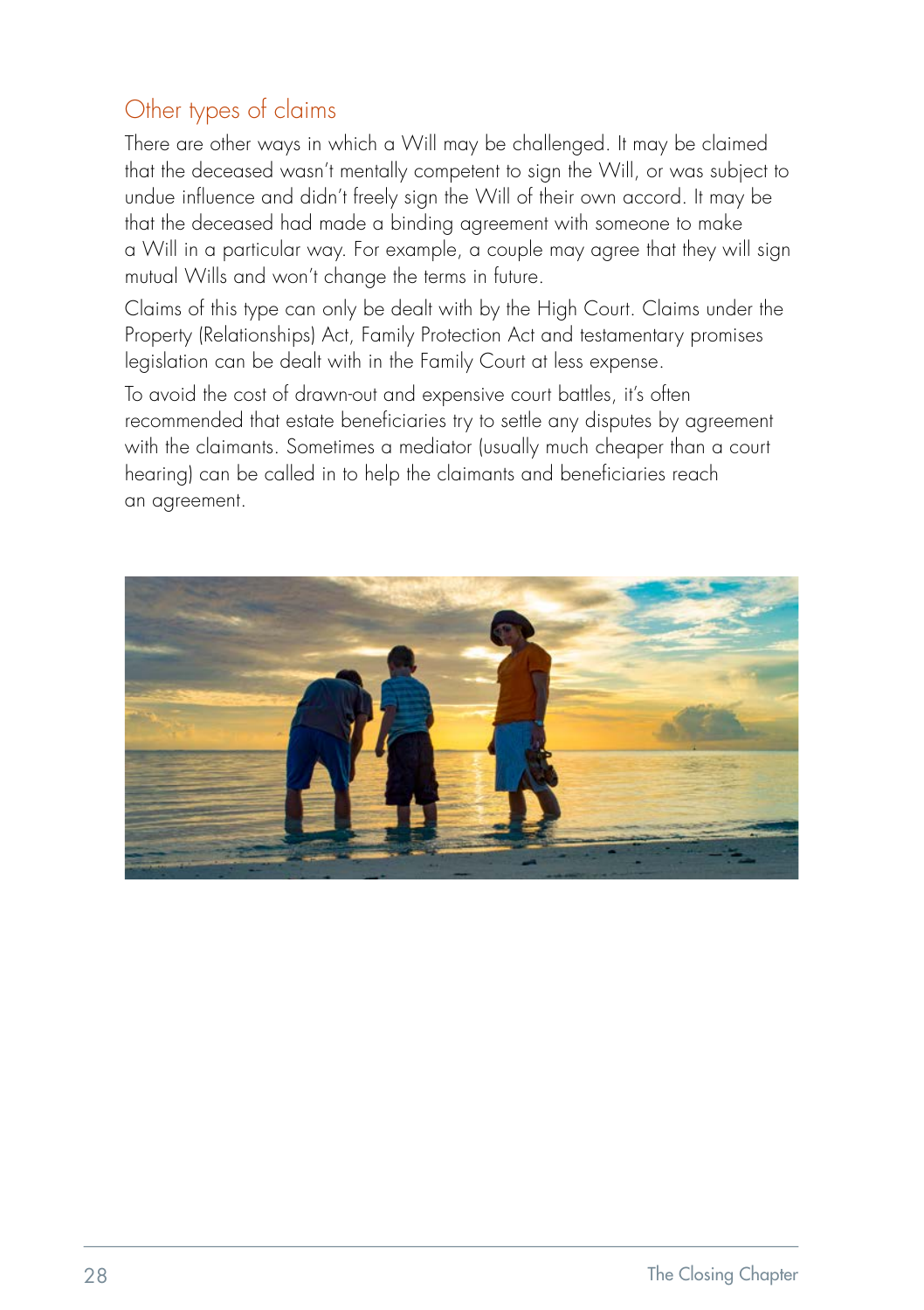# <span id="page-30-0"></span>Small estates

The Administration Act 1969 allows an estate to be administered without probate if there are only financial assets and none of the individual assets exceeds \$15,000 in value. Financial assets include funds held in bank accounts, life insurance or superannuation proceeds. If land is involved, the executors will have to apply for probate through the estate lawyer.

If the estate qualifies as a small estate, no grant of administration is required. Any institution holding assets, such as a bank, needs to be advised of the death, and should be asked what their requirements are to pay out or transfer the asset to the administrator or beneficiaries. Institutions are likely to need a certified death certificate, and may need an indemnity from the person entitled to receive the asset.

Once the requirements are known the necessary forms and documents should be sent to the bank or other institution with a bank account number for payment of the proceeds. It's best to set up an estate account for this purpose, either through the estate lawyer's trust account or directly with a bank.

All estate debts must be paid from funds received before any distribution is made to the beneficiaries. This includes checking with Inland Revenue to ensure all tax requirements have been met.

Finally the estate may be distributed to the beneficiaries under the Will or, if there is no Will, the people entitled to benefit under the Administration Act.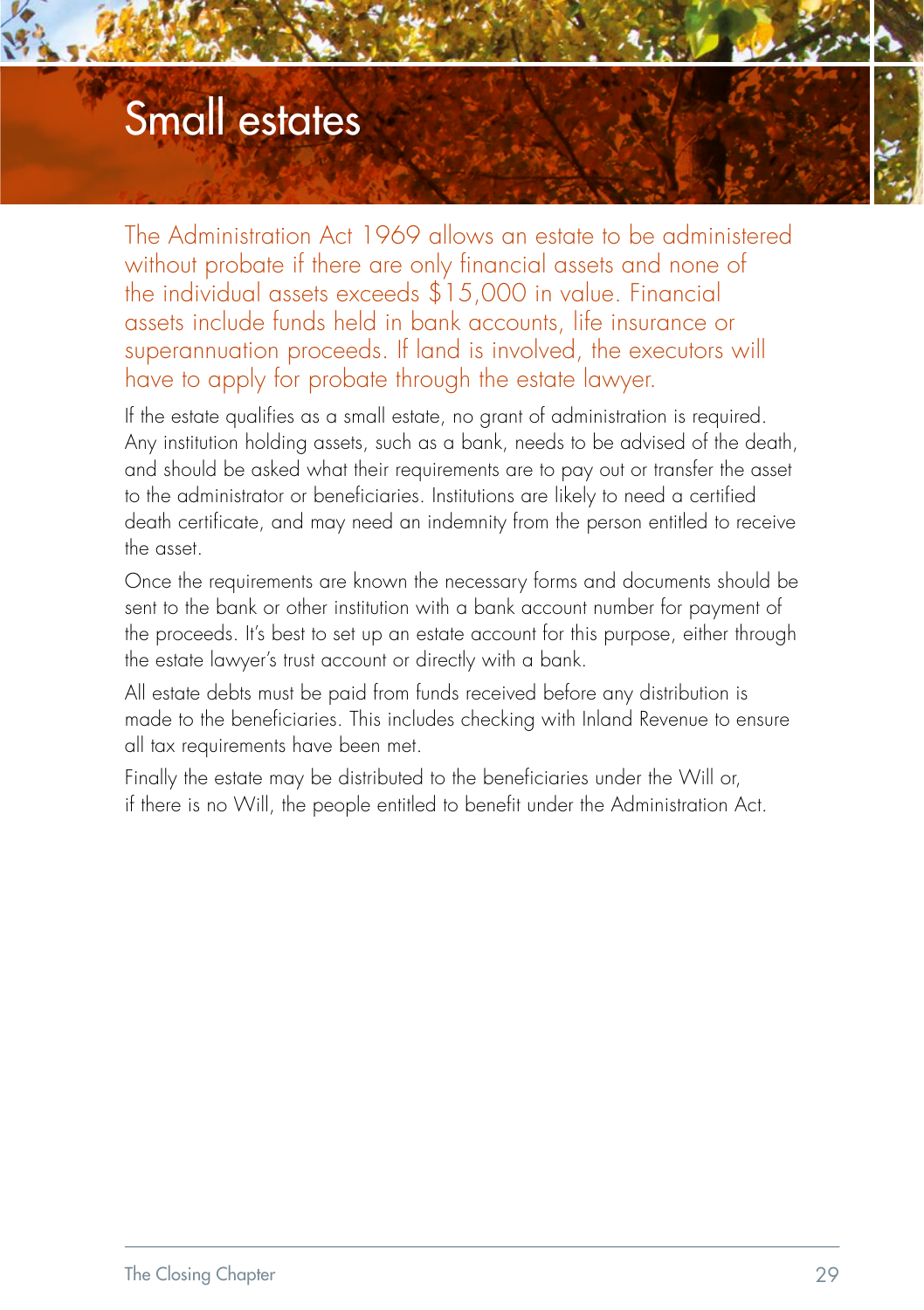# <span id="page-31-0"></span>What if there's no Will?

#### In New Zealand most estates of any size are administered under the terms of the person's Will.

Sometimes, however, the deceased hasn't made a Will. In that case the person is said to have died intestate, and the law steps in to say who is entitled to share the estate. These rules also apply where the deceased attempted to make a Will but it wasn't completed correctly – unless the High Court is willing to validate the Will under the Wills Act 2007.

#### Who gets what?

Section 77 of the Administration Act 1969 sets out who is entitled to benefit if a person dies without a valid Will. If there is a Will, but it only deals with part of the estate, then s77 will apply to the part of the estate not covered by the Will. The various situations are covered in the table below.

| If there is $a \ldots$                                                                    | They will receive                                                                                                                                                                                                                                                                                               |
|-------------------------------------------------------------------------------------------|-----------------------------------------------------------------------------------------------------------------------------------------------------------------------------------------------------------------------------------------------------------------------------------------------------------------|
| Spouse or partner <sup>1</sup> but no<br>parents, children or other<br>descendants        | Spouse or partner receives the whole estate                                                                                                                                                                                                                                                                     |
| Spouse or partner and<br>children or other descendants                                    | Spouse or partner will receive the personal<br>chattels <sup>2</sup> plus \$155,000 <sup>3</sup> (with interest) and one<br>third of anything that is left.<br>The children receive the remaining two thirds.<br>If any of them have died, their children receive<br>their share and so on for each generation. |
| Spouse or partner and<br>parents but no children or<br>other descendants                  | The spouse or partner is entitled to the personal<br>chattels plus \$155,000 (with interest) and two<br>thirds of anything that is left.<br>The parents receive the remaining third.                                                                                                                            |
| Children or other<br>descendants but no spouse<br>or partner                              | The children receive the whole estate equally<br>and<br>if any of them have died, their children receive<br>their share and so on for each generation.                                                                                                                                                          |
| No spouse or partner and no<br>children or descendants but a<br>parent or parents survive | The whole estate is divided between the parents<br>or if only one is alive that parent will receive the<br>whole estate.                                                                                                                                                                                        |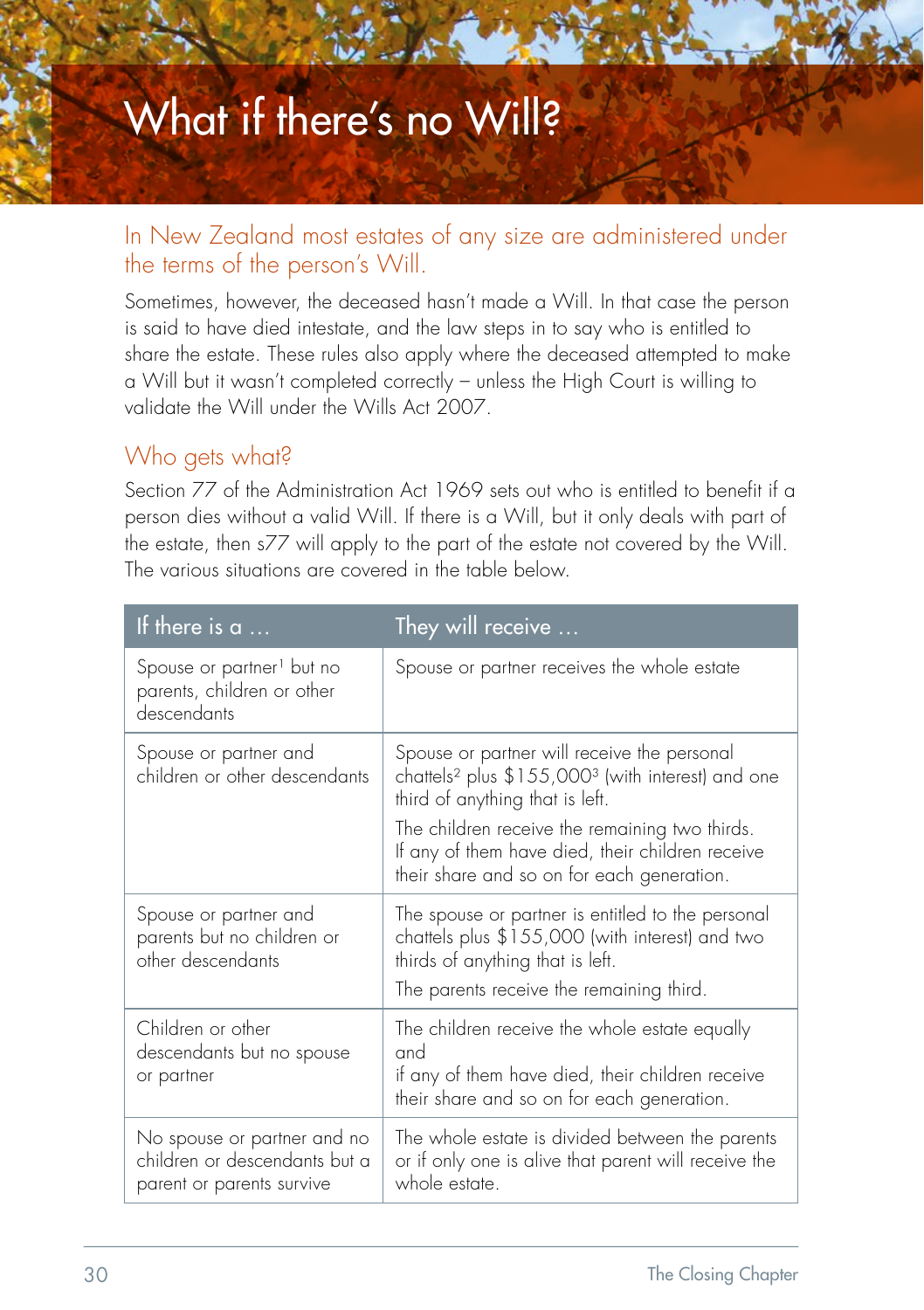<span id="page-32-0"></span>

| No spouse or partner, no<br>surviving parents, no children<br>or other descendants but one<br>or more brothers or sisters | The whole estate is divided among the brothers<br>and sisters and if any of them have died their<br>children receive their share and so on for each<br>generation.                                                                                                                                                                                                                                                                           |
|---------------------------------------------------------------------------------------------------------------------------|----------------------------------------------------------------------------------------------------------------------------------------------------------------------------------------------------------------------------------------------------------------------------------------------------------------------------------------------------------------------------------------------------------------------------------------------|
| None of the above<br>surviving but one or more<br>grandparents or uncles/aunts<br>survive                                 | Half the estate for mother's family i.e. her parents<br>or if they have died then all of the deceased's<br>uncles and aunts on the mother's side.<br>Half the estate for the father's side of the family<br>i.e. his parents or if they have both died then the<br>deceased's uncles and aunts on the father's side.<br>Again, if any uncle or aunt has died his or her<br>children receive that share and so on through<br>each generation. |
| None of the above                                                                                                         | Everything passes to the State. Dependents<br>and anyone who might reasonably expect to<br>have benefited may apply to the New Zealand<br>Treasury which may pay out some of the estate<br>to them.                                                                                                                                                                                                                                          |

#### *Notes to table:*

- <sup>1</sup> The spouse or partner who may benefit would include a civil union partner and any de facto partner or same sex partner. If there's more than one spouse or partner, they must share this entitlement equally.
- <sup>2</sup> Personal chattels are defined to include almost anything that can be moved, for example vehicles, boats, aircraft, horses and equipment for them, as well as furniture and personal items such as clothing and jewellery.
- <sup>3</sup> The figure of \$155,000 is current at the time of writing. It has increased steadily over the years and is likely to be increased with inflation in future. Interest is payable on this amount from the date of death until the date when it's actually paid out. The rate of interest is updated from time to time.

# What the family should think about

If it's likely that there is no Will, the family need to think about several possibilities:

- Is it possible to deal with the estate without letters of administration from the High Court? There's more on this in the section on 'Small estates' on [Page 29](#page-30-0).
- If formal administration documents are required, who should apply to be appointed administrator/s?
- Get a form of consent signed by the other beneficiaries, that is, the people listed in the table above.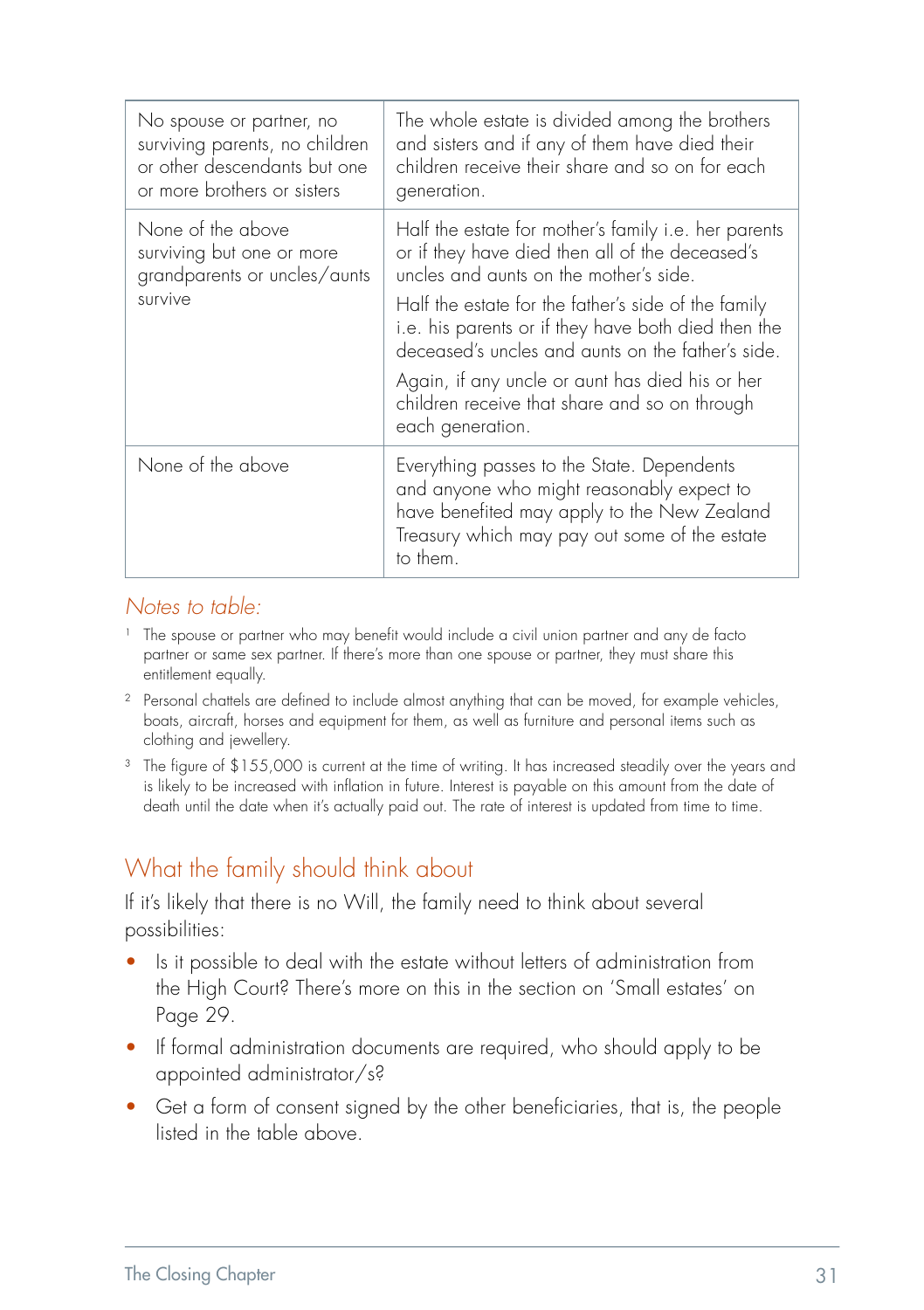- <span id="page-33-0"></span>• Collect together all the birth, death and marriage certificates and other family history documents so that you can work out who is entitled to the estate.
- Check with any lawyers who might hold a Will or who might have information relating to the estate or the family.
- Don't throw out ANY documents until you're sure the estate lawyer won't need them.

If there are no close relatives and the estate is likely to be distributed among a wide number of family members, there may be a problem locating some of these people or even knowing if they are still alive. In some cases the administrators may need to reach agreement with the known beneficiaries to make a distribution with a promise that if anyone else ever turns up the beneficiaries will pay back what's necessary to give these people their share. This is usually referred to as an indemnity.

### Letters of Administration

As well as working out who will be entitled to benefit from an intestate estate, a decision also needs to be made about who will administer the estate. The High Court must approve the appointment of administrators and give them a document called Letters of Administration on Intestacy. There is an order of priority for who may apply for these Letters of Administration. Basically this is the person or people who will receive most of the estate under the table on the previous pages. However, other people can be appointed administrators with the consent of the beneficiaries.

You or the estate lawyer will need to obtain specific information to enable an Application for Letters of Administration to be completed. This includes:

- Establishing that there's definitely no Will in existence including:
	- Writing to any previous lawyers and banks the deceased was associated with
	- Writing to the major trust companies: Public Trust, Perpetual Guardian and Trustees Executors
	- Advertising in a New Zealand Law Society newsletter
	- Asking the family to search all papers and files of the deceased.
- Finding out if there is a spouse, civil union and/or de facto partner, whether there was a divorce or separation order in existence at the time of death and, if so, obtain a copy of that divorce or separation order. If a surviving spouse, de facto partner or civil union partner applies for Letters of Administration, then consideration will need to be given to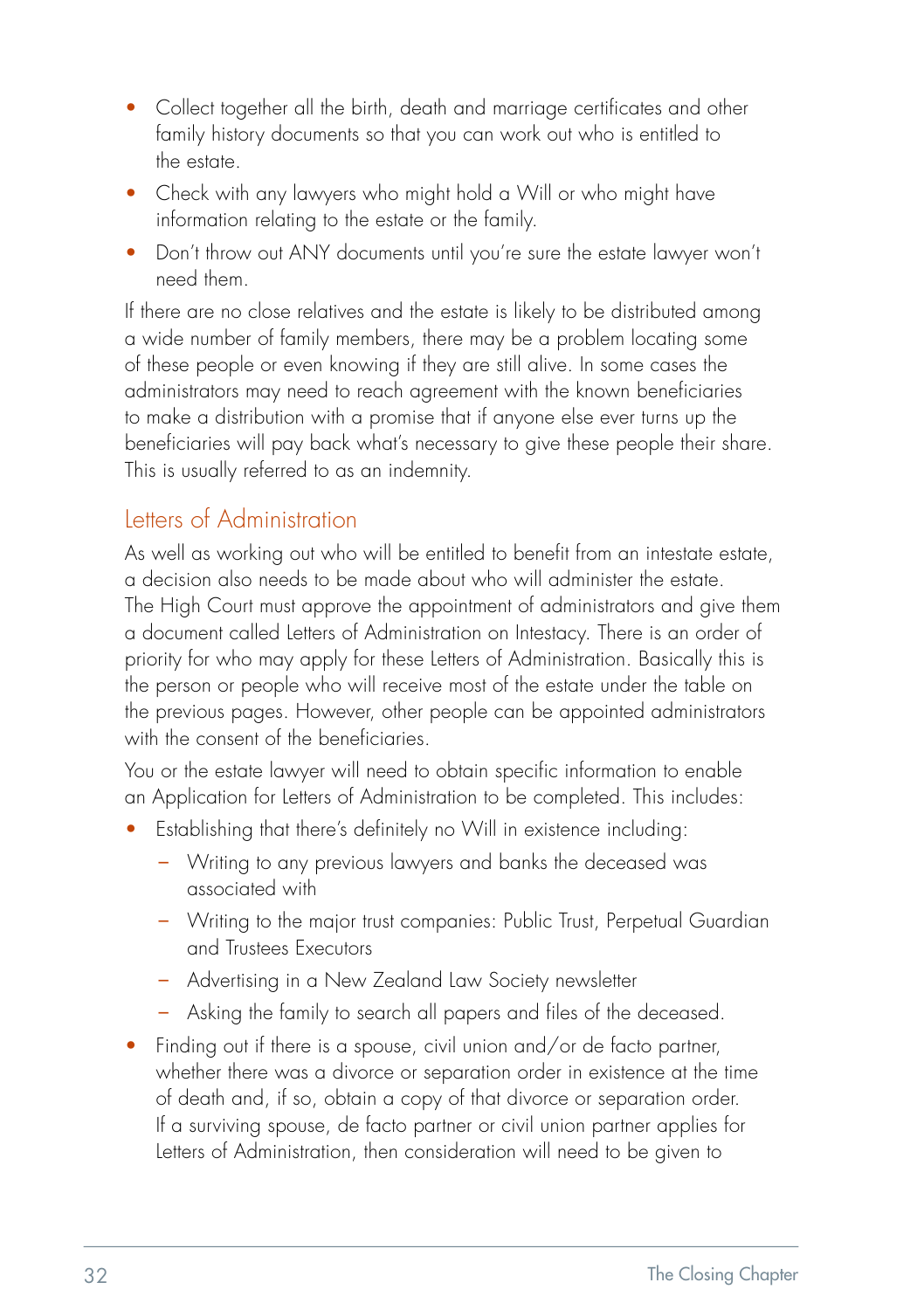<span id="page-34-0"></span>election under the Property (Relationships) Act 1976 (see the 'Claims against an estate' section on [Pages 26–28](#page-27-0)).

- Obtaining full details of all children of the deceased (including a child who pre-deceased the deceased and who may have left any children). It's also necessary to go through all papers left behind by the deceased to search for reference to any other children, and to check with any lawyer who was known to act for the deceased.
- Instigating a search of the Births, Deaths and Marriages Register to verify whether there are any other children of the deceased. A certificate needs to be obtained: there's a fee for this.
- Ascertaining full details of the assets and liabilities of the estate.

After you or the estate's lawyer has established whether Letters of Administration are required, and who is to apply for them, then the application documentation will be almost complete.

There will also need to be an affidavit by the person applying for administration. This affidavit will include the information established above, together with other information as required by the High Court Rules.

The documents are then filed in the High Court. Once the High Court approves the Grant of Administration, a sealed order is released by the High Court. This can take up to six weeks. Once the order is granted, the Administrator can then proceed with administering the estate.

#### If there's no executor but there is a Will

Where there's no executor, the court will appoint an administrator to carry out the requirements of the Will. This is called 'Letters of Administration with Will Annexed'

This procedure is used where a person dies leaving a valid Will but the Will doesn't name an executor, or the executor has died or, for whatever reason, can't or won't apply for probate.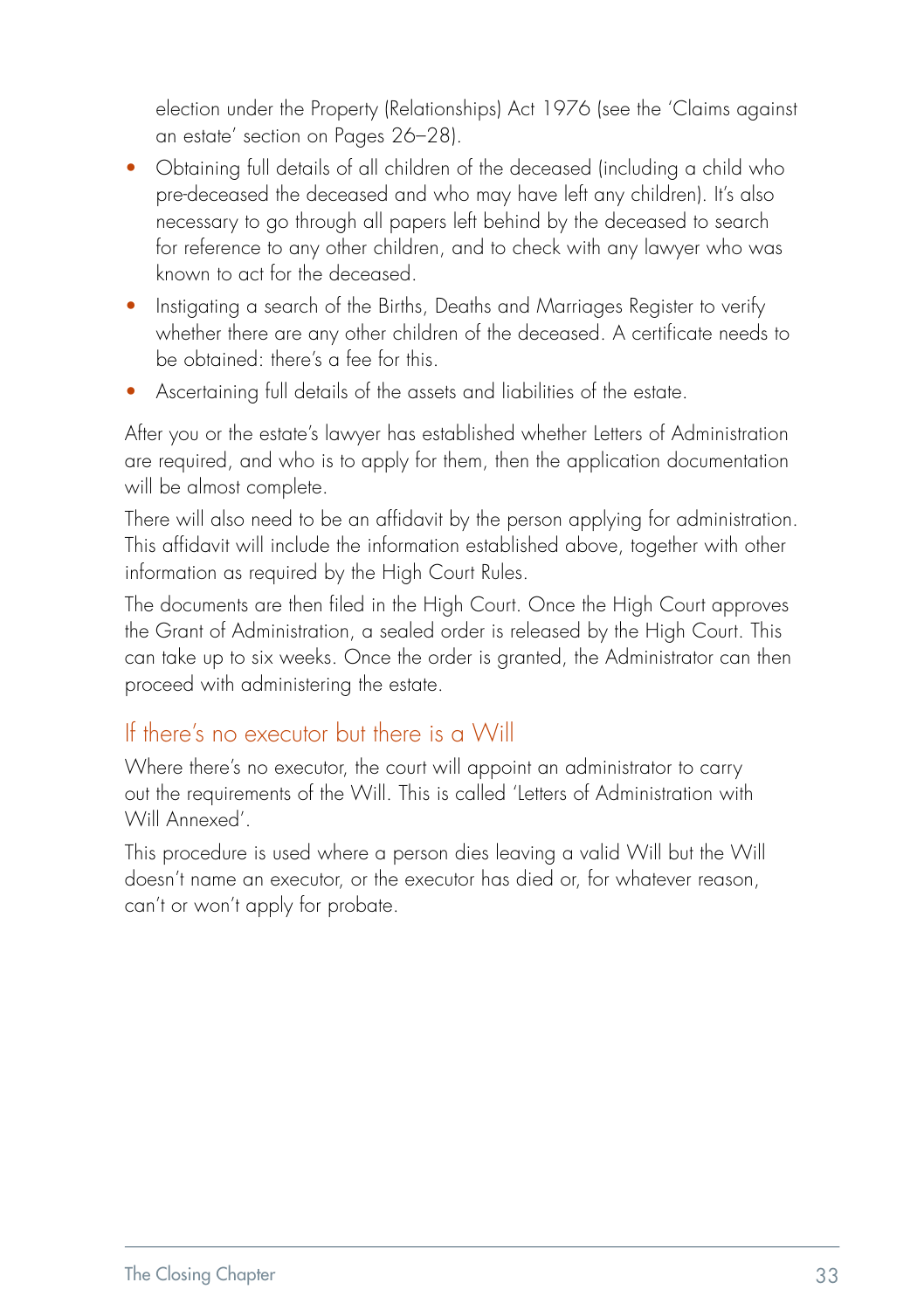# <span id="page-35-0"></span>Estate administration costs

Administration is the process of carrying out the terms of the Will or, if there's no Will, following the rules on intestacy (see [Page 30\)](#page-31-0). Usually there are costs involved in administering an estate. Costs include court fees for applying for probate or a grant of administration, lawyer's fees for work done in administering the estate and other costs such as advertising for creditors.

#### Court fees

If the value of one of the estate's assets is \$15,000 or more, the executor of the Will or administrator of an intestate estate must apply to the High Court for probate or Letters of Administration. Currently the Court fee is \$200 including GST.

#### Estate lawyer's fees

The work involved in administering an estate can vary greatly. It depends on the extent of the assets and liabilities, where they are held, the availability of the executors and the circumstances of the beneficiaries. If there's a claim against the estate (see section on 'Claims against an estate' on [Pages](#page-27-0)  [26–28\)](#page-27-0), resolution of the claim may be time-consuming and add to the estate lawyer's fees.

Lawyers charge in a variety of ways: their fees may be based on the time taken at a set rate per hour or there may be a fixed fee for specific tasks. Sometimes the fees are a combination of these charging methods.

You can ask the estate lawyer to give you information on how fees are charged, and to give an indication of what they may estimate their fees to be for administering an estate of this size. It may be difficult for them to give a quote, but all estate lawyers should be able to give a cost estimate.

To help save on the estate lawyer costs, gather together as much information as you can for the estate and respond quickly to requests for information or answers to questions the estate lawyer may ask. Asking repeatedly for information or having to follow up requests of executors and/or beneficiaries can lead to an increase in the fee.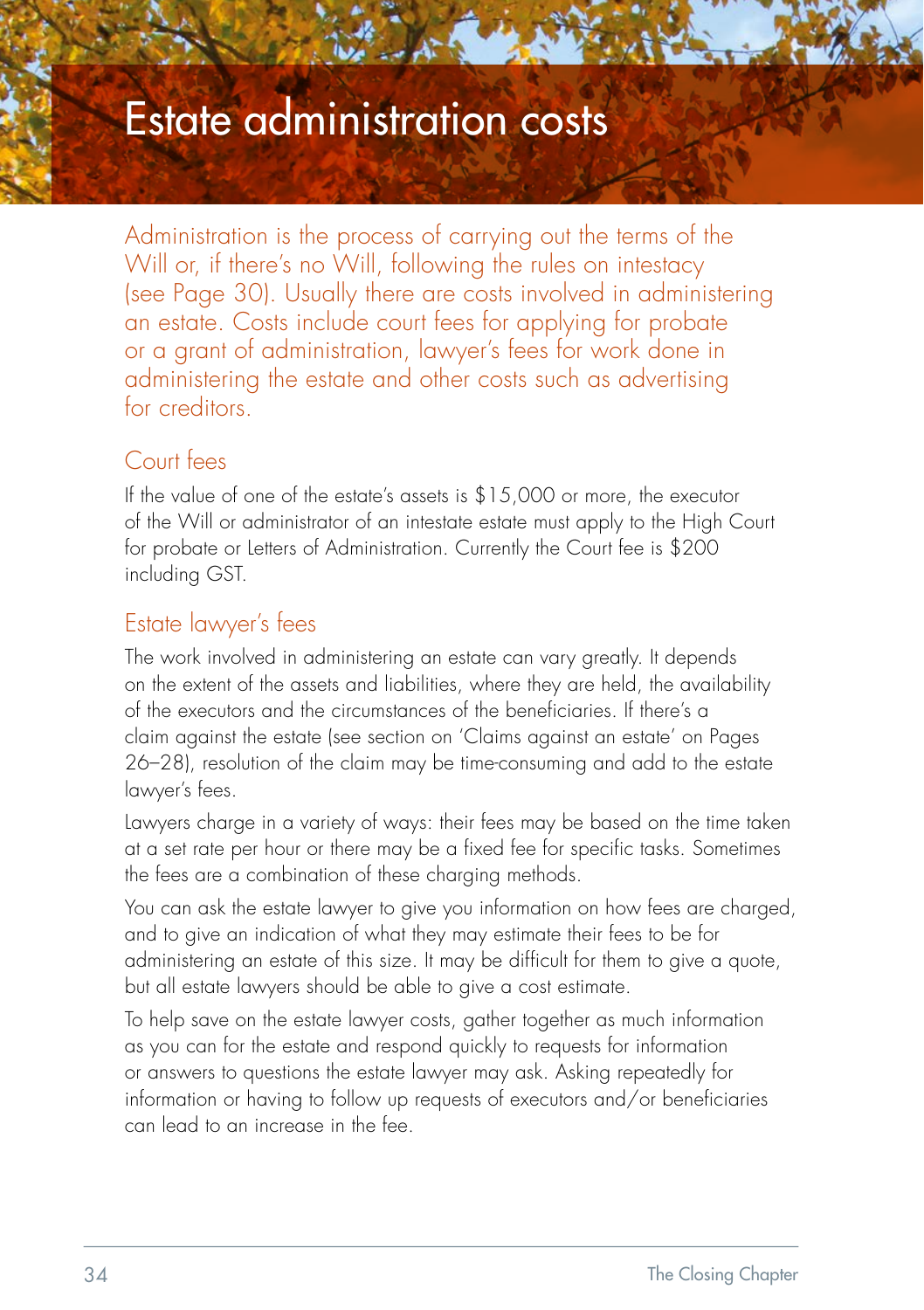### <span id="page-36-0"></span>Other administration costs

The executor or administrator must ensure the estate's debts are paid. This can be done once probate or letters of administration have been granted and there's cash available from redeemed investments. If the invoice for the funeral has already been paid by a family member or friend, that person should be reimbursed for this payment.

Administration costs, such as advertising for creditors (see the section on 'The Will' on [Pages 13–16](#page-14-0)) are paid from estate funds.

Inland Revenue must be notified and a date of death tax return filed if required. Any tax payable is an estate debt. It's the executor or administrator's responsibility to ensure all tax requirements for the estate are completed: the estate's lawyer and/or accountant will help the executors with this.

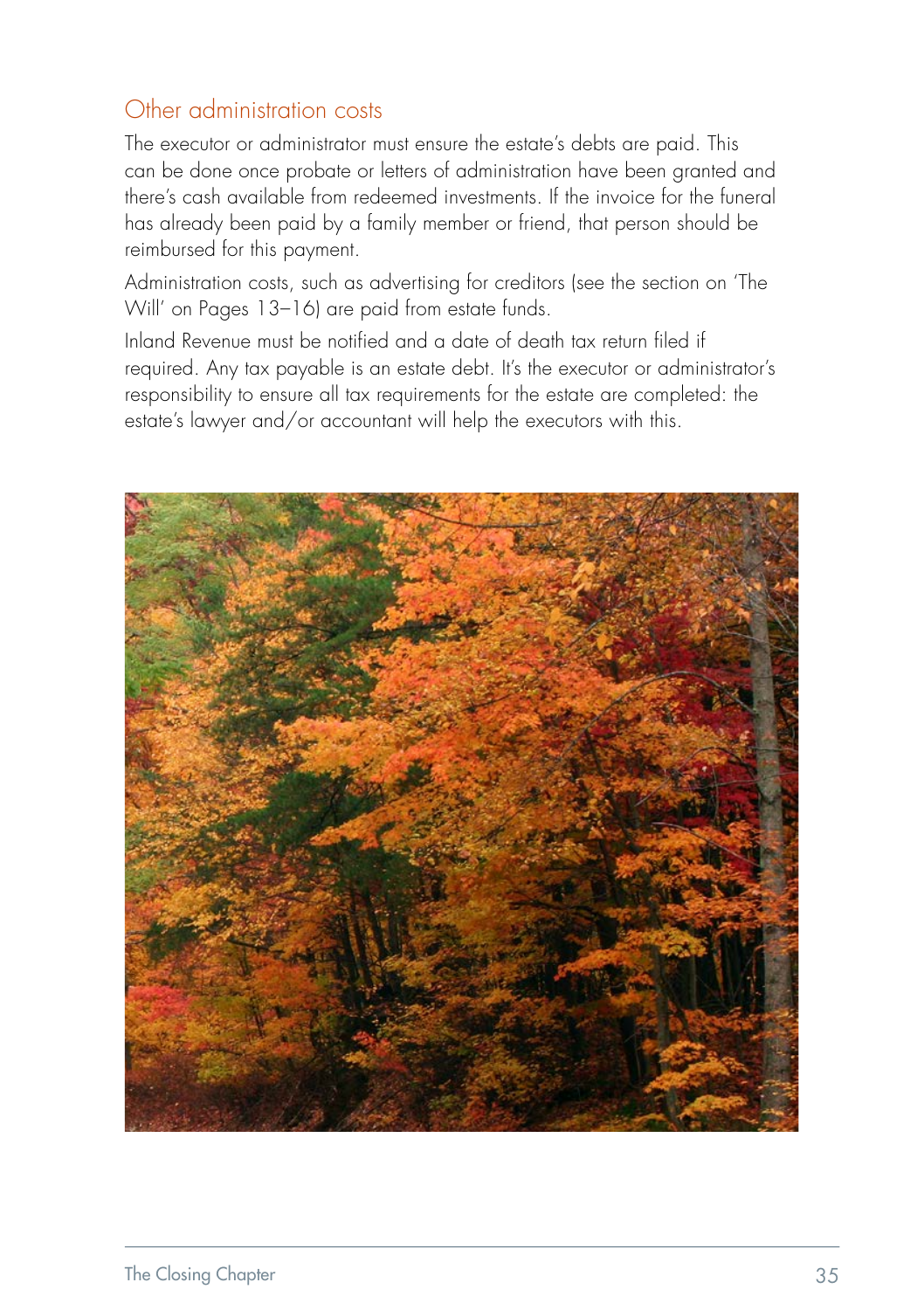# <span id="page-37-0"></span>Asset planning for your own future

When circumstances change, such as on the death of a family member, it's timely to think about your own strategies for the future. If you're an executor, administrator or beneficiary of an estate you'll inevitably be thinking about your own situation. Beneficiaries of estates, in particular, will have inherited some property and should set some time aside to re-assess their asset planning arrangements.

#### Wills

Having a Will is an asset planning strategy. Wills should be reviewed and updated regularly, every three to five years. If you've inherited some property, now is a good time to review your Will and make sure it reflects your new financial situation and your wishes.

You may want to review the appointment of executors. It may be that one of your executors is no longer able to fulfil that role, or you may wish to appoint an independent executor.

Your connection with a beneficiary may have changed or there may be a new person you wish to name as a beneficiary. People named in your Will may have died, leaving part of your estate without a beneficiary.

Many people want to leave money to a favourite charity: this is a good time to think about which charities you may like to name in your Will. If you're considering leaving a significant sum to a charity, you may wish to talk with them about it during your lifetime to ensure the bequest is channelled to the most appropriate project or fund.

Everyone needs an up-to-date Will. Now is a good time to review your current Will and make any necessary changes.

### Living Wills

A Living Will is sometimes called an 'advance (healthcare) directive' or a 'declaration of wishes regarding life prolonging medical treatment'.

A Living Will allows you to state your wishes about administration of medical treatment at a future date. This document will set out what actions should be taken during your lifetime for your health if you're no longer able to make decisions or communicate those decisions due to illness or incapacity. An example of this may be a person with a debilitating disease who may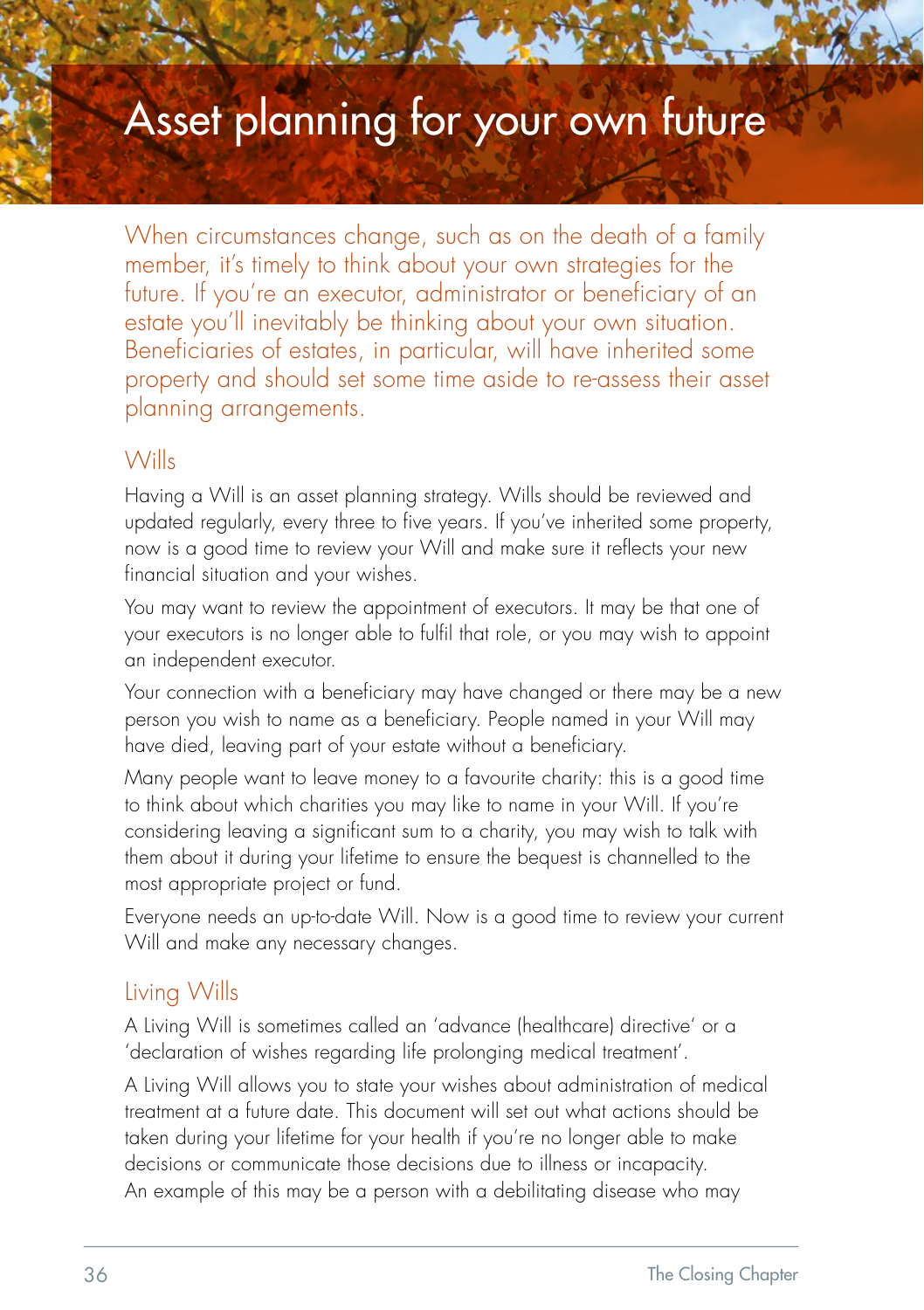<span id="page-38-0"></span>not want treatment prolonged, and wants only enough medical intervention for them to remain comfortable and out of pain.

Make sure you've talked with your GP or other medical professional about this document. It's also very important that you talk with your family to ensure they understand and support your wishes.

Your lawyer can prepare this document for you. It's often signed at the same time as a Will. When your Living Will is signed, do make sure your family has a copy of this, as well as your GP and other medical specialists.

### Letter of wishes

Rather than having a lengthy Will, you can provide a letter, or memorandum, of wishes to the executors and trustees of your estate about specific things you want to happen on your death. A letter of wishes isn't legally binding and shouldn't be attached to your Will, but it should be kept with your papers at your lawyer's office.

It may contain detailed instructions to your executors about your funeral, or list particular items and how the executors should distribute them. You can explain your reasons in this document.

### Enduring Powers of Attorney

There are two types of Enduring Power of Attorney (EPA): an EPA for personal care and welfare, and an EPA for property. Both EPAs operate during the lifetime of the person (called the donor) and give the attorney/s authority to act on the donor's behalf. An EPA cannot be used once the donor has died.

An EPA for personal care and welfare can only take effect if the donor becomes mentally incapable. Assessment of capacity must be undertaken and certified by a doctor before the attorney can act. Only one attorney can be appointed at a time.

An EPA for property can take effect immediately the appropriate form is signed, and may be held by more than one person at a time. It may also be held by an organisation such as a trust company. Alternatively, an EPA for property can take effect only if the donor becomes mentally incapable, in which case a medical certificate must be obtained (as above). Property covered by the EPA includes real estate, bank accounts and investments.

EPAs shouldn't be confused with a simple power of attorney, a document which names a person or people who may sign documents or make decisions on your behalf but is cancelled if you are no longer mentally competent.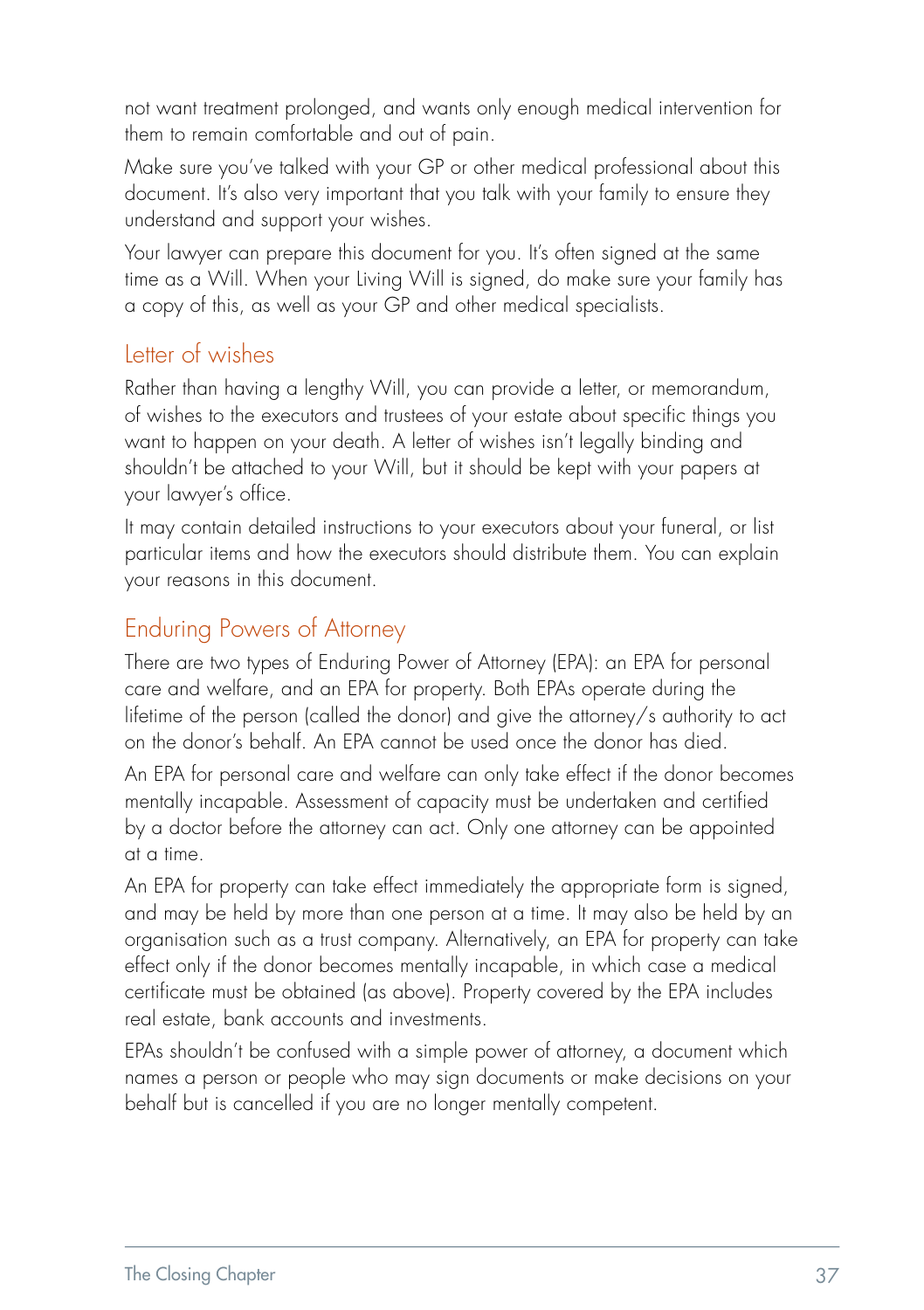### <span id="page-39-0"></span>Asset protection

Everyone who owns assets, even if it's only cash in the bank, should think about asset planning. That may involve regularly reviewing your Will or completing EPAs.

For some, asset protection is an important future planning tool. They may be in business and concerned about creditor protection or liability. With the increase in blended families and the impact of relationship property claims, there may be unintended consequences for those whose assets are divided up by separation or death.

Family trusts are useful asset protection tools. You can read more about the benefits of trusts in *To Trust or Not to Trust – A practical guide to family trusts* published by NZ LAW Limited. Please ask us for a copy.

### Contracting out agreements

Agreements between couples to contract out of the Property (Relationships) Act 1976 (PRA) are another asset protection tool. These agreements, often called relationship property agreements, allow couples to decide how their assets and income are to be divided in the event of separation or death. Couples can 'contract out' of the PRA and decide that they don't want this law to apply to them. Married or civil union couples, or those in a relationship for more than three years, can agree to retain some or all of their property as separate property. The default position under the PRA for those couples is that their property is relationship property although exceptions do apply, such as when the property is inherited or gifted to one of the partners.

If you want to contract out of the PRA, you must each get independent legal advice.

### Life insurance and funeral trusts

If you have a mortgage or dependent children, a life insurance policy may help ensure your debts can be paid and those financially dependent on you can be provided for from your estate.

Funeral trusts can avoid family members having to pay funeral costs themselves while estate assets are frozen. These plans are often arranged through funeral directors, trustee companies or sometimes through lawyers.

Work and Income will exclude as an asset a funeral plan, with a recognised provider, of up to \$10,000 in the means assessment for eligibility for a residential care subsidy.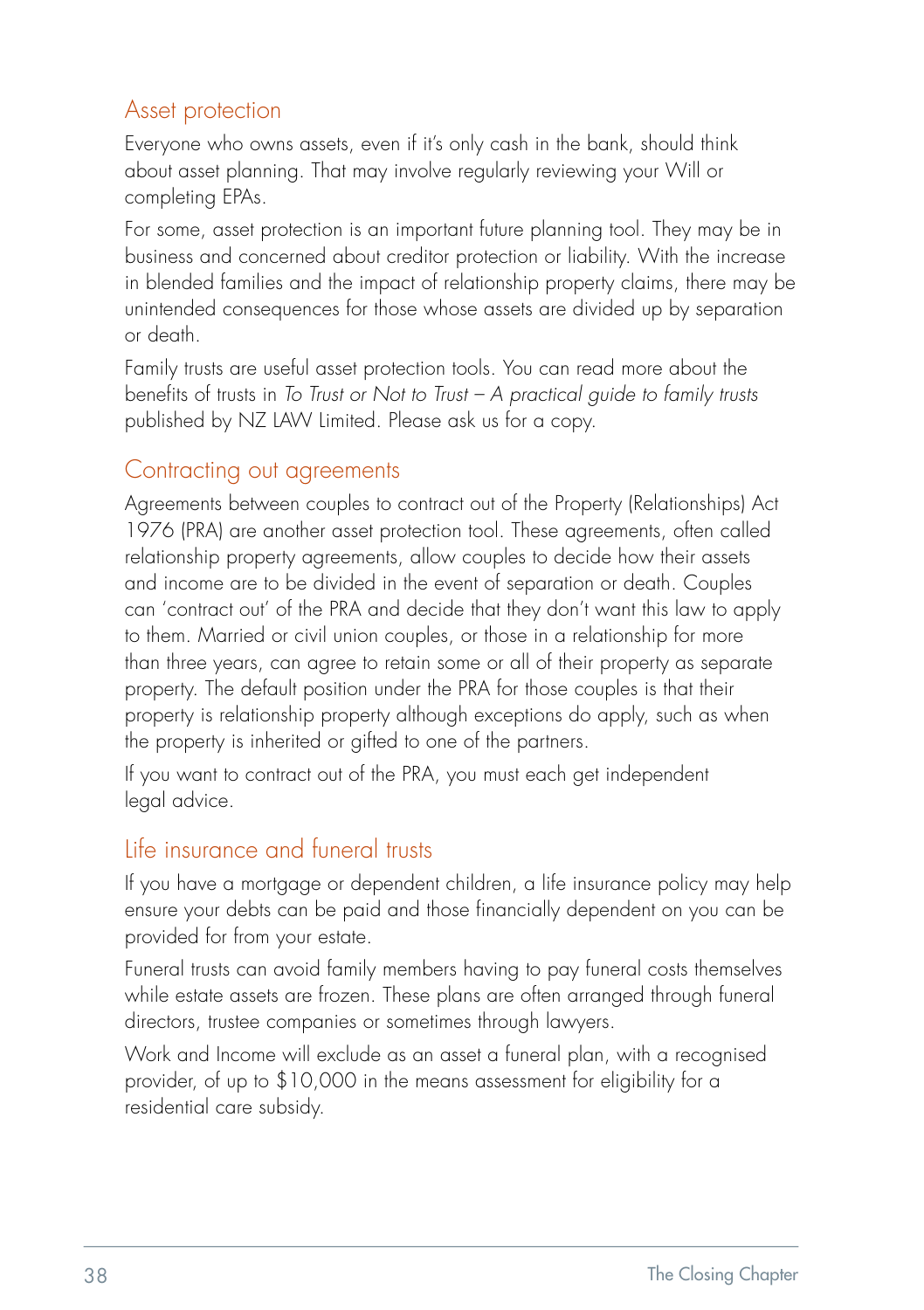<span id="page-40-0"></span>Some banks will release funds before probate is granted and pay the funeral account directly to the funeral director. To enable payment, banks will need a certified death certificate, a copy of the funeral director's invoice and completed bank forms.

If there are genuinely no funds to pay for a funeral, Work and Income can make a funeral grant. If the death is a result of an accident, ACC may be able to fund some, or all, of the funeral. There's more about this in the section 'Immediately after the death' on [Pages 6–12.](#page-7-0)

### Getting your own affairs in order

Dealing with someone else's death and their estate often acts as a catalyst for getting your own affairs in better order.

Now is a good time to collate personal and family information such as dates of birth, parents' names and dates/places of birth, mother's maiden name, children's names and dates of birth, and dates of arrival in New Zealand if you're first generation in this country.

Financial information is important – bank account numbers, property owned, shares and other investments.

Remember to note down your service number if you've served in a defence force. You may have been awarded an honour such as an MNZM, and you may have degrees or other qualifications that allow you to have letters after your name.

You may have been a member of a number of organisations for years: it's a good idea to write these down, including the dates you were involved with them, and any office held such as president or chair, and the dates of those terms.

It's useful to review this list every year to ensure it's up to date.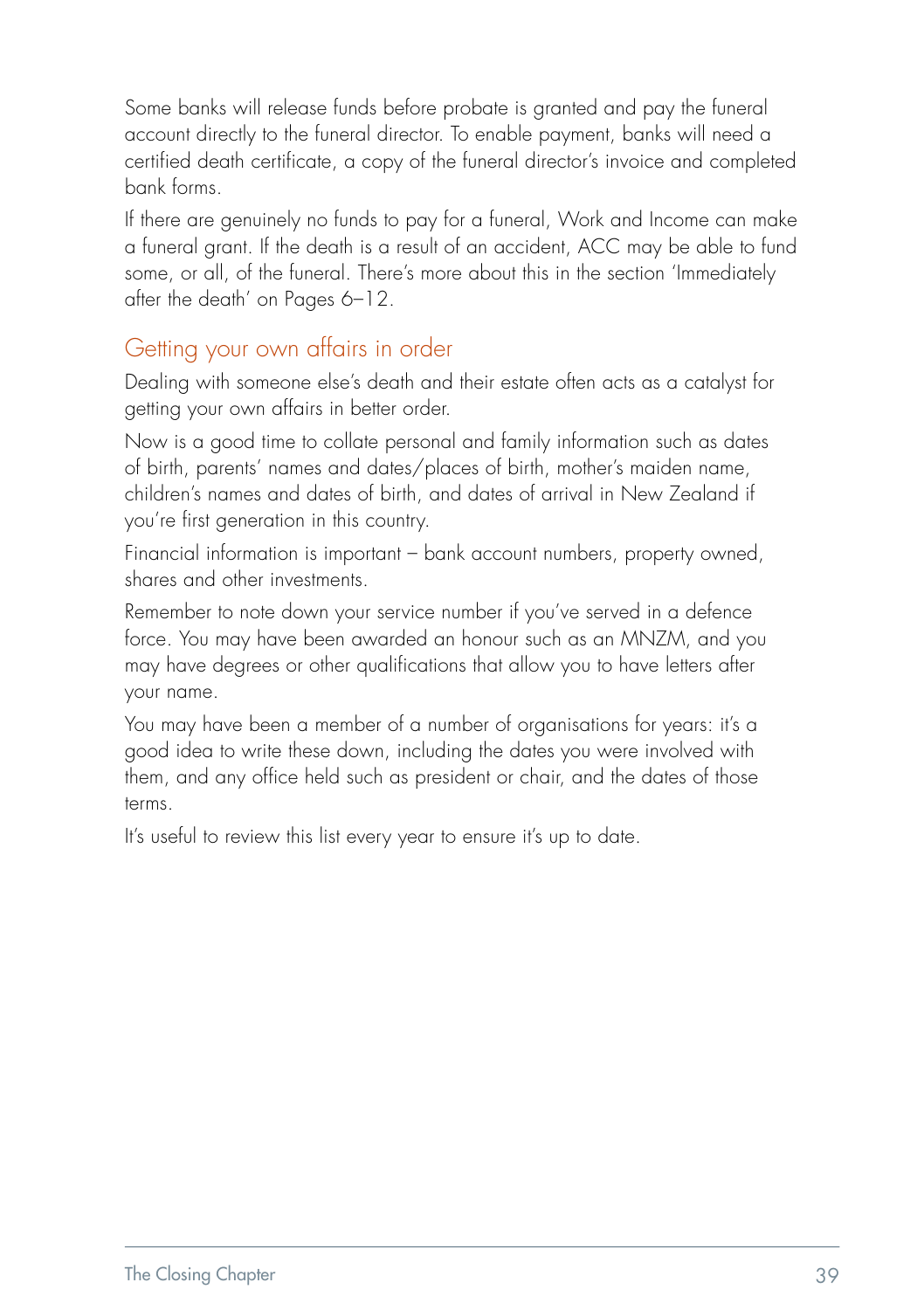# <span id="page-41-0"></span>Executors' checklist

#### Clearing up the estate

Executors have many duties and responsibilities in the administration of the estate, and before the estate can finally be wound up.

Below is a handy checklist for executors where you can tick off each task as it's completed.

- $\Box$  All assets cashed up and paid to the estate.
- $\Box$  Joint property transferred to surviving joint owner.
- $\Box$  All accounts and debts paid.
- $\Box$  Insurance companies notified for house, contents, car, etc.
- Administration and distribution statements finalised and approved by trustee.
- $\Box$  Indemnities prepared and signed where necessary.
- $\Box$  Do the executors need to wait a few months prior to distribution (possible estate claims)?
- D Does the estate's lawyer need to advertise prior to distribution (debts owing)?
- $\Box$  Has consideration been given to the Property (Relationships) Act?
- $\Box$  Final distributions made to beneficiaries or invested as required in terms of the Will.
- $\Box$  Final tax returns filed.

# **Notes**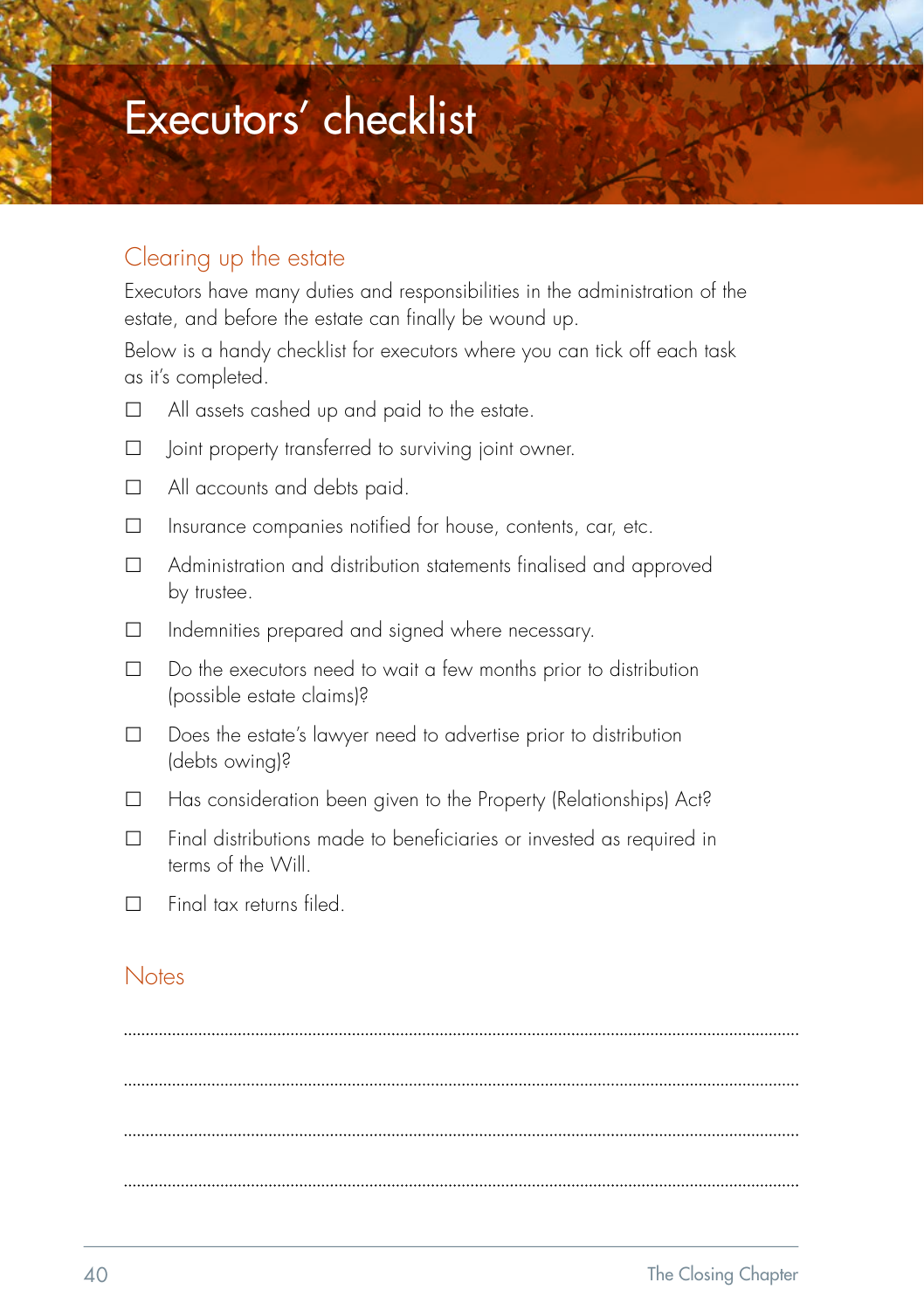# <span id="page-42-0"></span>First appointment checklist

#### What to bring to the first appointment

In the section 'What can the family do?' on [Pages 24–25](#page-25-0) there's a note that the family can provide the estate lawyer with useful information about the deceased's assets and financial affairs. The checklist below will help you gather that documentation together.

You'll need to find details of all assets held by the estate including:

- □ Bank statements, including joint accounts.
- $\square$  Property owned (including residential home and investment properties), rates instalments, insurance, etc.
- Bonus Bonds Certificates (if available).
- Share portfolio summary (ring their stockbroker for this or check records on computer or share registry), stock and debenture certificates (if available), details about unit trusts, mortgage investments, etc.
- Motor vehicle details and insurance.
- Insurances
	- $\Box$  life insurance
	- Medical Insurance
	- $\Box$  Trauma insurance
	- □ Income protection insurance
	- $\Box$  House and contents insurance (see above).
- $\Box$  Tax information (including details of previous returns filed, IRD number and current resident withholding tax (RWT) certificates).
- Employer's name and contact details.
- $\Box$  Income details from investments and/or current employment.
- $\Box$  Details of any business interests the deceased may have: this may include directorships, trusteeships, investment in companies, etc.
- D Details of any pensions or superannuation including Work and Income, and UK pensions (if applicable), KiwiSaver, managed funds, etc.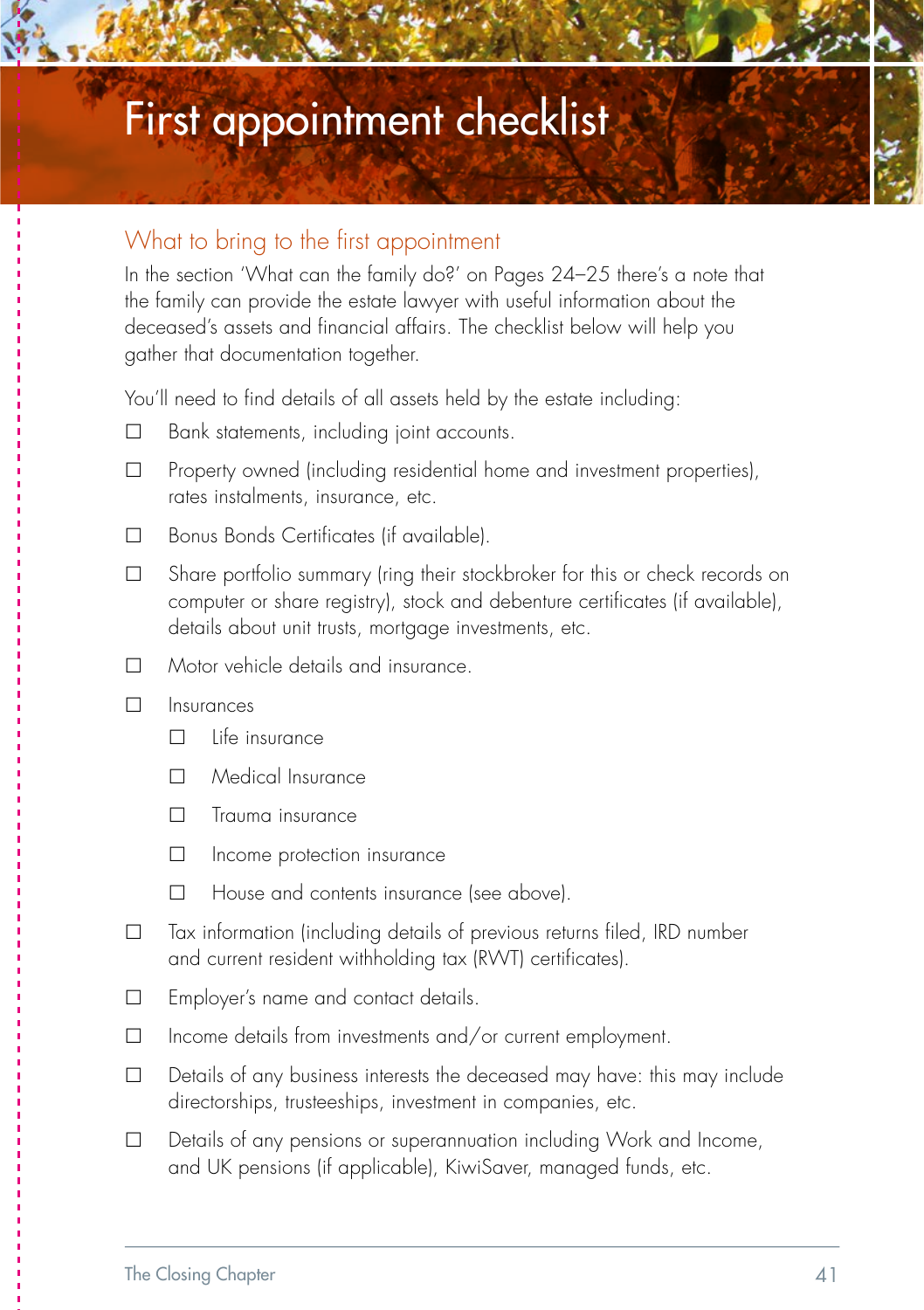- $\Box$  Copy of the last Will, even though the estate lawyer will have the latest copy.
- Details of executors, including full names, addresses and IRD numbers.
- $\Box$  Details of beneficiaries including full names, addresses and bank details for payment of any funds owing to them.
- $\Box$  All accounts payable and details of all debts owing by the estate (including funeral account if available).
- $\Box$  Medical certificate of cause of death, and the birth certificate if available.
- Passport.
- Driver's licence.
- $\Box$  Any other papers that you may consider necessary (the estate lawyer can sort through any papers you are unsure of and give back to you those that aren't required)

#### **Notes**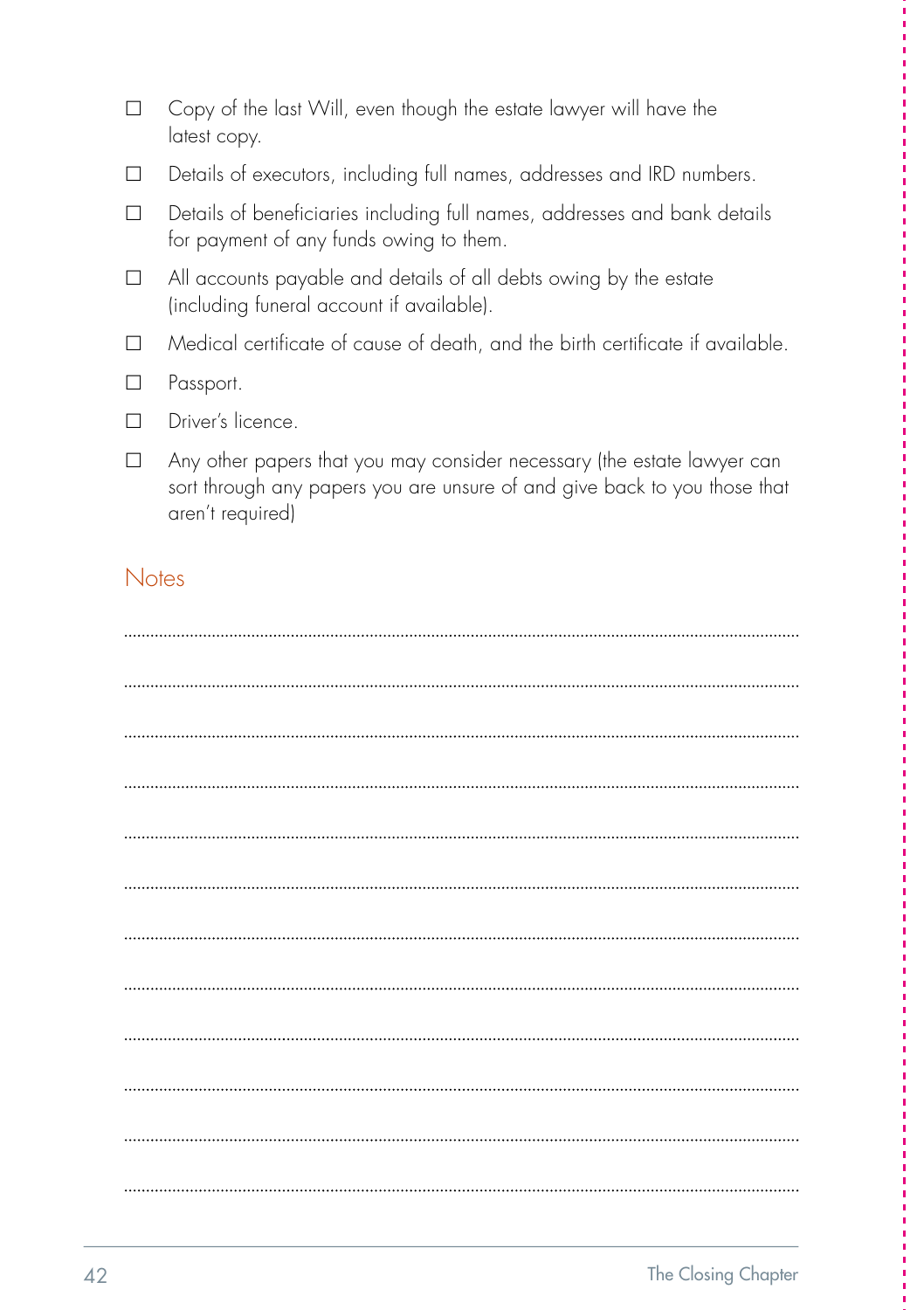<span id="page-44-0"></span>

Administrator/s: The person or people who administer an estate. If the Will names executors, they will do this. If not, the court can appoint administrator/s (see Letters of Administration on [Page 44](#page-45-0)).

Advisory trustee: Usually appointed to provide advice to the executors and trustees. An advisory trustee is not a legal trustee, but the trustees may rely on this advice.

Affidavit: A sworn statement that is to be filed in court. The person making the affidavit must swear on the Bible, or another holy book. If you prefer, you can sign an affirmation which means you don't have to swear on the Bible. When applying for probate or Letters of Administration, the executor or administrator must complete an affidavit (or affirmation) to say they will administer the estate in accordance with the law. An affidavit, or affirmation, must be witnessed by a lawyer, Justice of the Peace or court official.

Beneficiary: A person or organisation that receives a distribution or benefits from an estate.

Bequest: A gift in a Will (usually, but not always, a gift of a specific item or items).

Distribution: Payment or transfer of assets from an estate to a beneficiary.

**Estate:** Everything you own at your death which is able to be disposed of by your Will. Jointly owned assets usually pass automatically to the other joint owner on your death and don't form part of your estate. (In law, the word 'estate' can have different meanings depending on the context, but this definition indicates what is meant when we talk about the estate of a deceased person).

Enduring Power of Attorney (EPA): Under an EPA another person is appointed to act on your behalf. This power can apply to your personal property, and/or your personal care and welfare. A property EPA can either be effective immediately it is signed, or only if you lose mental competence (the choice is yours). Your EPA is not effective after you have died.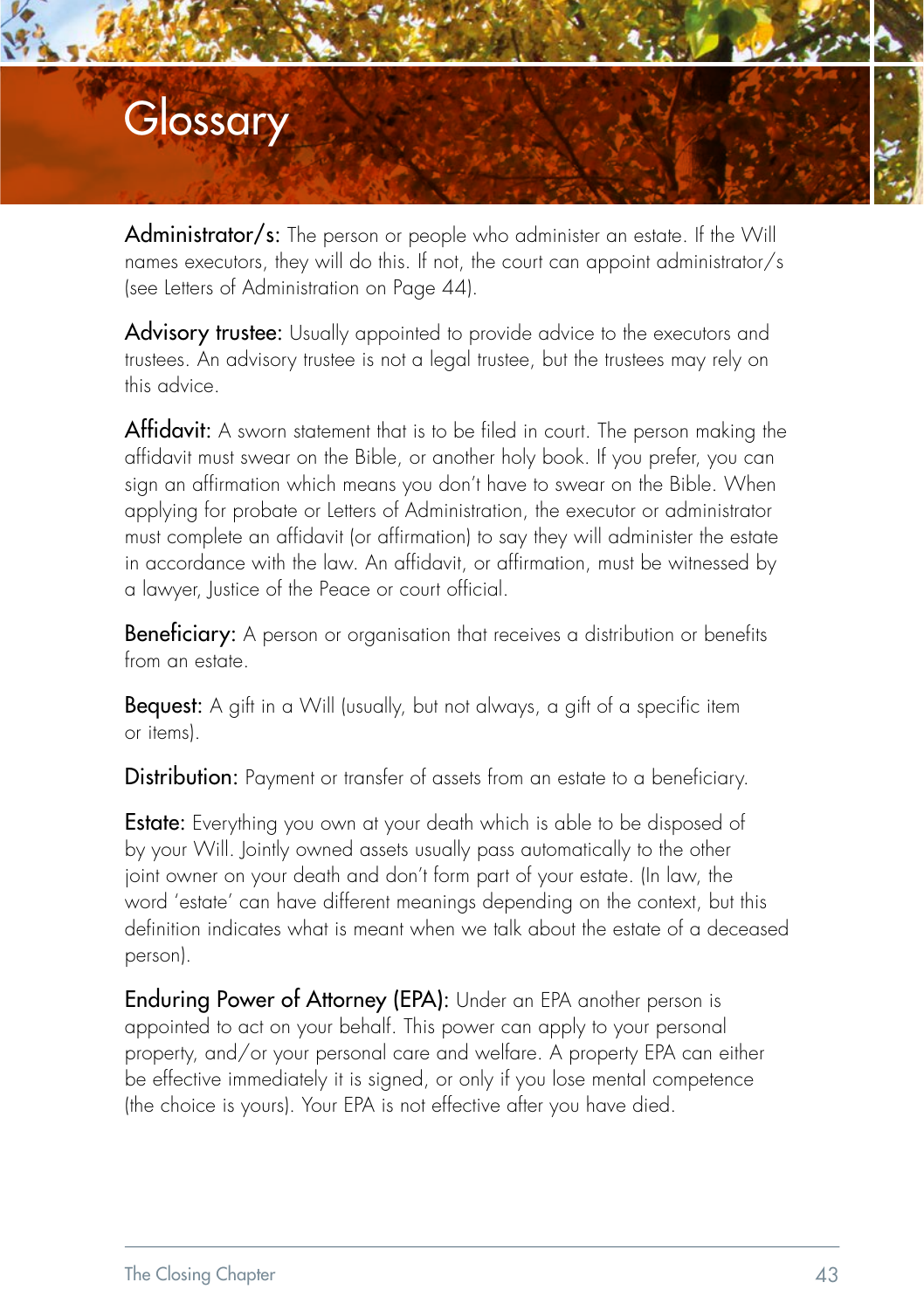<span id="page-45-0"></span>Executor/s: The person or people named in the Will who are to carry out its requirements. Usually a Will appoints executors and trustees – trustee duties often arise as part of the executor's role and the Will should combine the two roles.

**Guardian:** A person, or people, who are responsible for decisions about a child's upbringing and welfare. It's not the same thing as 'day-to-day care'. Guardianship ends at the age of 18. You can name a guardian for your children in your Will – that's called a 'testamentary guardian'.

Grant of administration: A court order giving the executor/s or administrators authority to administer the estate. The most common form of grant of administration is probate. Where there is no Will, the grant of administration is called 'Letters of Administration' If there is a Will, but no executor, then the grant is called 'Letters of Administration with Will annexed', see definitions below.

**Indemnity:** A promise that, if someone does what you've asked them to do and they suffer financial loss as a result, you will make good all the loss. A common example is where estate beneficiaries would like the estate distributed as soon as possible, but there is a risk to the executors that someone may bring a claim, see [Pages 15–16](#page-16-0). The executors may be prepared to distribute some of the estate earlier than the usual period of around six months if they are given an indemnity signed by the beneficiaries.

Intestate: If someone dies without leaving a valid Will, he or she is said to 'die intestate'. Administration of an intestate estate is called an 'intestacy' and the beneficiaries are the people described in the table on [Pages 30–31](#page-31-0).

Legacy: A gift in a Will (often, but not always, a gift of money).

Letter of wishes: A written summary of goals and objectives for your executors and trustees. It can also be known as a 'Note for Guidance for Trustees' or a 'Memorandum of Wishes'.

Letters of Administration: An order of the High Court appointing an administrator to administer the estate. Letters of Administration are required if someone has died intestate (without a Will). If the deceased left a Will but the named executor/s cannot or will not administer the estate, the High Court can appoint an administrator or administrators and grant them Letters of Administration with Will annexed.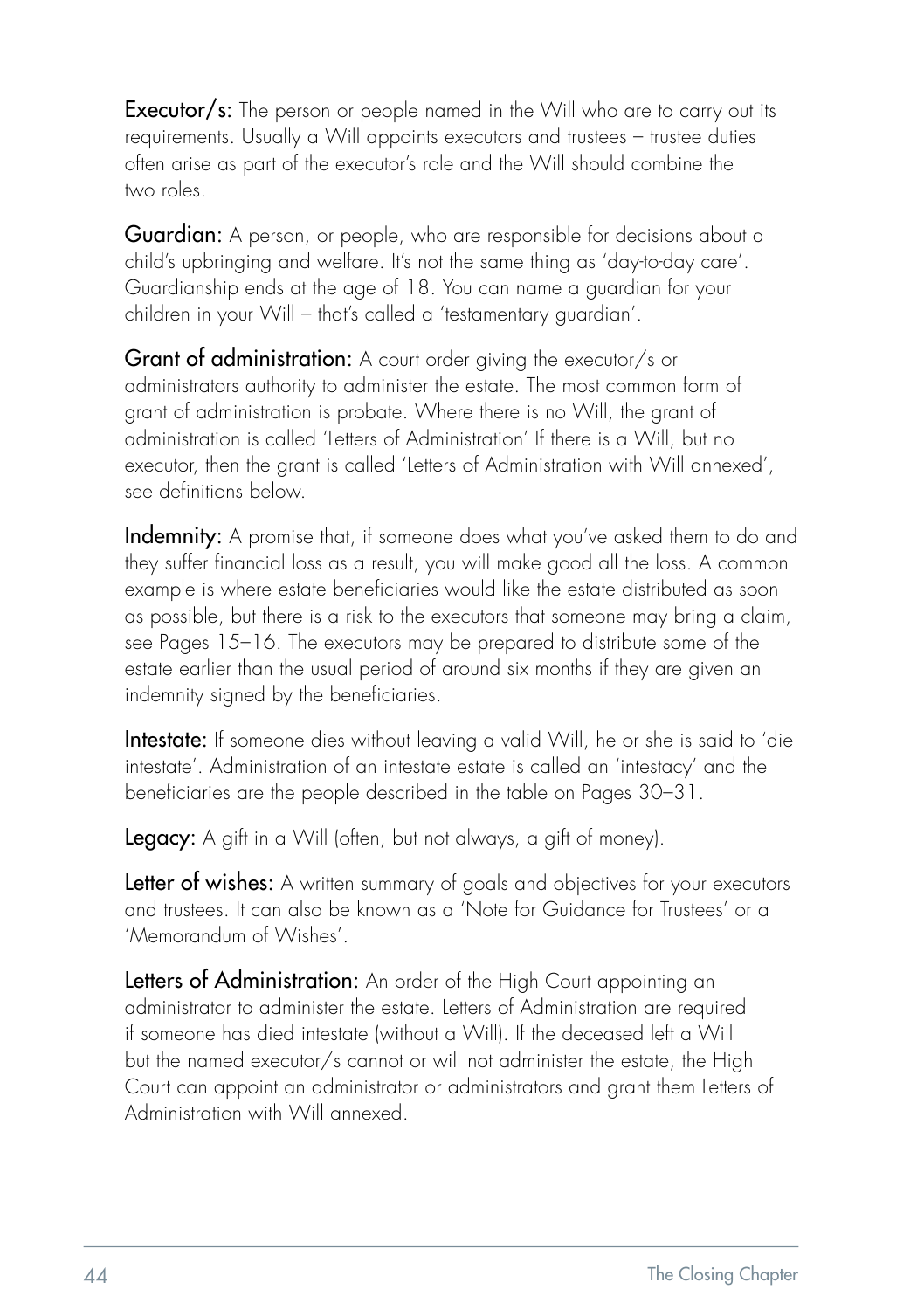Letters of Administration with Will annexed: Letters of Administration with Will annexed are needed in some situations. Examples are where a person dies leaving a valid Will, but the Will doesn't specify an executor; or the executor has died; or for some reason can't or won't apply for probate.

Life interest: Where money or assets are held on trust for one person's benefit until he or she dies and then the money or assets are distributed to another person or people. For example, a house property might be held on trust so that A can live in it or receive the rent from it and, when A dies, the property is to be transferred to B and C. Alternatively shares or other investments could be held on trust, and the dividends or interest payable to A during his or her lifetime.

**Power of Attorney:** A document which names a person or people who may sign documents or make decisions on your behalf. A simple power of attorney is cancelled if you are no longer mentally competent but an Enduring Power of Attorney (EPA) remains in force even if you become mentally incapacitated.

**Probate:** An order of the High Court confirming the last valid Will. This also confirms the executor's right to administer the estate.

**Property:** Anything you can own. This doesn't just mean land and buildings; it includes shares, bank accounts, household items and even intellectual property (patents and copyrights).

Resealing: If the estate includes assets in another Commonwealth country, the New Zealand probate or letters of administration can simply be resealed by the court in that country and this gives authority to deal with those assets. A whole new grant of probate is required in other countries such as the USA.

**Testamentary:** Anything relating to or covered by a Will. Your testamentary intentions are what you intend to achieve by signing your Will. A testamentary guardian is a guardian appointed by a Will. A testamentary trust is a trust set up by your Will.

**Trustee:** A person appointed to hold assets for the benefit of the beneficiaries. A trustee has legal control of the assets.

Will: A legal document that specifies how you want your personal assets to be administered and distributed after your death.

Will-maker: The person who sians the Will. In the past lawyers used the terms 'testator' (male) and 'testatrix' (female). The Wills Act 2007 uses the word 'Willmaker' to cover both.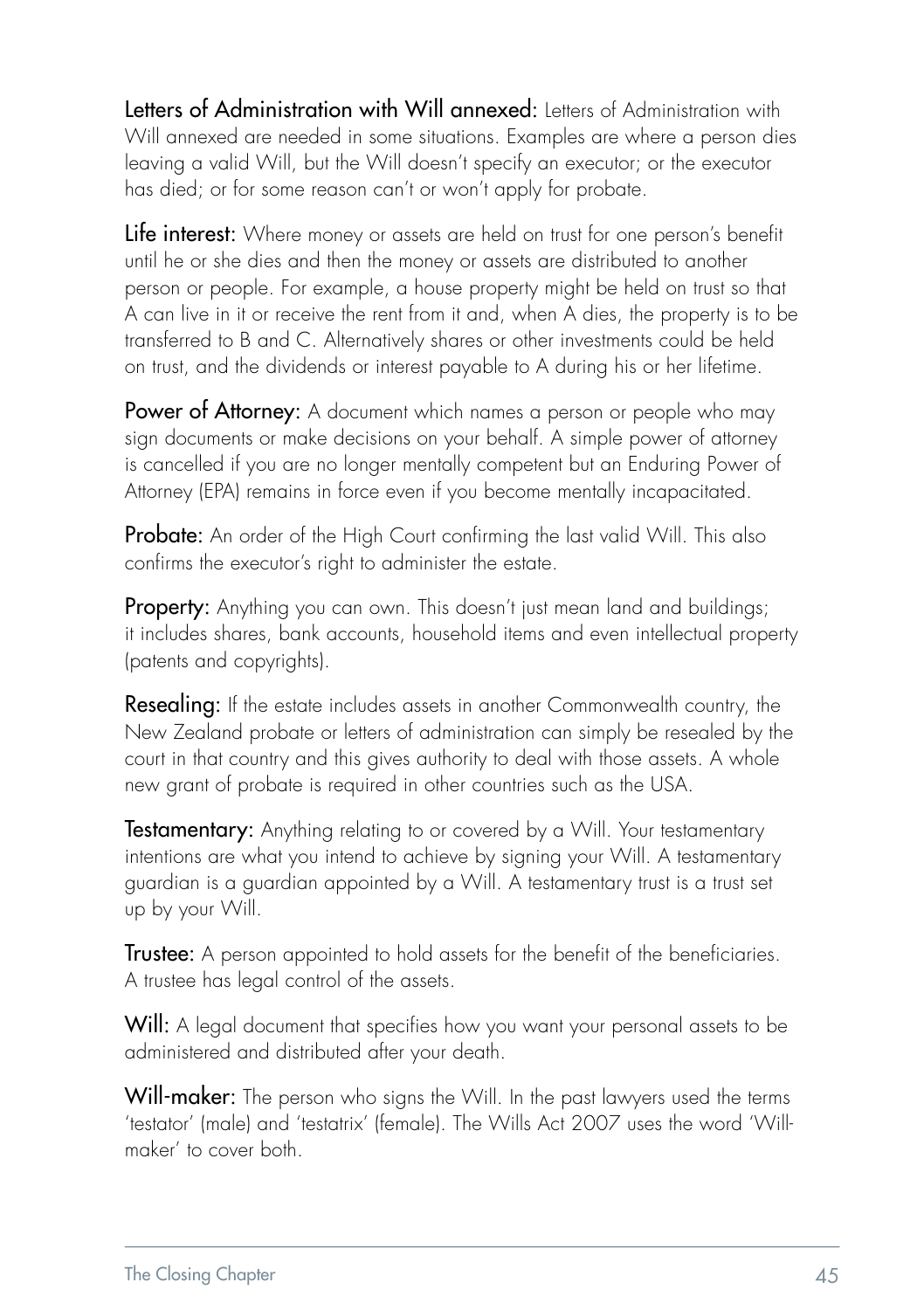# **Index**

#### A

Administration of estate 18 Administration Act 1969 23, 29, 30 Assets 20 Asset planning 36 Asset protection 38

#### B

Beneficiaries 14, 23 Beneficiaries under 20 years old 14, 15 20, 23

#### C

Claims against estate 16, 26–28 Contracting out agreements 38 Creditors, advertising for 20, 35

#### D

Death certificate 6, 7, 8, 9 Debts owing by the deceased 20, 35 Distribution of estate 15, 16

#### E

Enduring Powers of Attorney 37 Estate administration costs 34–35 Estate lawyer 17–18 Executors 7, 13–14, 19–20 Executors' checklist 40

#### F

Family Protection Act 1955 16, 27 Family trusts 38 Funeral plans 7–10 Funeral trusts 9, 38

#### G

Grant of administration 17, 29, 33 Guardianship of children 14, 27

#### I

Indemnity 16, 29, 32 Inland Revenue 29, 35 Intestate 30

#### J

Jointly held assets 20

#### L

Law Reform (Testamentary Promises) Act 1949 27 Letters of Administration (LOA) 17, 32, 34 Letters of Administration with Will annexed 33 Letter of Wishes 37 Life insurance 38 Life interest trust 14 Living Wills 36

#### M

Medical certificate of cause of death 6, 7, 9 Mistakes in Wills 15

#### $\Omega$

Overseas assets 15

#### P

Probate 15, 17–18, 34 Proper maintenance and support 27 Property (Relationships) Act 1976 26, 27, 33, 38

#### R

Relationship property 26 Relationship property agreements 38

#### S

Securing home/business 10, 11, 19 Small estates 18, 29

#### T

Taxation 21, 22, 29, 35 Testamentary promises 25, 27 Testamentary trusts 14 Trustees 21–22 Trustee Act 1956 22

#### W

Will 13–16, 36 Wills Act 2007 15, 30 Will, absence of 17, 30 Work and Income 6, 9, 38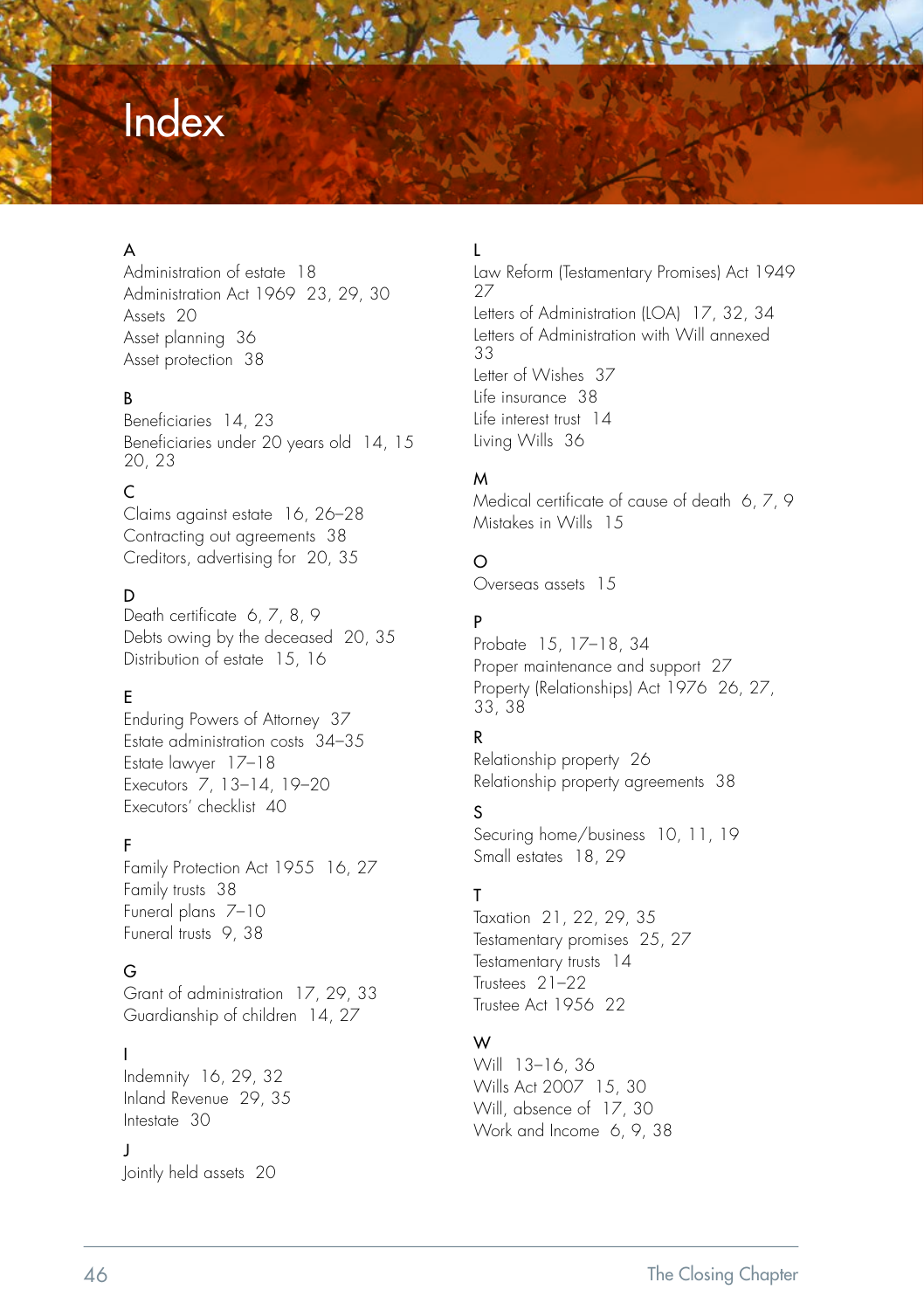